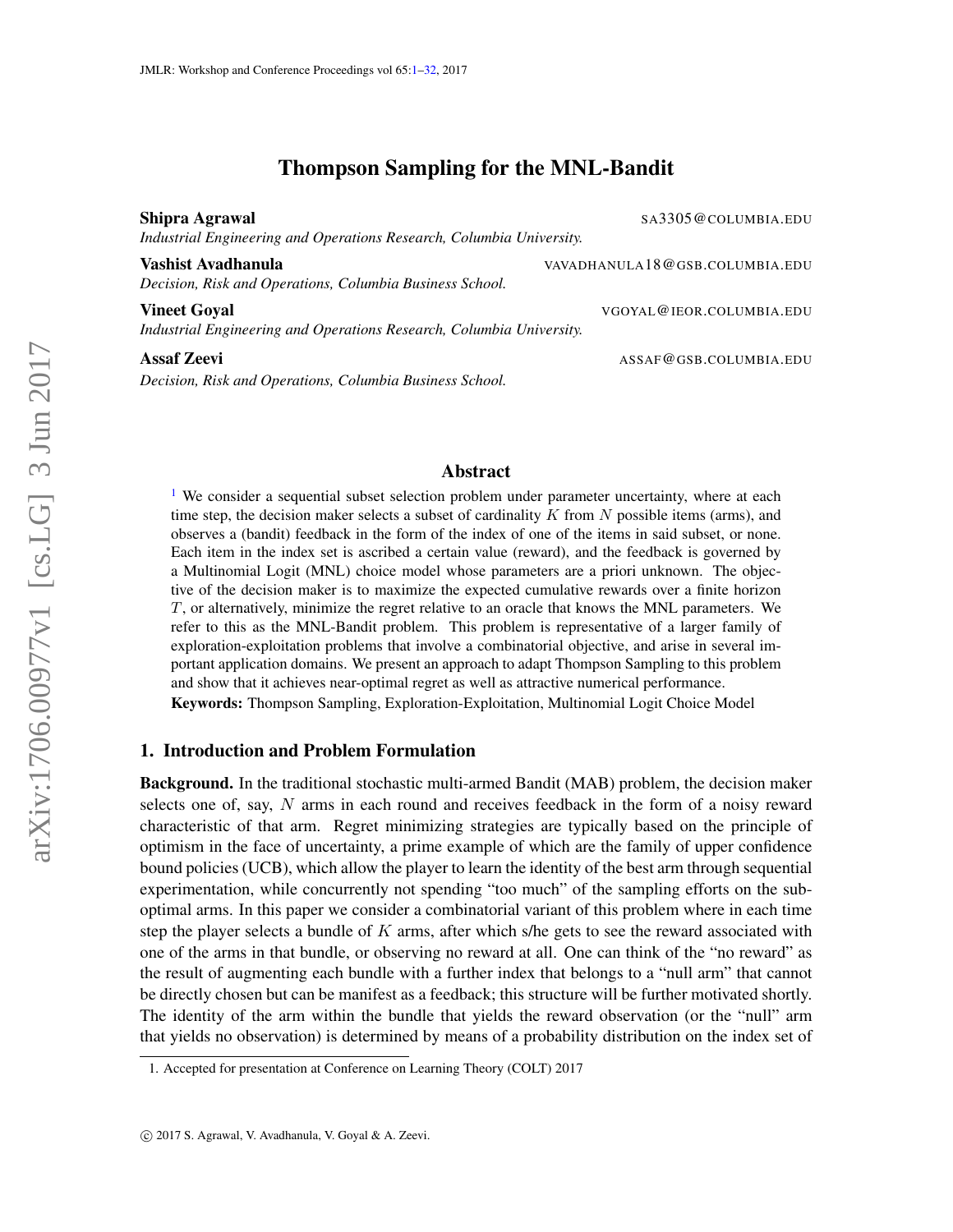cardinality  $K + 1$  (the K arms plus the "null" arm). In this paper the distribution is specified by means of a multinomial logit model (MNL); hence the name MNL-Bandit.

A possible interpretation of this MNL-Bandit problem is as follows. A decision maker is faced with the problem of determining which subset (of at most cardinality  $K$ ) of N items to present to users that arrive sequentially, where user preferences for said items are unknown. Each user either selects one of the items s/he is offered or selects none (the "null arm" option described above). Every item presents some reward which is item-specific. Based on the observations of items users have selected, the decision maker needs to ascertain the composition of the "best bundle," which involves balancing an exploration over bundles to learn the users' preferences, while simultaneously exploiting the bundles that exhibit good reward. (The exact mathematical formulation is given below.) A significant challenge here is the combinatorial nature of the problem just described, as the space of possible subsets of cardinality  $K$  is exponentially large, and for reasonable sized time horizons cannot be efficiently explored.

The problem as stated above is not new, but there is surprisingly little antecedent literature on it; the review below will expound on its history and related strands of work. It arises in many real-world instances, perhaps most notably in display-based online advertising. Here the publisher has to select a set of advertisements to display to users. Due to competing ads, the click rates for an individual ad depends on the overall subset of ads to be displayed; this is referred to as a *substitution* effect. For example, consider a user presented with two similar vacation packages from two different sources. The user's likelihood of clicking on one of the ads in this scenario, would most likely differ from the situation where one of the ads is presented as a standalone. Because every advertisement is valued differently from the publisher's perspective, the set of ads selected for display has a significant impact on revenues. A similar problem arises in online retail settings, where the retailer need to select a subset (assortment) of products to offer. Here demand for a specific product is influenced by the assortment of products offered. To capture these substitution effects, choice models are often used to specify user preferences in the form of a probability distribution over items in a subset.

The MNL-Bandit is a natural way to cast the exploration-exploitation problem discussed above into a well studied machine learning paradigm, and allows to more easily adapt algorithmic ideas developed in that setting. In particular, this paper focuses on a Thompson Sampling (TS) approach to the MNL-Bandit problem. This is primarily motivated by the attractive empirical properties that have been observed over a stream of recent papers in the context of TS versus more traditional approaches such as upper confidence bound policies (UCB). For the MNL-Bandit this has further importance given the combinatorial nature of the dynamic optimization problem one is attempting to solve. One of the main contributions of the present paper is in highlighting the salient features of TS that need to be adapted or customized to facilitate the design of an algorithm in the MNL-Bandit, and to elucidate their role in proving regret-optimality for this variant of TS. To the best of our knowledge some of these ideas are new in the TS-context, and can hopefully extend its scope to combinatorial-type problems that will go beyond the MNL-Bandit.

**Problem Formulation.** To formally state our problem, consider an option space containing  $N$ distinct elements, indexed by  $1, 2, \ldots, N$  and their values denoted by  $r_1, \ldots, r_N$ , with r mnemonic for reward, though we will also use the term *revenue* in this context. Since the user need not necessarily choose any of the options presented, we model this "outside alternative" as an additional item denoted with an index of "0" which augments the index set. We assume that for any offer set,  $S \subset \{1, \ldots, N\}$ , the user will be selecting only one of the offered alternatives or item 0, and this selection is given by a Multinomial Logit (MNL) choice model. Under this model, the probability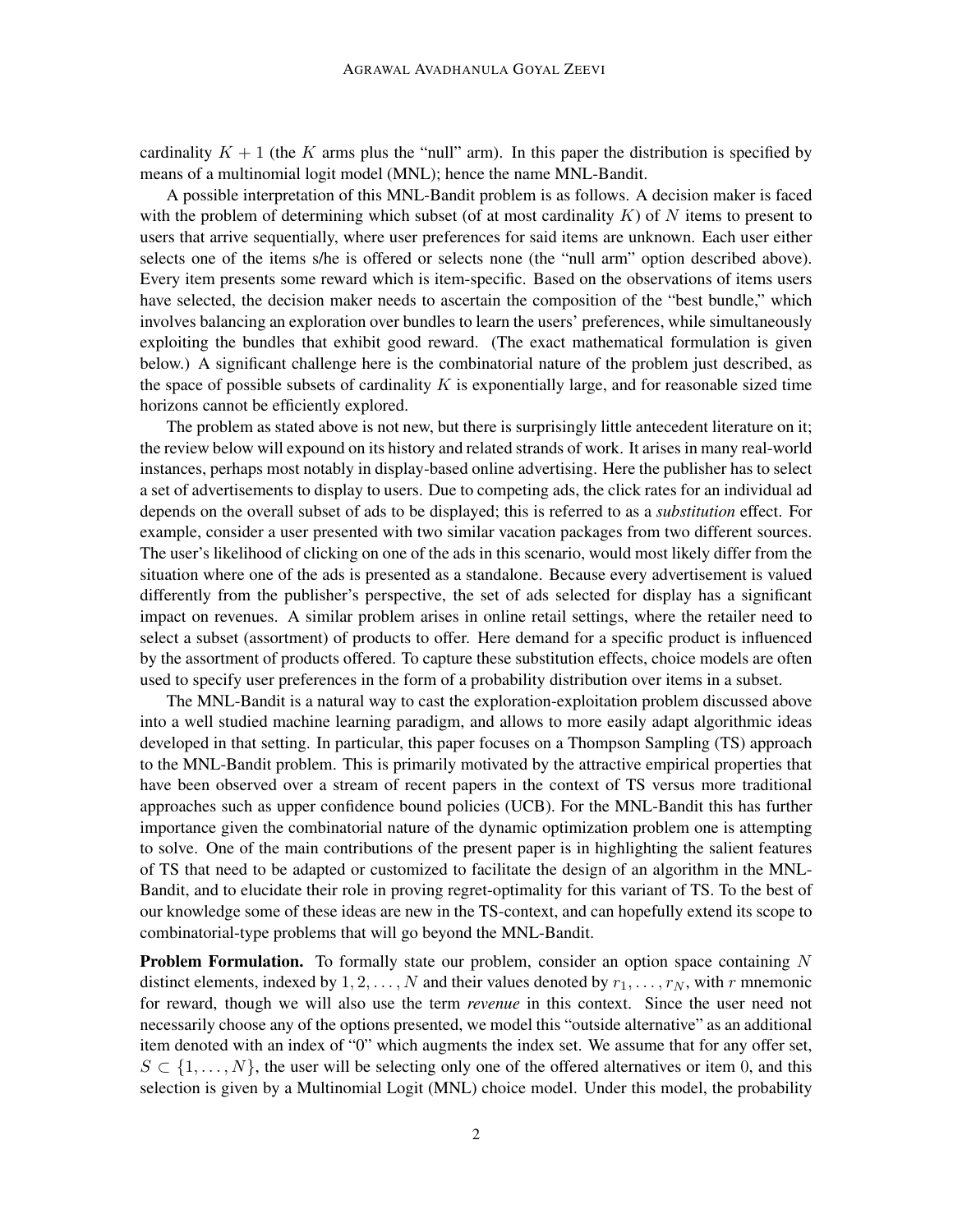that a user chooses item  $i \in S$  is given by,

<span id="page-2-1"></span>
$$
p_i(S) = \begin{cases} \frac{v_i}{v_0 + \sum_{j \in S} v_j}, & \text{if } i \in S \cup \{0\} \\ 0, & \text{otherwise}, \end{cases}
$$
(1)

where  $v_i$  is a parameter of the MNL model corresponding to item *i*. Without loss of generality, we can assume that  $v_0 = 1$ . (The focus on MNL is due to its prevalent use in the context of modeling substitution effects, and its tractability; see further discussion in related work.)

Given the above, the expected revenue corresponding to the offer set  $S, R(S)$  is given by

<span id="page-2-2"></span>
$$
R(S, \mathbf{v}) = \sum_{i \in S} r_i p_i(S) = \sum_{i \in S} \frac{r_i v_i}{1 + \sum_{j \in S} v_j}.
$$
 (2)

and the corresponding *static* optimization problem, i.e., when the parameter vector  $\mathbf{v} = (v_0, \dots, v_N)$ and henceforth,  $p_i(S)$  is known a priori, is given by,

<span id="page-2-0"></span>
$$
\max\left\{ |R(S, \mathbf{v})| |S| \le K \right\}.
$$
\n(3)

The cardinality constraints specified above, arise naturally in many applications. Specifically, a publisher/retailer is constrained by the space for advertisements/products and has to limit the number of ads/products that can be displayed.

Consider a time horizon T, where a subset of items can be offered at time periods  $t = 1, \ldots, T$ . Let S<sup>\*</sup> be the *offline optimal offer set* for [\(3\)](#page-2-0) under full information, namely, when the values of  $p_i(S)$ , as given by [\(1\)](#page-2-1), are known a priori. In the MNL-Bandit, the decision maker does not know the values of  $p_i(S)$  and can only make sequential offer set decisions,  $S_1, \ldots, S_T$ , at times  $1, \ldots, T$ , respectively. The objective is to design an algorithm that selects a (non-anticipating) sequence of offer sets in a path-dependent manner (namely, based on past choices and observed responses) to maximize cumulative expected revenues over the said horizon, or alternatively, minimize the *regret* defined as

$$
Reg(T, \mathbf{v}) = \mathbb{E}\left[\sum_{t=1}^{T} R(S^*, \mathbf{v}) - R(S_t, \mathbf{v})\right],
$$
\n(4)

where  $R(S, v)$  is the expected revenue when the offer set is S, and is as defined in [\(2\)](#page-2-2). Here we make explicit the dependence of regret on the time horizon  $T$  and the parameter vector  $\bf{v}$  of the MNL model that determines the user preferences and choices.

Outline. We review related literature and describe our contributions in Section [2.](#page-2-3) In Section [3,](#page-4-0) we present our adaptations of the Thompson Sampling algorithm for the MNL-bandit, and in Section [4,](#page-8-0) we prove our main result that our algorithm achieves an  $\tilde{O}(\sqrt{NT} \log TK)$  regret upper bound. Section [5](#page-11-0) demonstrates the empirical efficiency of our algorithm design.

## <span id="page-2-3"></span>2. Related Work and Overview of Contribution

A basic pillar in the MNL-Bandit problem is the MNL choice model, originally introduced (independently) by [Luce](#page-13-0) [\(1959\)](#page-13-0) and [Plackett](#page-13-1) [\(1975\)](#page-13-1); see also [Train](#page-13-2) [\(2003\)](#page-13-2); [McFadden](#page-13-3) [\(1978\)](#page-13-3); [Ben-Akiva](#page-13-4) [and Lerman](#page-13-4) [\(1985\)](#page-13-4) for further discussion and survey of other commonly used choice models. This model is by far the most widely used choice model insofar as capturing substitution effects that are a significant element in our problem. Initial motivation for this traces to online retail, where a retailer has to decide on a subset of items to offer from a universe of substitutable products for display. In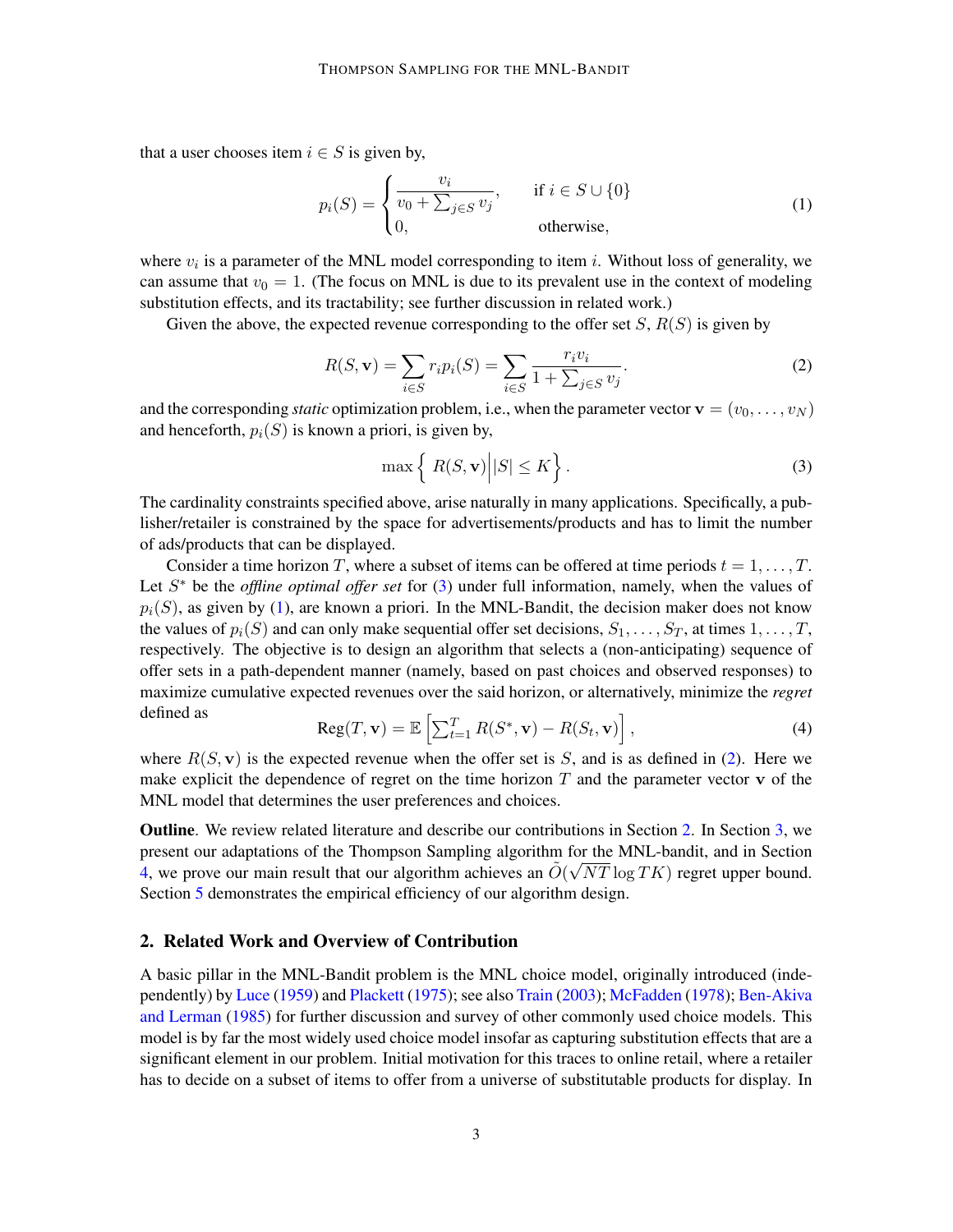this context, [Rusmevichientong et al.](#page-13-5) [\(2010\)](#page-13-5) and Sauré and Zeevi [\(2013\)](#page-13-6) were the first two papers we are aware of, to consider a dynamic learning problem, in particular, focusing on minimizing regret under the MNL choice model. Both papers develop an "explore first and exploit later" approach. Assuming knowledge of the "gap" between the optimal and the next-best assortment, they show an asymptotic  $O(N \log T)$  regret bound. (This assumption is akin to the "separated arm" case in the MAB setting.) It is worth noting that the algorithms developed in those papers require a priori knowledge of this gap as a tuning input, which makes the algorithms parameter dependent. In a more recent paper, [Agrawal et al.](#page-12-0) [\(2016\)](#page-12-0) show how to exploit specific characteristics of the MNL model to develop a policy based on the principle of "optimism under uncertainty" (UCB-like algo-rithm, see [Auer et al.](#page-12-1) [\(2002\)](#page-12-1)) which does not rely on the a priori knowledge of this gap or separation information and achieves a worst-case regret bound of  $O(\sqrt{NT \log T})$ . A regret lower bound of  $\Omega(\sqrt{NT/K})$  for this problem is also presented in this work.

It is widely recognized that UCB-type algorithms that optimize the worst case regret typically tend to spend "too much time" in the exploration phase, resulting in poor performance in practice (regret-optimality bounds notwithstanding). To that end, several studies [\(Oliver and Li](#page-13-7) [\(2011\)](#page-13-7), [Graepel et al.](#page-13-8) [\(2010\)](#page-13-8), [May et al.](#page-13-9) [\(2012\)](#page-13-9)) have demonstrated that TS significantly outperforms the state of the art methods in practice. Despite being easy to implement and often empirically superior, TS based algorithms are hard to analyze and theoretical work on TS is limited. To the best of our knowledge, [Agrawal and Goyal](#page-12-2) [\(2013a\)](#page-12-2) is the first work to provide a finite time worst-case regret bounds for the MAB problem that are independent of problem parameters.

A naive translation of the MNL-bandit problem to an MAB-type setting would create  $\binom{N}{K}$ "arms" (one for each offer set of size  $K$ ). For an "arm" corresponding to subset  $S$ , the reward is give by  $R(S)$  [\(3\)](#page-2-0). Managing this exponentially large arm space is prohibitive for obvious reasons. Popular extensions of MAB for "large scale" problems include the linear bandit (e.g., [Auer](#page-12-3) [\(2003\)](#page-12-3), [Rismevichientong and Tsitsiklis](#page-13-10) [\(2010\)](#page-13-10)) for which [Agrawal and Goyal](#page-12-4) [\(2013b\)](#page-12-4) present a TS-based algorithm and provide finite time regret bounds. However, these approaches do not apply directly to our problem, since the revenue corresponding to each offered set is not linear in problem parameters. Moreover, for the regret bounds in those settings to be attractive, the dimension d of parameters should be small, this dimension would be  $N$  here. [Gopalan et al.](#page-13-11) [\(2014\)](#page-13-11) consider a variant of MAB where one can play a subset of arms in each round and the expected reward is a function of rewards of the arms played. This setting is similar to the MNL-bandit, though the regret bounds they develop are dependent on the instance parameters as well as the number of possible actions which can be large in our combinatorial problem setting. Moreover, the computational tractability of updating the posterior and computing the optimal action set is not immediately clear.

Our Contributions. In this work, relying on structural properties of the MNL model, we develop a TS approach that is computationally efficient and yet achieves parameter independent (optimal in order) regret bounds. Specifically, we present a computationally efficient TS algorithm for the MNL-bandit which uses a prior distribution on the parameters of the MNL model such that the posterior update under the MNL-bandit feedback is tractable. A key ingredient in our approach is a two moment approximation of the posterior and the ability to judicially correlate samples, which is done by embedding the two-moment approximation in a normal family. It is shown that our algorithm achieves a worst-case (prior-free) regret bound of  $O(\sqrt{NT}\log TK)$  under a mild assumption that  $v_0 \geq v_i$  for all i (more on the practicality of this assumption later in the text); the bound is nonasymptotic, the "big oh" notation is used for brevity. This regret bound is independent of the param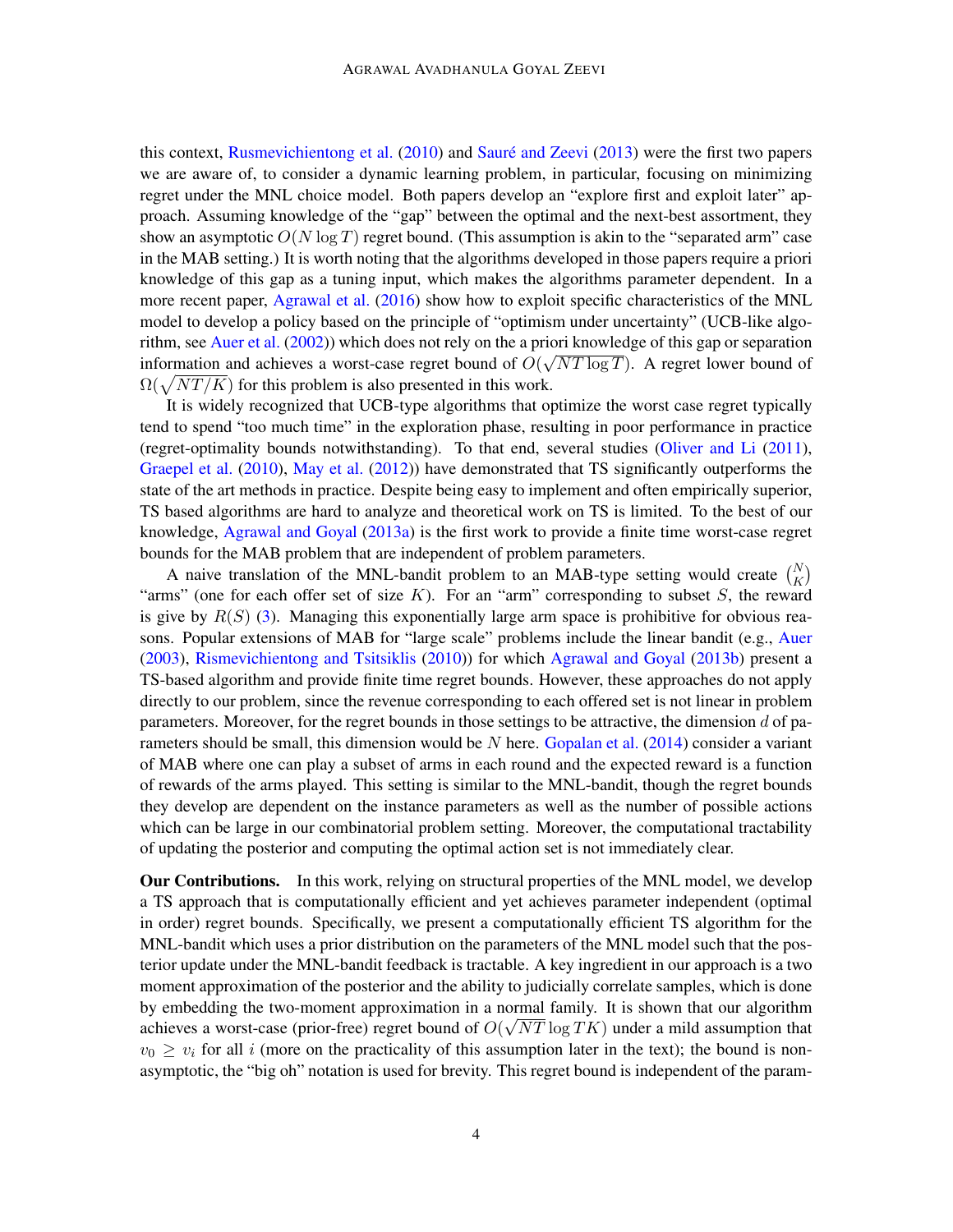eters of the MNL choice model and hence holds uniformly over all problem instances. The regret is comparable to the existing upper bound of  $O(\sqrt{NT \log T})$  and the lower bound of  $\Omega(\sqrt{NT/K})$ provided by [Agrawal et al.](#page-12-0) [\(2016\)](#page-12-0) under the same assumption, yet the numerical results demonstrate that our Thompson Sampling based approach significantly outperforms the UCB-based approach of [Agrawal et al.](#page-12-0) [\(2016\)](#page-12-0). The methods developed in this paper highlight some of the key challenges involved in adapting the TS approach to the MNL-bandit, and present a blueprint to address these issues that we hope will be more broadly applicable, and form the basis for further work in the intersection of combinatorial optimization and machine learning.

### <span id="page-4-0"></span>3. Algorithm

In this section, we describe our posterior sampling (aka Thompson Sampling) based algorithm for the MNL-bandit problem. The basic structure of Thompson Sampling involves maintaining a posterior on the unknown problem parameters, which is updated every time new feedback is obtained. In the beginning of every round, a sample set of parameters is generated from the current posterior distribution, and the algorithm chooses the best option according to these sample parameters. Due to its combinatorial nature, designing an algorithm in this framework for the MNL-bandit problem involves several new challenges as we describe below, along with our algorithm design choices to address them.

### 3.1. Challenges and key ideas

Conjugate priors for the MNL parameters. In the MNL-bandit problem, there is one unknown parameter  $v_i$  associated with each item. To adapt the TS algorithm for the classical MAB problem, here we would need to maintain a joint posterior for  $(v_1, \ldots, v_N)$ . However, updating such a joint posterior is non-trivial since the feedback observed in every round is the choice made by the user among the offered set of items S, and the observed choice provides a sample from multinomial choice probability  $\frac{v_i}{1+\sum_{j\in S}v_j}$ , which clearly depends on the subset S offered in that round. In particular, even if we initialize with an independent prior from a nice analytical family such as multivariate Gaussian, the posterior distribution after observing the MNL choice feedback can have a complex description.

Another possibility is to maintain a posterior each for revenue function of  $\binom{N}{K}$  possible assortments, where the posterior for the set  $S$  is updated only when that set is offered. However, due to the exponential number of possible offered sets, such an approach would learn very slowly and result in regret exponential in  $K$ , in addition to being computationally inefficient.

One of key ideas utilized in our algorithm design is that of repeated offering of assortments in a way that allows us to efficiently maintain independent conjugate (Beta) priors for parameters  $v_i$  for each *i*. Details of the resulting TS algorithm are presented in Algorithm [1](#page-6-0) in Section [3.2.](#page-5-0)

**Posterior approximation and Correlated sampling.** Algorithm [1](#page-6-0) samples the posterior distribution for each parameter *independently* in each round. However, this algorithm presents unique challenges in theoretical analysis. A worst case regret analysis of Thompson Sampling based algorithms for MAB typically proceeds by showing that the best arm is optimistic at least once every few steps, in the sense that its sampled parameter is better than its true parameter. Such a proof approach for our combinatorial problem requires that every few steps, all the  $K$  items in the optimal offer set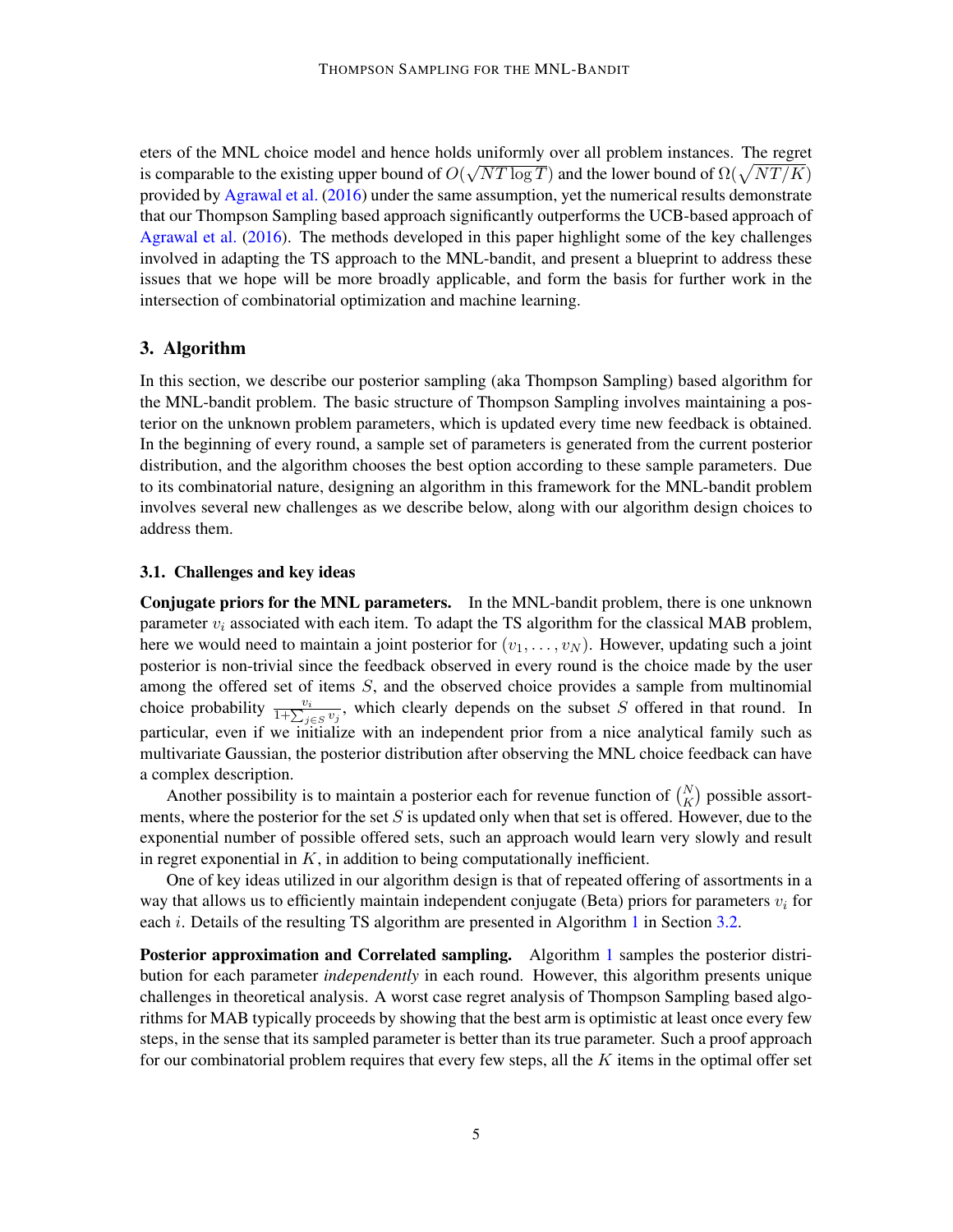have sampled parameters that are better than their true counterparts. This makes the probability of being optimistic exponentially small in K.

We address this challenge by employing *correlated sampling* across items. To implement correlated sampling, we find it useful to approximate the Beta posterior by a Gaussian distribution with approximately the same mean and variance as the Beta distribution; what was referred to in the introduction as a two-moment approximation. This allows us to generate correlated samples from the N Gaussian distributions as linear transforms of a single standard Gaussian. Under such correlated sampling, the probability of all  $K$  optimal items to be simultaneously optimistic is a constant, as opposed to being exponentially small (in  $K$ ) in the case of independent samples. However, such correlated sampling reduces the overall variance of the maximum of  $N$  samples severely, thus reducing exploration. We boost the variance by taking  $K$  samples instead of a single sample of the standard Gaussian. The resulting variant of Thompson Sampling algorithm is presented in Algorithm [2](#page-8-1) in Section [3.3.](#page-7-0) We prove near-optimal regret bound for this algorithm in Section [4.](#page-8-0)

To the best of our knowledge the idea of correlated sampling for combinatorial arms is novel, and potentially useful for further extensions to other combinatorial problems. In fact, by reducing sampling variance, correlated sampling may lead to better empirical performance, and may even compensate for the boosting due to multiple samples. In Section [5,](#page-11-0) we present some preliminary numerical simulation results, which illustrate this intuition.

### <span id="page-5-0"></span>3.2. Warmup: A TS algorithm with independent conjugate Beta priors

In this first version of our Thompson sampling algorithm, we maintain a Beta posterior distribution for each item  $i = 1, \ldots, N$ , which is updated as we observe users' choice of items from the offered subsets. A key challenge here is to design priors that can be efficiently updated on observing user choice feedback, in order to obtain increasingly accurate estimates of parameters  $\{v_i\}$ . To address this, we use a technique introduced in [Agrawal et al.](#page-12-0)  $(2016)$ . The idea is to offer a set S multiple times; in particular, a chosen  $S$  is offered repeatedly until an "outside option" is picked (in the motivating application discussed earlier, this corresponds displaying the same subset of ads until we observe a user who does not click on any of the displayed ads). Proceeding in this manner, the average number of times an item i is selected provides an unbiased estimate of parameter  $v_i$ . Moreover, the number of times an item  $i$  is selected is also independent of the displayed set and is a geometric distribution with success probability  $1/(1 + v_i)$  and mean  $v_i$ . Precise statements are provided in Lemma [1.](#page-6-1) This observation is used as the basis for our epoch based algorithmic structure and our choice of prior/posterior, as a conjugate to this geometric distribution.

**Epoch based offerings:** Our algorithm proceeds in epochs  $\ell = 1, 2, \ldots$ . An epoch is a group of consecutive time steps, where a set  $S_\ell$  is offered repeatedly until the outside option is picked in response to offering  $S_\ell$ . The set  $S_\ell$  to be offered in an epoch  $\ell$  is picked in the beginning of the epoch based on the sampled parameters from the current posterior distribution; the construction of these posteriors and choice of  $S_{\ell}$  is described in the next paragraph. We denote the group of time steps in an epoch as  $\mathcal{E}_{\ell}$ , which includes the time step at which an outside option was preferred.

**Construction of conjugate prior/posterior:** Suppose that the prior distribution for parameter  $v_i$ for  $i \in S_\ell$  in the beginning of an epoch  $\ell$  is same as that of  $X_i = \frac{1}{\text{Beta}(n_i, V_i)} - 1$ , In Lemma [2,](#page-7-1) we show that after observing the geometric variable  $\tilde{v}_{i,\ell} = m$ : the number of picks of item i in epoch  $\ell$ , the posterior distribution of  $v_i$  is same as that of,  $X'_i = \frac{1}{\text{Beta}(n_i+1, V_i+m)} - 1$ . Therefore, we use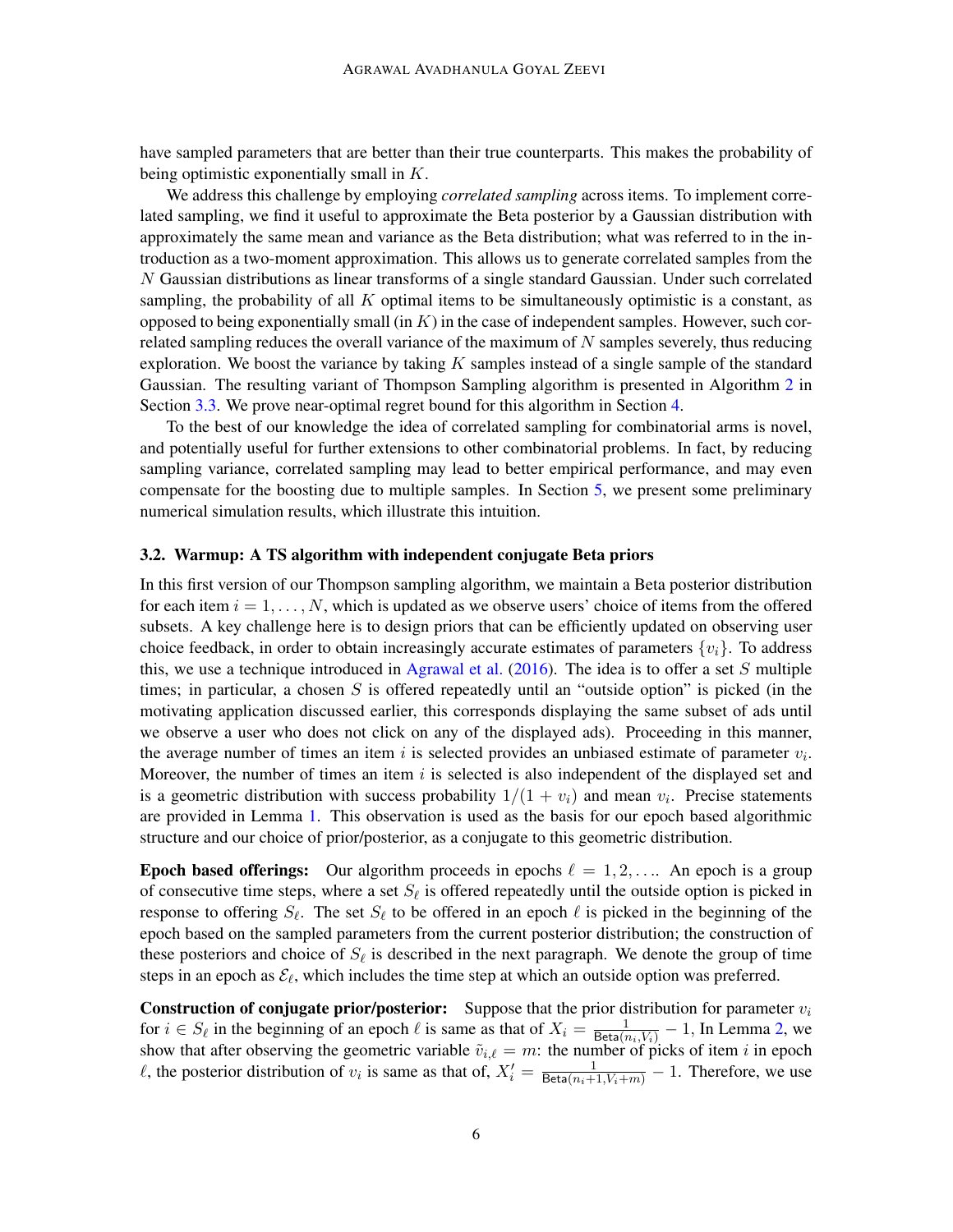the distribution of  $\frac{1}{\text{Beta}(1,1)} - 1$  as the starting prior for  $v_i$ , and then, in the beginning of epoch  $\ell$ , the posterior is distributed as  $\frac{1}{\text{Beta}(n_i(\ell), V_i(\ell))} - 1$ , with  $n_i(\ell)$  being the number of epochs the item i has been offered before epoch  $\ell$  (as part of an assortment), and  $V_i(\ell)$  being the number of times it was picked by the user. This posterior distribution has expected value  $\frac{V_i(\ell)+1}{n_i(\ell)-1}$  and variance close to  $v_i(1+v_i)$  $\frac{(1+v_i)}{n_i(\ell)}$  (refer to Lemma [3\)](#page-7-2) so that the samples for parameter from this distribution will approach  $v_i$ , as the number of epochs  $n_i(\ell)$  where item i is offered becomes large.

Selection of subset to be offered: To choose the subset to be offered in epoch  $\ell$ , the algorithm samples a set of parameters  $\mu_1(\ell), \ldots, \mu_N(\ell)$  independently from the current posteriors and finds the set that maximizes the expected revenue as per the sampled parameters. In particular, the set  $S_\ell$ to be offered in epoch  $\ell$  is chosen as:

$$
S_{\ell} := \underset{|S| \le K}{\arg \max} R(S, \mu(\ell))
$$
\n(5)

There are efficient polynomial time algorithms available to solve this optimization problem (e.g., refer to [Davis et al.](#page-13-12) [\(2013\)](#page-13-12), [Avadhanula et al.](#page-12-5) [\(2016\)](#page-12-5), [Rusmevichientong et al.](#page-13-5) [\(2010\)](#page-13-5)).

The details of our procedure are provided in Algorithm [1.](#page-6-0)

Algorithm 1 A TS algorithm for MNL-bandit with Independent Beta priors

**Initialization:** For each item  $i = 1, \dots, N$ ,  $V_i = 1$ ,  $n_i = 1$ .

 $t = 1$ , keeps track of the time steps

 $\ell = 1$ , keeps count of total number of epochs

while  $t \leq T$  do

- (a) (*Posterior Sampling*) For each item  $i = 1, \dots, N$ , sample  $\theta_i(\ell)$  from the Beta $(n_i, V_i)$  and compute  $\mu_i(\ell) = \frac{1}{\theta_i(\ell)} - 1$
- (b) (*Subset Selection*) Compute  $S_{\ell} = \arg \max$  $|S|{\leq}K$  $R(S, \boldsymbol{\mu}(\ell)) = \frac{\sum_{i \in S} r_i \mu_i(\ell)}{1 + \sum_{i \in \ell} \mu_i(\ell)}$  $1+\sum_{j\in S}\mu_j(\ell)$
- (c) (*Epoch-based offering)* repeat

Offer the set  $S_{\ell}$ , and observe the user choice  $c_t$ ;

Update  $\mathcal{E}_{\ell} = \mathcal{E}_{\ell} \cup t$ , time indices corresponding to epoch  $\ell$ ;  $t = t + 1$ 

- until  $c_t = 0$ ;
- (d) (*Posterior update)*

<span id="page-6-1"></span>For each item  $i \in S_\ell$ , compute  $\tilde{v}_{i,\ell} = \sum_{t \in \mathcal{E}_\ell} \mathbb{I}(c_t = i)$ , no. of picks of item i in epoch  $\ell$ . Update  $V_i = V_i + \tilde{v}_{i,\ell}, n_i = n_i + 1, \ell = \ell + 1.$ 

<span id="page-6-0"></span>end

The following lemmas provide important building blocks for our construction. Their proofs have been deferred to the appendix.

**Lemma 1 (Agrawal et al. (2016))** Let  $\tilde{v}_{i,\ell}$  be the number of times an item  $i \in S_{\ell}$  is picked when *the set*  $S_\ell$  is offered repeatedly until no-click (outside option is picked). Then,  $\tilde{v}_{i,\ell}, \forall \ell, i$  are i.i.d geometrical random variables with success probability  $\frac{1}{1+v_i}$ , and expected value  $v_i$ .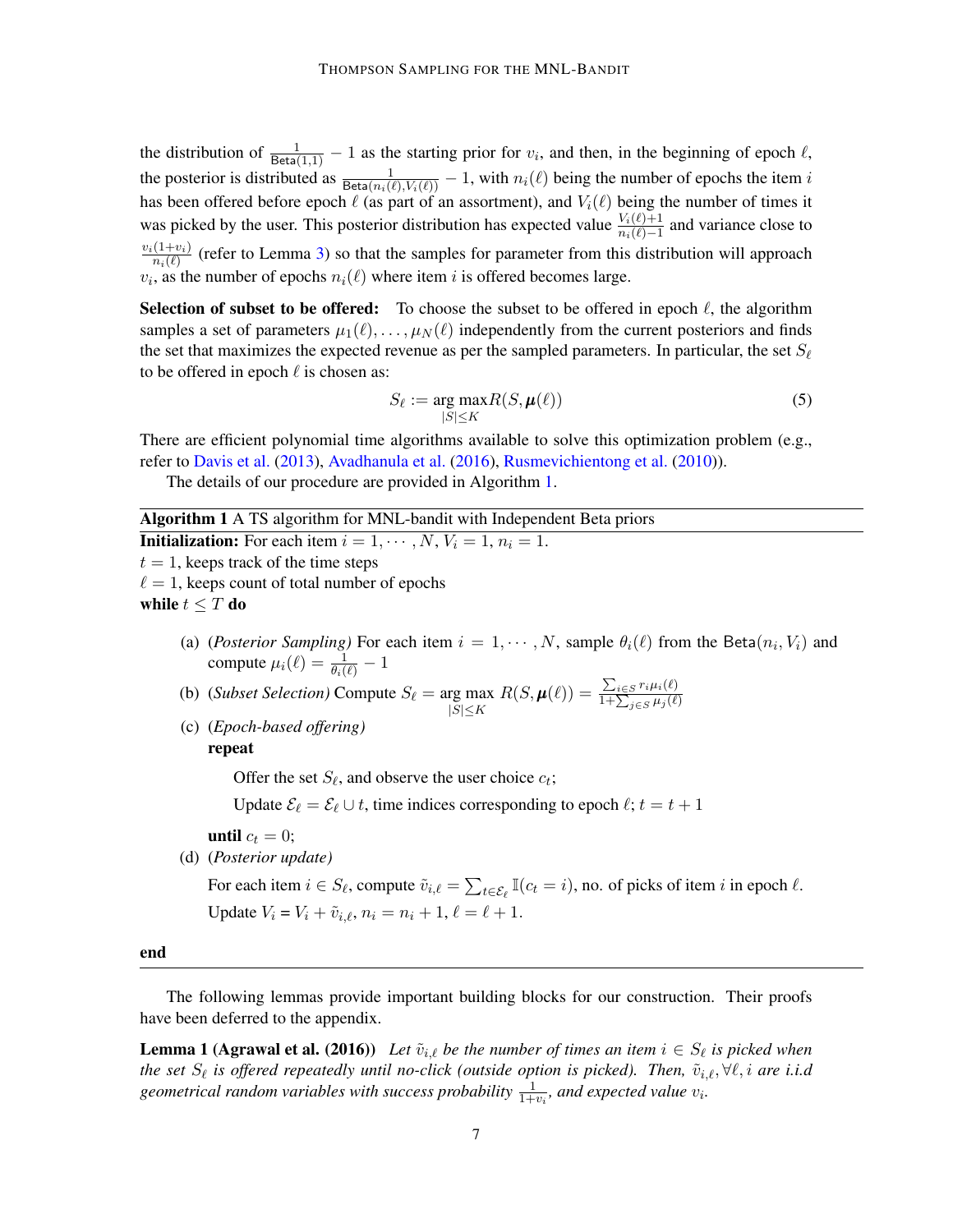<span id="page-7-1"></span>**Lemma 2 (Conjugate Priors)** For any  $\alpha > 3, \beta > 0$ , let  $X_{\alpha,\beta} = \frac{1}{\text{Beta}(\alpha,\beta)} - 1$  and  $f_{\alpha,\beta}$  be *a* probability distribution of the random variable  $X_{\alpha,\beta}$ . If  $v_i$  is distributed as  $f_{\alpha,\beta}$  and  $\tilde{v}_{i,\ell}$  is a geometric random variable with success probability  $\frac{1}{v_i+1}$ , then we have,

$$
\mathbb{P}\left(v_i\middle| \tilde{v}_{i,\ell} = m\right) = f_{\alpha+1,\beta+m}(v_i).
$$

<span id="page-7-2"></span>**Lemma 3 (Moments of the Posterior Distribution)** *If* X *is a random variable distributed as* Beta $(\alpha, \beta)$ *, then*

.

$$
\mathbb{E}\left(\frac{1}{X} - 1\right) = \frac{\beta}{\alpha - 1}, \quad \text{and} \quad \text{Var}\left(\frac{1}{X} - 1\right) = \frac{\frac{\beta}{\alpha - 1}\left(\frac{\beta}{\alpha - 1} + 1\right)}{\alpha - 2}
$$

## <span id="page-7-0"></span>3.3. A TS algorithm with posterior approximation and correlated sampling

Motivated by the challenges in theoretical analysis of Algorithm [1](#page-6-0) described earlier, in this section we design a variant, Algorithm [2,](#page-8-1) with the main changes being the introduction of a posterior approximation by means of a Gaussian distribution, correlated sampling, and taking multiple samples ("variance boosting"). We describe each of these below.

**Posterior approximation:** We approximate the posterior distributions used in Algorithm [1](#page-6-0) for the MNL parameters  $v_i$ , by Gaussian distributions with approximately the same mean and variance (refer to Lemma [3\)](#page-7-2). In particular, let

$$
\hat{v}_i(\ell) := \frac{V_i(\ell)}{n_i(\ell)}, \ \ \hat{\sigma}_i(\ell) := \sqrt{\frac{50\hat{v}_i(\ell)(\hat{v}_i(\ell)+1)}{n_i(\ell)}} + 75\frac{\sqrt{\log TK}}{n_i(\ell)},
$$

then the posterior distribution used for item i in the beginning of epoch  $\ell$  is

$$
\mathcal{N}(\hat{v}_i(\ell), \hat{\sigma}_i(\ell)^2) .
$$

Correlated sampling: Given the posterior approximation by Gaussian distributions, we correlate the samples by using a common standard Gaussian sample and constructing our posterior samples as an appropriate transform of this common standard Gaussian sample. This allows us to generate sample parameters for  $i = 1, \ldots, N$  that are either simultaneously high or simultaneously low, thereby, boosting the probability that the sample parameters for *all* the K items in the best assortment are optimistic.

**Multiple**  $(K)$  samples: The correlated sampling decreases the joint variance of the sample set. In order to boost this joint variance and ensure sufficient exploration, we generate multiple sets of samples. In particular, in the beginning of an epoch  $\ell$ , we generate K independent samples from the standard normal distribution,  $\theta^{(j)} \sim \mathcal{N}(0,1), j = 1, \ldots, K$ . And then, the  $j^{th}$  sample set is generated as:

$$
\mu_i^{(j)}(\ell) = \hat{v}_i(\ell) + \theta^{(j)}\hat{\sigma}_i(\ell), \quad i = 1, \dots, N,
$$

and we use the highest valued samples

$$
\mu_i(\ell) = \max_{j=1,\cdots,K} \mu_i^{(j)}(\ell), \forall i,
$$

to decide the assortment to offer in epoch  $\ell$ ,

$$
S_{\ell} = \arg\max_{S \in \mathcal{S}} R(S, \mu(\ell))
$$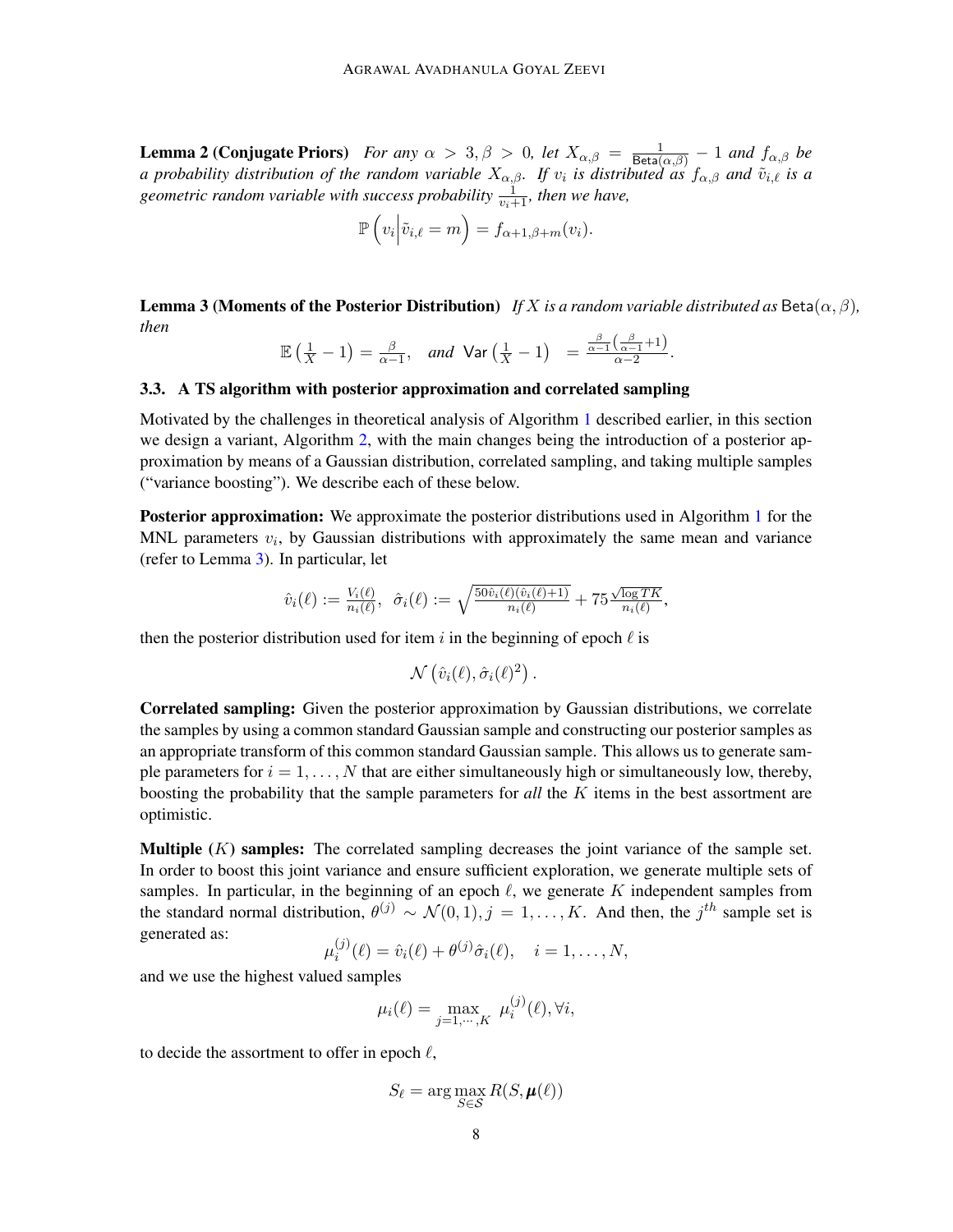Algorithm 2 A TS algorithm for MNL-bandit with Gaussian approximation and correlated sampling

**Initialization:**  $t = 0, \ell = 0, n_i = 0$  for all  $i = 1, \cdots, N$ .

**for** each item,  $i = 1, \dots, N$  **do** 

Display item i to users until the user selects the "outside option". Let  $\tilde{v}_{i,1}$  be the number of times item *i* was offered. Update:  $V_i = \tilde{v}_{i,1} - 1$ ,  $t = t + \tilde{v}_{i,1}$ ,  $\ell = \ell + 1$  and  $n_i = n_i + 1$ .

# end

## while  $t \leq T$  do

(a) *(Correlated sampling)* for  $j = 1, \dots, K$  do

Sample  $\theta^{(j)}(\ell)$  from the distribution  $\mathcal{N}(0,1)$ ; update  $\hat{v}_i = \frac{V_i}{n_i}$  $\frac{V_i}{n_i}.$ For each item  $i \leq N$ , compute  $\mu_i^{(j)}$  $\hat{v}_i^{(j)}(\ell) = \hat{v}_i + \theta^{(j)}(\ell) \cdot \left( \sqrt{\frac{50\hat{v}_i(\hat{v}_i+1)}{n_i}} \right)$  $\sqrt{\frac{(\hat{v}_i+1)}{n_i}} + \frac{75\sqrt{\log TK}}{n_i}$  $\overline{n_i}$ .

end

For each item  $i \le N$ , compute  $\mu_i(\ell) = \max_{j=1,\dots,K} \mu_i^{(j)}$  $\binom{J}{i}(\ell)$ 

- (b) *(Subset selection)* Same as step (b) of Algorithm [1.](#page-6-0)
- (c) *(Epoch-based offering)* Same as step (c) of Algorithm [1.](#page-6-0)
- (d) *(Posterior update)* Same as step (d) of Algorithm [1.](#page-6-0)

<span id="page-8-1"></span>end

We summarize the steps in Algorithm [2.](#page-8-1) Here, we also have an "initial exploration period," where for every item  $i$ , we offer a set containing only  $i$  until the user selects the outside option.

Intuitively, while the second moment approximation by Gaussian distribution and multiple samples in Algorithm [2](#page-8-1) may make posterior converge slower and increase exploration, the correlated sampling may compensate for these effects by reducing the variance of the maximum of  $N$  samples, and therefore reducing the overall exploration effort. In Section [5,](#page-11-0) we illustrate some of these insights through some preliminary numerical simulations, where correlated sampling performs significantly better compared to independent sampling, and posterior approximation by Gaussian distribution has little effect.

### <span id="page-8-0"></span>4. Regret Analysis

<span id="page-8-2"></span>We prove an upper bound on the regret of Algorithm [2](#page-8-1) for the MNL-bandit problem, under the following assumption.

**Assumption 1** For every item  $i \in \{1, ..., N\}$ , the MNL parameter  $v_i$  satisfies  $v_i \le v_0 = 1$ .

This assumption is equivalent to the outside option being more preferable to any other item. This assumption holds for many applications like display advertising, where users do not click on any of the displayed ads more often than not. Our main theoretical result is the following upper bound on the regret of Algorithm [2.](#page-8-1)

**Theorem 1** For any instance  $\mathbf{v} = (v_0, \dots, v_N)$  of the MNL-bandit problem with N products,  $r_i \in [0, 1]$ , and satisfying Assumption [1,](#page-8-2) the regret of Algorithm [2](#page-8-1) in time T is bounded as,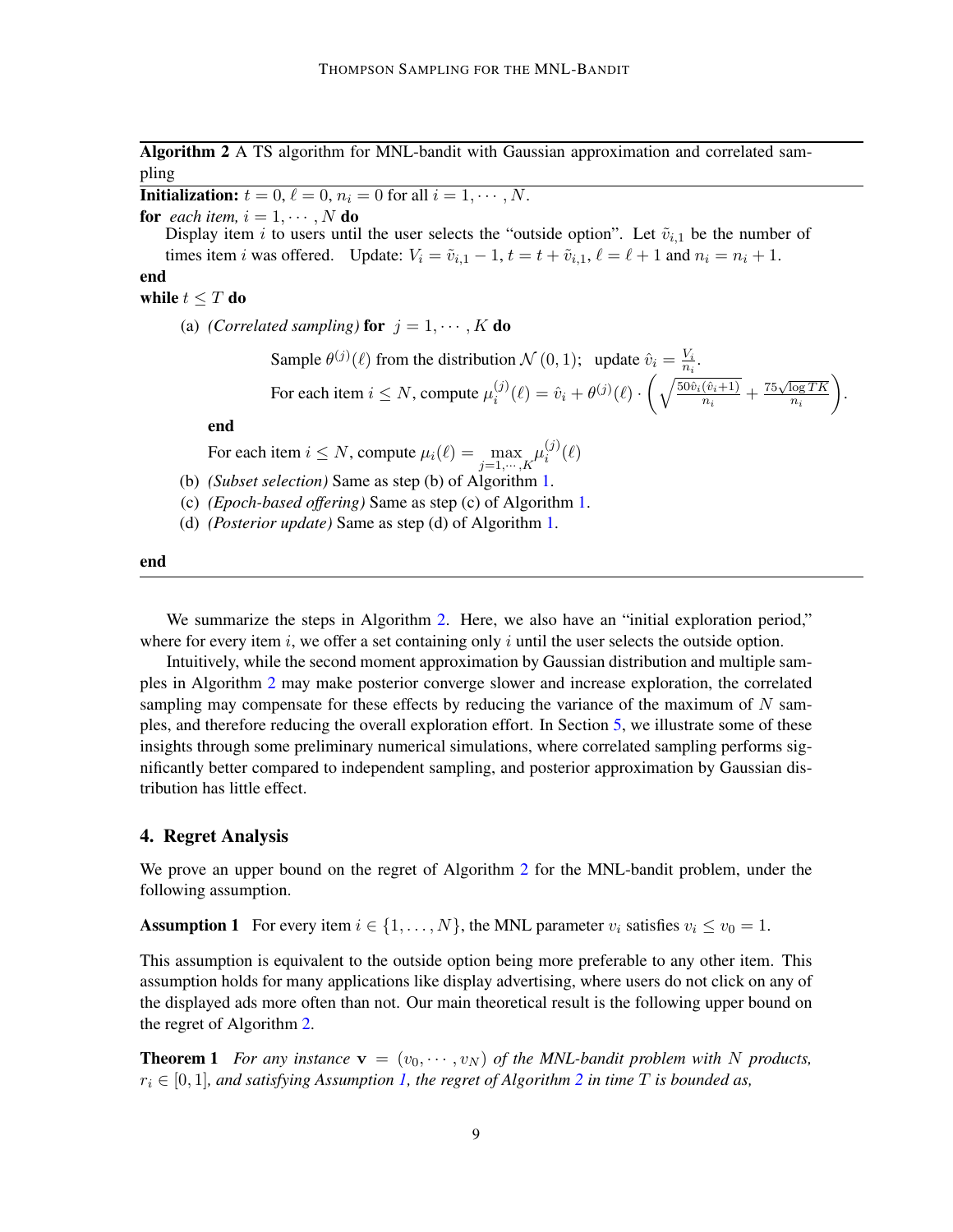$$
Reg(T, \mathbf{v}) \le C_1 \sqrt{NT} \log TK + C_2 N \log^2 TK,
$$

*where*  $C_1$  *and*  $C_2$  *are absolute constants (independent of problem parameters).* 

## 4.1. Proof Sketch

We break down the expression for total regret

$$
Reg(T, \mathbf{v}) := \mathbb{E}\left[\sum_{t=1}^{T} R(S^*, \mathbf{v}) - R(S_t, \mathbf{v})\right],
$$

into regret per epoch, and rewrite it as follows:

$$
Reg(T, \mathbf{v}) = \underbrace{\mathbb{E}\left[\sum_{\ell=1}^{L}|\mathcal{E}_{\ell}|\left(R(S^*, \mathbf{v}) - R(S_{\ell}, \boldsymbol{\mu}(\ell))\right)\right]}_{Reg_1(T, \mathbf{v})} + \underbrace{\mathbb{E}\left[\sum_{\ell=1}^{L}|\mathcal{E}_{\ell}|\left(R(S_{\ell}, \boldsymbol{\mu}(\ell)) - R(S_{\ell}, \mathbf{v})\right)\right]}_{Reg_2(T, \mathbf{v})},
$$

where  $|\mathcal{E}_{\ell}|$  is the number of time steps in epoch  $\ell$ , and  $S_{\ell}$  is the set repeatedly offered by our algorithm in epoch  $\ell$ . Then, we bound the two terms:  $\text{Reg}_1(T, \mathbf{v})$  and  $\text{Reg}_2(T, \mathbf{v})$  separately.

The first term  $\text{Reg}_1(T, v)$  is essentially the difference between the optimal revenue of the true instance and the optimal revenue of the sampled instance (since  $S_\ell$  was chosen by the algorithm to be an optimal K-sized subset for the sampled instance). Therefore, this term would contribute no regret if the sampled instances were always optimistic. Unlike optimism under uncertainty approaches like UCB, this property is not ensured by our Thompson Sampling based algorithm. To bound this term, we utilize anti-concentration properties of the posterior, as well as the dependence between samples for different items, in order to prove that at least one of our  $K$  sampled instances is optimistic often enough.

The second term  $\text{Reg}_2(T, \mathbf{v})$  captures the difference in the revenue of the offered set  $S_\ell$  when evaluated on sampled parameters vs. true parameters. This is bounded by utilizing the concentration properties of our posterior distributions. It involves showing that for the sets that are played often, the posterior will converge quickly, so that revenue on the sampled parameters will be close to that on the true parameters.

Some further details are provided below. A complete proof is provided in Appendix [C.](#page-17-0)

**Bounding the first term Reg**<sub>1</sub> $(T, \mathbf{v})$ . Firstly, by our assumption  $v_0 \geq v_i, \forall i$ , the outside option is picked at least as often as any particular item  $i$ , and therefore, it is not difficult to see that the expected value of epoch length  $|\mathcal{E}_{\ell}|$  is bounded by  $K + 1$ , so that  $\text{Reg}_1(T, \mathbf{v})$  is bounded as

$$
(K+1)\mathbb{E}\left(\sum_{\ell=1}^{L}R(S^*,\mathbf{v})-R(S_{\ell},\boldsymbol{\mu}(\ell))\right)
$$

Let us call an epoch  $\ell$  optimistic if the sampled parameters  $\mu(\ell)$  are such that the optimal set  $S^*$  has at least as much revenue on the sampled parameters as on the true parameters, i.e., if  $R(S^*, \mu(\ell)) \ge R(S^*, \mathbf{v})$ . Then, clearly, such epochs don't contribute to this term:

$$
R(S^*, \mathbf{v}) - R(S_{\ell}, \boldsymbol{\mu}(\ell)) \le R(S^*, \boldsymbol{\mu}(\ell)) - R(S_{\ell}, \boldsymbol{\mu}(\ell)) \le 0.
$$
 (by optimality of  $S_{\ell}$ )

To bound the contribution of the remaining epochs, we first bound the number of consecutive epochs between two optimistic epochs, by analyzing the probability of being optimistic. Intuitively, using anti-concentration properties of Gaussian distribution, we have that, with a constant probability, a sampled parameter  $\mu_i^{(j)}$  $i^{(j)}(\ell)$  for any item i will exceed the posterior mean by a few standard deviations. Now, since our Gaussian posterior's mean is equal to the unbiased estimate  $\hat{v}_i$ , and its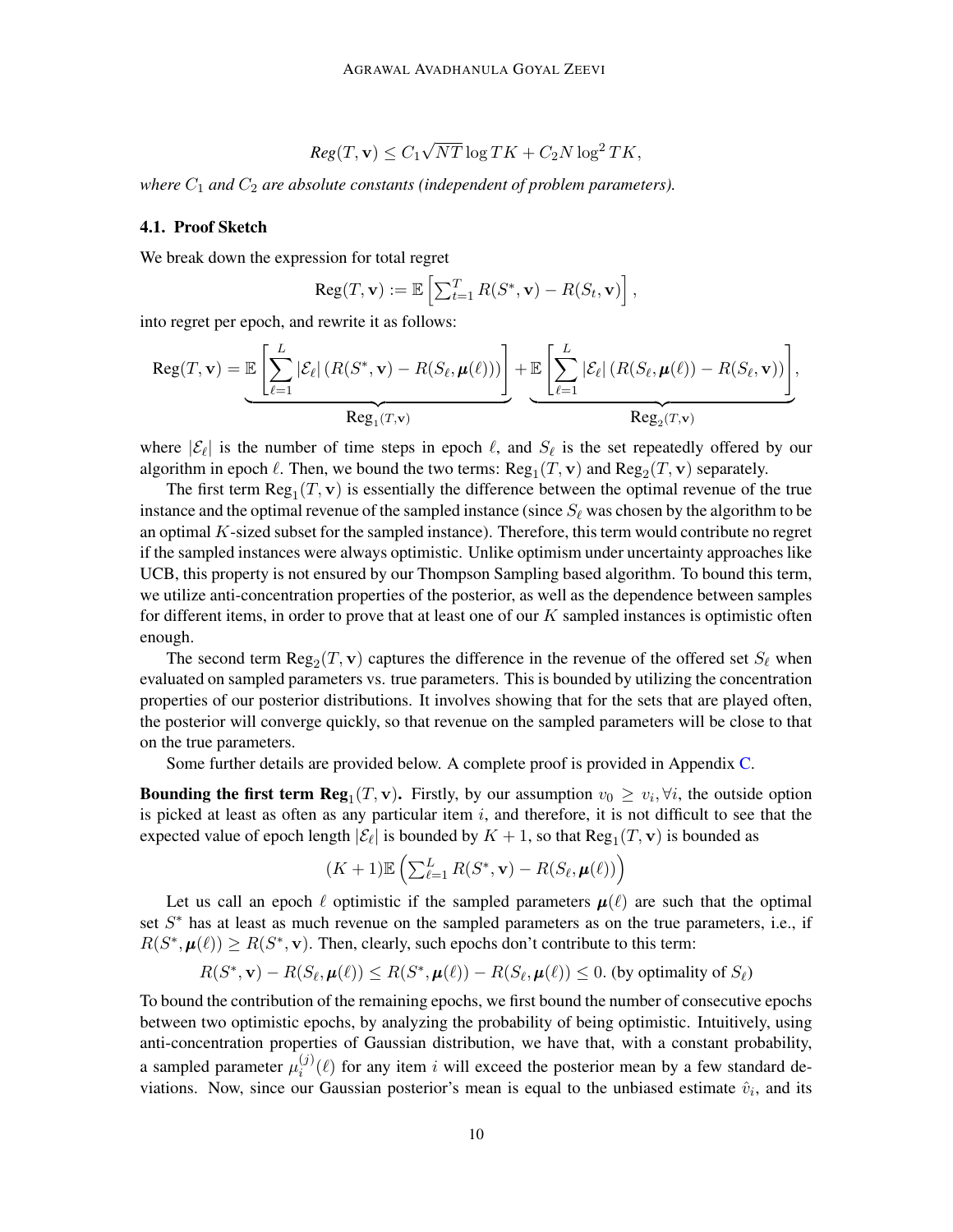standard deviation is close to the expected deviation of estimate  $\hat{v}_i$  from the true parameter  $v_i$ , we can conclude that any sampled parameter  $\mu_i^{(j)}$  $i^{(j)}(\ell)$  will be optimistic with a constant probability, i.e.,  $\mu_i^j$  $i(\ell) \ge v_i$ . However, for an epoch to be optimistic, sampled parameters for *all* the items in  $S^*$  may need to be optimistic. This is where the correlated sampling feature of our algorithm is crucially utilized. Using the dependence structure between samples for different items in  $S^*$ , and variance boosting provided by the sampling of  $K$  independent sample sets, we prove an upper bound of roughly  $1/K$  on the number of consecutive epochs between two optimistic epochs. The precise lemma is as follows, which forms one of the primary technical components of our proof:

**Lemma 1 (Spacing of optimistic epochs)** Let  $\mathcal{E}^{\mathsf{An}}(\tau)$  be the group of consecutive epochs between *an optimistic epoch*  $\tau$  *and the next optimistic epoch*  $\tau'$ . Then, for any  $p \in [1, 2]$ , we have,

$$
\mathbb{E}^{1/p}\left[\left|\mathcal{E}^{\mathrm{An}}(\tau)\right|^{p}\right] \leq \frac{e^{12}}{K} + 30^{1/p}.
$$

Proof for the above lemma is provided in Appendix [C.1.](#page-23-0) Next, we bound the individual contribution of any "non-optimistic" epoch  $\ell$  (i.e., any epoch in  $\mathcal{E}^{An}(\tau)$ ) by relating it to the closest optimistic epoch  $\tau$  before it. By definition of an optimistic epoch,

$$
R(S^*, \mathbf{v}) - R(S_{\ell}, \boldsymbol{\mu}(\ell)) \leq R(S_{\tau}, \boldsymbol{\mu}(\tau)) - R(S_{\ell}, \boldsymbol{\mu}(\ell))
$$

and by the choice of  $S_\ell$  as the revenue maximizing set for the sampled parameters  $\mu(\ell)$ :

$$
R(S_{\tau}, \boldsymbol{\mu}(\tau)) - R(S_{\ell}, \boldsymbol{\mu}(\ell)) \leq R(S_{\tau}, \boldsymbol{\mu}(\tau)) - R(S_{\tau}, \boldsymbol{\mu}(\ell))
$$

What remains to bound is the difference in the revenue of the set  $S<sub>\tau</sub>$  for two different sample parameters:  $\mu(\tau)$  and  $\mu(\ell)$ . Over time, as the posterior distributions concentrate around their means, which in turn concentrate around the true parameters, this difference becomes smaller. In fact, using Lipschitz property of  $R(S_\tau, \cdot), |R(S_\tau, \mu(\tau)) - R(S_\tau, \mu(\ell))|$  can be bounded by  $\tilde{O}(\hat{\sigma}_i(\tau))$  +  $\tilde{O}(\hat{\sigma}_i(\ell)) \leq \tilde{O}(\hat{\sigma}_i(\tau))$  (refer to Lemma [8](#page-17-1) in the appendix), where  $\hat{\sigma}_i(\tau)$  was defined as the standard deviation of the posterior distribution in the beginning of epoch  $\tau$ , which is larger than  $\hat{\sigma}_i(\ell)$ , and roughly equal to the deviation of posterior mean from the true parameter  $v_i$ .

To summarize, since between two optimistic epochs  $\tau$  and  $\tau'$ , there are  $O(1/K)$  non-optimistic epochs, and each of their contribution to  $Reg_1(T, v)$  is bounded by some multiples of  $\hat{\sigma}_i(\tau)$ , this term can be bounded roughly as:

$$
\mathrm{Reg}_1(T, \mathbf{v}) \lesssim (K+1) \mathbb{E} \left[ \sum_{\tau \text{ optimistic}} \frac{1}{K} \sum_{i \in S_{\tau}} \hat{\sigma}_i(\tau) \right] \lesssim \mathbb{E} \left[ \sum_{\ell=1}^L \sum_{i \in S_{\ell}} \hat{\sigma}_i(\ell) \right].
$$

A bound of  $\tilde{O}(\sqrt{2})$  $NT$ ) on the sum of these deviations can be derived, which will also be useful for bounding the second term, as discussed next.

# Bounding the second term  $\mathbf{Reg}_2(T, \mathbf{v})$ .

Noting that the expected epoch length when set  $S_{\ell}$  is offered is  $1 + V(S_{\ell})$ , where  $V(S_{\ell}) =$  $1 + \sum_{j \in S_{\ell}} v_i$ , Reg<sub>2</sub> $(T, \mathbf{v})$  can be reformulated as

$$
\operatorname{Reg}_2(T, \mathbf{v}) = \mathbb{E}\left[\sum_{\ell=1}^L (1 + V(S_{\ell})) \left(R(S_{\ell}, \boldsymbol{\mu}(\ell)) - R(S_{\ell}, \mathbf{v})\right)\right],
$$

Again, as discussed above, using Lipschitz property of revenue function, this can be bounded in terms of posterior standard deviation (refer to Lemma [8\)](#page-17-1)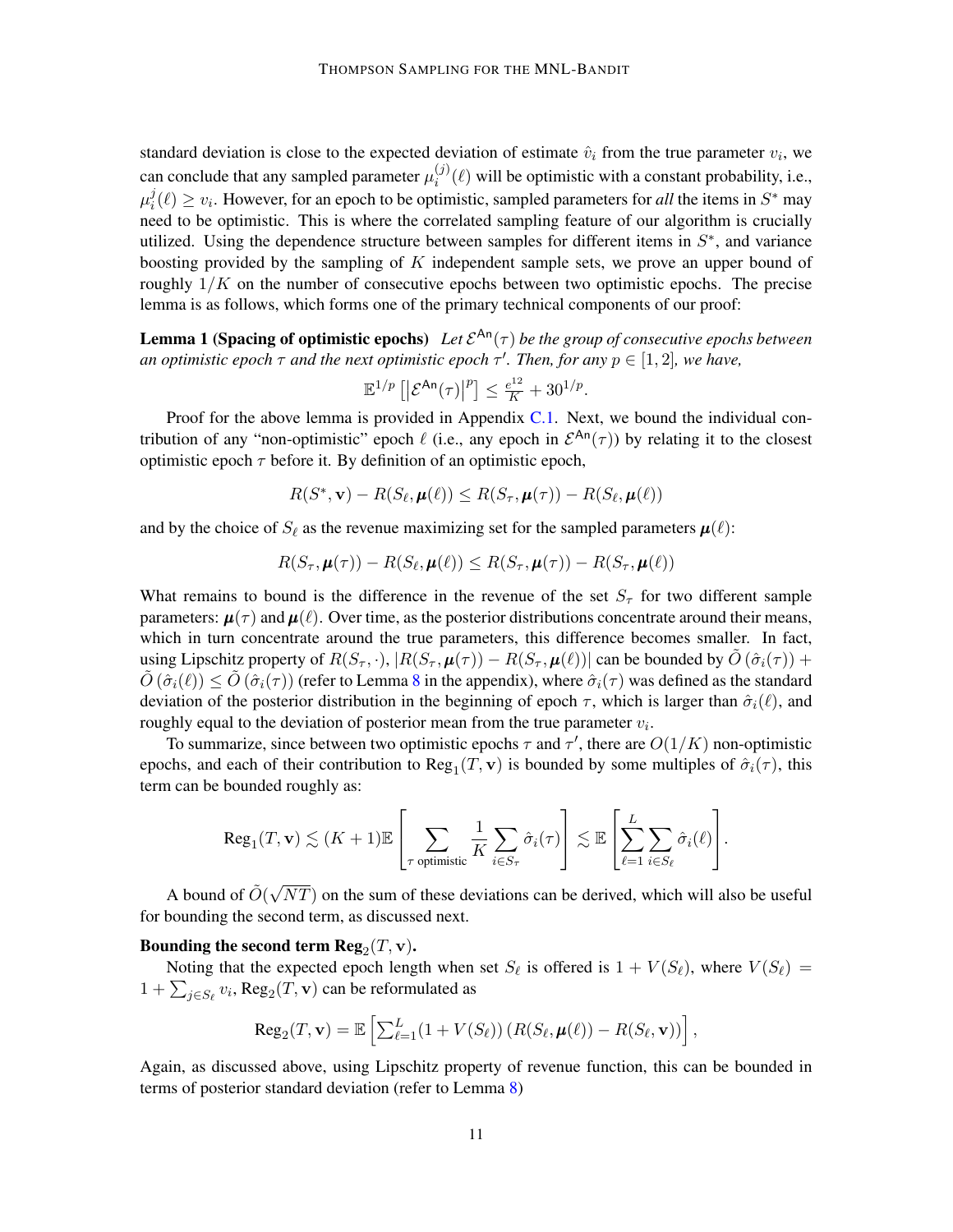

Figure 1: Regret growth with  $T$  for various heuristics on a randomly generated MNL-bandit instance with  $N = 1000, K = 10$ .

<span id="page-11-1"></span>
$$
\text{Reg}_2(T, \mathbf{v}) \lesssim O(\mathbb{E}\left[\sum_{\ell=1}^L \sum_{i \in S_{\ell}} \hat{\sigma}_i(\ell))\right]
$$

Overall, the above analysis on  $\text{Reg}_1$  and  $\text{Reg}_2$  implies roughly the following bound on regret

$$
O(\sum_{\ell=1}^{L} \sum_{i \in S_{\ell}} \hat{\sigma}_i(\ell)) = O\left(\sum_{\ell=1}^{L} \sum_{i \in S_{\ell}} \sqrt{\frac{v_i}{n_i(\ell)}} + \frac{1}{n_i(\ell)}\right) \log TK \le O(\sum_{i=1}^{N} \log TK\sqrt{v_i n_i})
$$

where  $n_i$  is total number of times i was offered in time T. Then, utilizing the bound of T on the expected number of total picks, i.e.,  $\sum_{i=1}^{N} v_i n_i \leq T$ , and doing a worst scenario analysis, we obtain a bound of  $\tilde{O}(\sqrt{NT})$  on  $\text{Reg}(T, \mathbf{v})$ .

### <span id="page-11-0"></span>5. Empirical study

In this section, we analyze the various design components of our Thompson Sampling approach through numerical simulations. The aim is to isolate and understand the effect of individual features of our algorithm design like Beta posteriors vs. Gaussian approximation, independent sampling vs. correlated sampling, and single sample vs. multiple samples, on the practical performance.

We simulate an instance of MNL-bandit problem with  $N = 1000$ ,  $K = 10$  and  $T = 2 \times 10^5$ , and the MNL parameters  $\{v_i\}_{i=1,\dots,N}$  generated randomly from Unif [0, 1]. And, we compute the average regret based on 50 independent simulations over the randomly generated instance. In Figure [1,](#page-11-1) we report performance of successive variants of TS:  $i$ ) the basic version of TS with independent Beta priors, as described in Algorithm [1,](#page-6-0) referred to as  $TS_1$ -Beta,  $ii)$  Gaussian posterior approximation with independent sampling, referred to as  $TS_2$ -Independent, *iii*) Gaussian posterior approximation with correlated sampling, referred to as  $TS_2$ -Correlated, and finally, iv) Gaussian posterior approximation with correlated sampling and boosting by using multiple  $(K)$  samples, referred to as  $TS<sub>2</sub>$ -Correlated + Boosting, which is essentially the version with all the features of Algorithm [2.](#page-8-1) For comparison, we also present the performance of UCB approach in [Agrawal et al.](#page-12-0) [\(2016\)](#page-12-0). We repeated this experiment on several randomly generated instances and a similar performance was observed.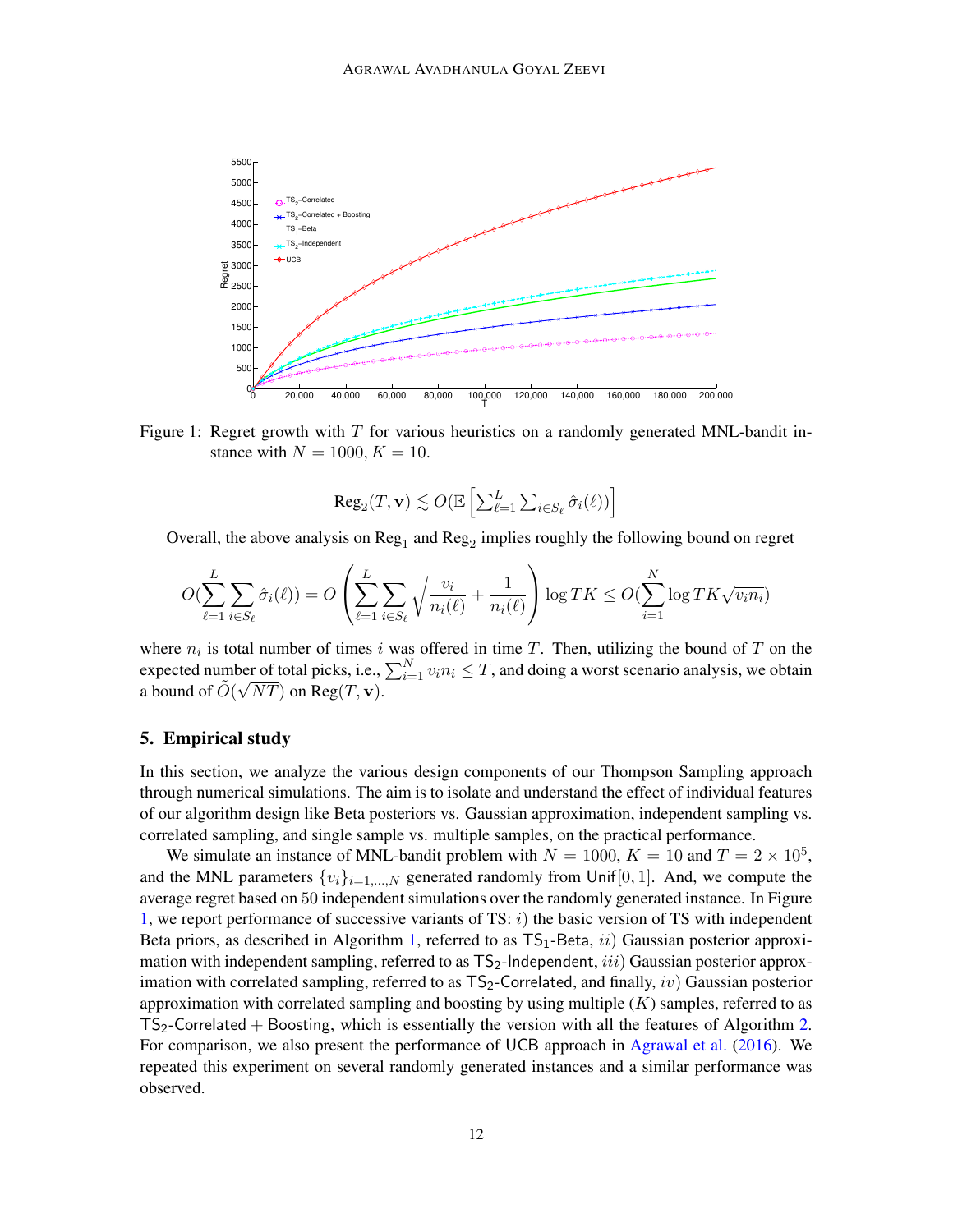The performance of all the variants of TS is observed to be better than the UCB approach in our experiments, which is consistent with the other empirical evidence in the literature.

Among the TS variants, the performance of  $TS_1$ -Beta, i.e., the basic version with independent beta priors (essentially Algorithm [1\)](#page-6-0) is quite similar to  $TS_2$ -Independent, the version with independent Gaussian (approximate) posteriors; indicating that the effect of posterior approximation is minor. The performance of  $TS_2$ -Correlated, where we generated correlated samples from the Gaussian distributions, is significantly better than all the other variants of the algorithm. This is consistent with our remark earlier that to adapt the Thompson sampling approach of the classical MAB problem to our setting, ideally we would like to maintain a joint prior over the parameters  ${v_i}_{i=1,\ldots,N}$  and update it to a joint posterior on observing the bandit feedback. However, since this can be quite challenging and intractable, we used independent priors over the parameters. The superior performance of TS<sub>2</sub>-Correlated demonstrates the potential benefits of considering a joint (correlated) prior/posterior in such settings with combinatorial arms. Finally, we observe that the performance of  $TS_2$ -Correlated + Boosting, where an additional "variance boosting" is provided through K independent samples, is worse than  $TS_2$ -Correlated as expected, but still significantly better than the independent Beta posterior version  $TS_1$ -Beta. Therefore, significant improvements in performance due to correlated sampling feature of Algorithm [2](#page-8-1) compensate for the slight deterioration caused by boosting.

### Acknowledgments

V. Goyal is supported in part by NSF Grants CMMI-1351838 (CAREER) and CMMI-1636046. A. Zeevi is supported in part by NSF Grants NetSE-0964170 and BSF-2010466.

### References

- <span id="page-12-6"></span>M. Abramowitz and I. A. Stegun. 1964. Handbook of mathematical functions: with formulas, graphs, and mathematical tables.
- <span id="page-12-0"></span>S. Agrawal, V. Avadhanula, V. Goyal, and A. Zeevi. 2016. A Near-Optimal Exploration-Exploitation Approach for Assortment Selection. *Proceedings of the 2016 ACM Conference on Economics and Computation (EC)* , 599–600.
- <span id="page-12-2"></span>S. Agrawal and N. Goyal. 2013a. Further Optimal Regret Bounds for Thompson Sampling. In *Proceedings of the Sixteenth International Conference on Artificial Intelligence and Statistics (AISTATS)*, Vol. (31). 99–107.
- <span id="page-12-4"></span>S. Agrawal and N. Goyal. 2013b. Thompson Sampling for Contextual Bandits with Linear Payoffs.. In *Proceedings of the 30th International Conference on International Conference on Machine Learning (ICML)*, Vol. (28). 127–135.
- <span id="page-12-3"></span>P. Auer. 2003. Using Confidence Bounds for Exploitation-exploration Trade-offs. *Journal of Machine Learning Research* (3) , 397–422.
- <span id="page-12-1"></span>P. Auer, N. Cesa-Bianchi, and P. Fischer. 2002. Finite-time Analysis of the Multiarmed Bandit Problem. *Machine Learning* 47 , 235–256.
- <span id="page-12-5"></span>V. Avadhanula, J. Bhandari, V. Goyal, and A. Zeevi. 2016. On the tightness of an LP relaxation for rational optimization and its applications. *Operations Research Letters* 44, (5), 612–617.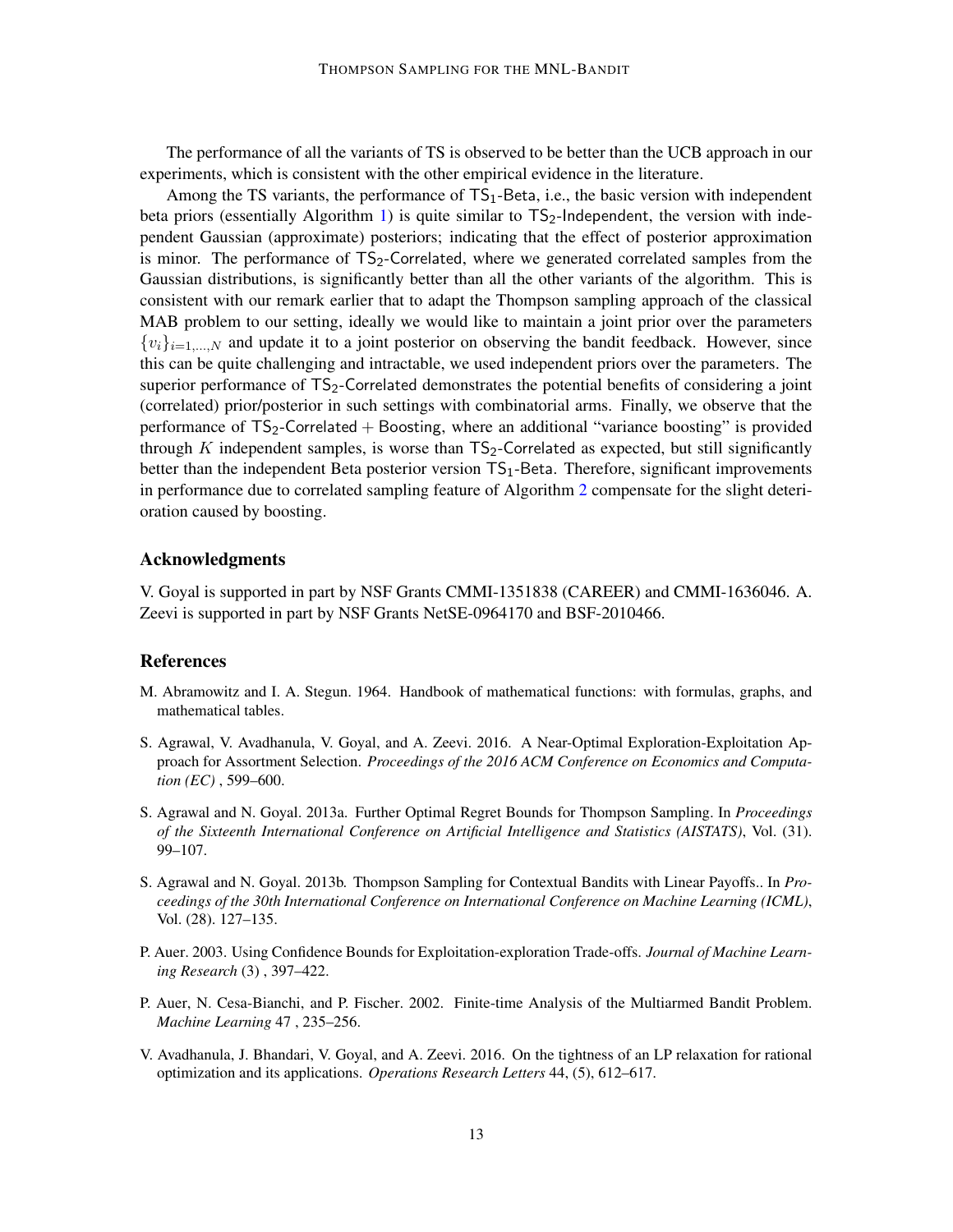- <span id="page-13-4"></span>M. Ben-Akiva and S. Lerman. 1985. *Discrete choice analysis: theory and application to travel demand*. Vol. 9. MIT press.
- <span id="page-13-12"></span>J. Davis, G. Gallego, and H. Topaloglu. 2013. Assortment planning under the multinomial logit model with totally unimodular constraint structures. *Technical Report* .
- <span id="page-13-11"></span>A. Gopalan, S. Mannor, and Y. Mansour. 2014. Thompson Sampling for Complex Online Problems.. In *Proceedings of the 31st International Conference on International Conference on Machine Learning (ICML)*, Vol. (32). 100–108.
- <span id="page-13-8"></span>T. Graepel, J. Q. Candela, T. Borchert, and R. Herbrich. 2010. Web-scale bayesian click-through rate prediction for sponsored search advertising in microsoft's bing search engine. In *Proceedings of the 27th international conference on machine learning (ICML)*. 13–20.
- <span id="page-13-0"></span>R.D. Luce. 1959. *Individual choice behavior: A theoretical analysis*. Wiley.
- <span id="page-13-9"></span>B. C. May, N. Korda, A. Lee, and D. S. Leslie. 2012. Optimistic Bayesian sampling in contextual-bandit problems. *Journal of Machine Learning Research* (13) , 2069–2106.
- <span id="page-13-3"></span>D. McFadden. 1978. *Modelling the choice of residential location*. Institute of Transportation Studies, University of California.
- <span id="page-13-7"></span>C. Oliver and L. Li. 2011. An Empirical Evaluation of Thompson Sampling. *In Advances in Neural Information Processing Systems (NIPS)* 24 (2011), 2249?2257.
- <span id="page-13-1"></span>R. L. Plackett. 1975. The Analysis of Permutations. *Journal of the Royal Statistical Society. Series C (Applied Statistics)*
- <span id="page-13-10"></span>P. Rismevichientong and J.N. Tsitsiklis. 2010. Linearly Parameterized Bandits. *Mathematics of Operations of Research* 35(2), 395–411.
- <span id="page-13-5"></span>P. Rusmevichientong, Z. M. Shen, and D.B. Shmoys. 2010. Dynamic assortment optimization with a multinomial logit choice model and capacity constraint. *Operations Research* 58, (6) , 1666–1680.
- <span id="page-13-6"></span>D. Sauré and A. Zeevi. 2013. Optimal Dynamic Assortment Planning with Demand Learning. Manufacturing *& Service Operations Management* 15, (3) , 387–404.
- <span id="page-13-2"></span>K. Train. 2003. *Discrete Choice Methods with Simulation*. Cambridge University Press.

### Appendix A. Unbiased Estimate  $\tilde{v}_{i,\ell}$  and Conjugate priors

Some of the results in this section are adapted from [Agrawal et al.](#page-12-0) [\(2016\)](#page-12-0), but we provide the proofs again for the sake of completeness.

We first prove that the estimate obtained from epoch based offerings,  $\tilde{v}_{i,\ell}$  in Algorithm [1](#page-6-0) is unbiased estimate and is distributed geometrically with probability of success  $\frac{1}{v_i+1}$ . Specifically, we have the following result.

**Lemma 1 (Agrawal et al. (2016))** Let  $\tilde{v}_{i,\ell}$  be the number of times an item  $i \in S_{\ell}$  is picked when *the set*  $S_\ell$  is offered repeatedly until no-click (outside option is picked). Then,  $\tilde{v}_{i,\ell}, \forall \ell, i$  are i.i.d geometrical random variables with success probability  $\frac{1}{1+v_i}$ , and expected value  $v_i$ .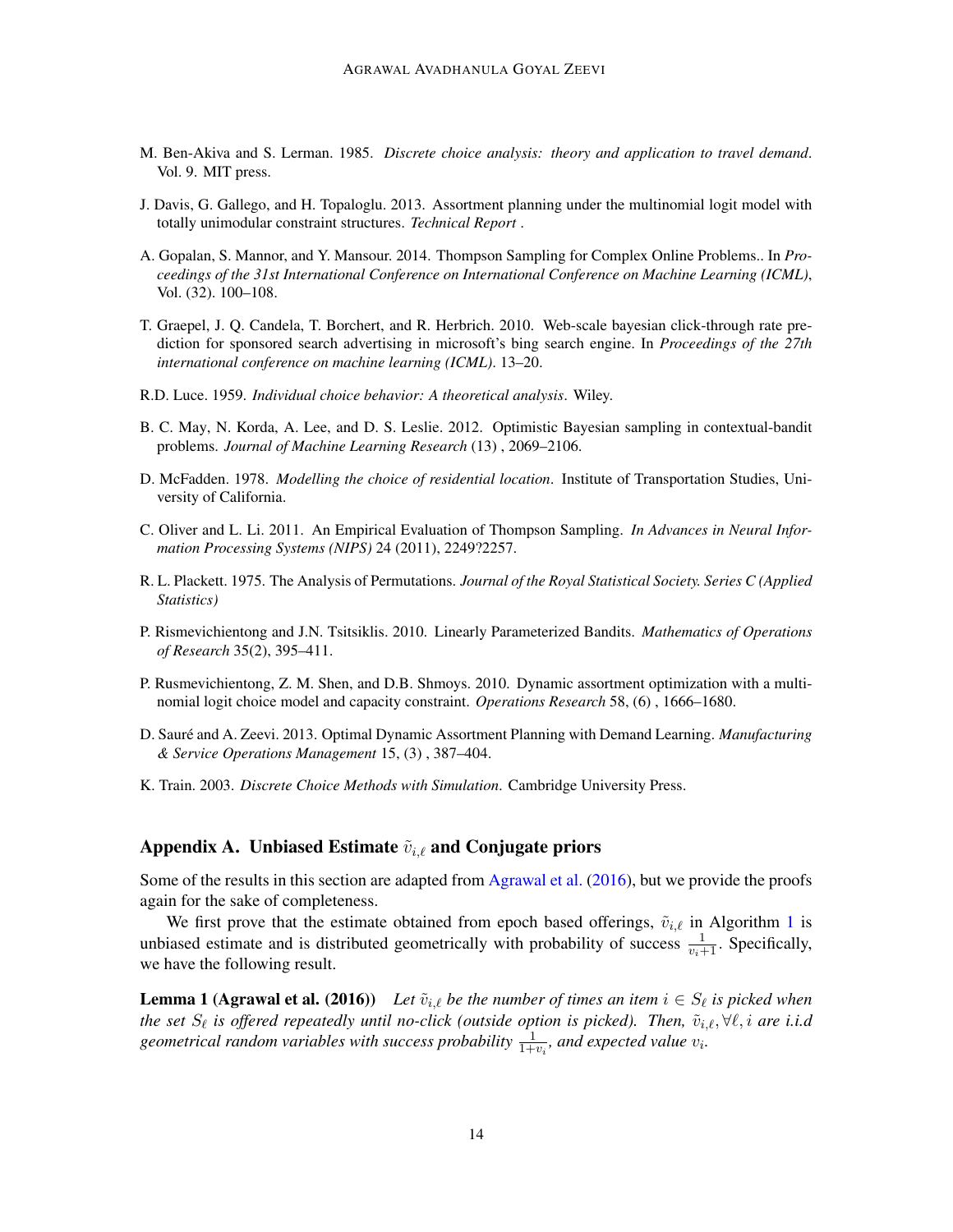**Proof**. We prove the result by computing the moment generating function, from which we can establish that  $\tilde{v}_{i,\ell}$  is a geometric random variable with parameter  $\frac{1}{1+v_i}$ . Thereby also establishing that  $\tilde{v}_{i,\ell}$  are unbiased estimators of  $v_i$ . Specifically, we show the following result.

The moment generating function of estimate conditioned on  $S_{\ell}$ ,  $\hat{v}_i$ , is given by,

$$
\mathbb{E}\left(e^{\theta\tilde{v}_{i,\ell}}\Big|S_{\ell}\right)=\frac{1}{1-v_i(e^{\theta}-1)},\text{ for all }\ \theta\leq \log\frac{1+v_i}{v_i},\text{ for all }\ i=1,\cdots,N.
$$

We focus on proving the above result. From  $(1)$ , we have that probability of no purchase event when assortment  $S_{\ell}$  is offered is given by

$$
p_0(S_{\ell}) = \frac{1}{1 + \sum_{j \in S_{\ell}} v_j}.
$$

Let  $n_\ell$  be the total number of offerings in epoch  $\ell$  before a no purchased occurred, i.e.,  $n_\ell = |\mathcal{E}_\ell| - 1$ . Therefore,  $n_\ell$  is a geometric random variable with probability of success  $p_0(S_\ell)$ . And, given any fixed value of  $n_\ell$ ,  $\tilde{v}_{i,\ell}$  is a binomial random variable with  $n_\ell$  trials and probability of success given by

$$
q_i(S_{\ell}) = \frac{v_i}{\sum_{j \in S_{\ell}} v_j}.
$$

In the calculations below, for brevity we use  $p_0$  and  $q_i$  respectively to denote  $p_0(S_\ell)$  and  $q_i(S_\ell)$ . Hence, we have

$$
\mathbb{E}\left(e^{\theta\tilde{v}_{i,\ell}}\right)=E_{n_{\ell}}\left\{\mathbb{E}\left(e^{\theta\tilde{v}_{i,\ell}}\,\middle|\,n_{\ell}\right)\right\}.
$$

Since the moment generating function for a binomial random variable with parameters  $n, p$  is  $\left( pe^{\theta} + 1 - p \right)^n$ , we have

$$
\mathbb{E}\left(e^{\theta\tilde{v}_{i,\ell}}\,\Big|\,n_{\ell}\right) = E_{n_{\ell}}\left\{\left(q_{i}e^{\theta}+1-q_{i}\right)^{n_{\ell}}\right\}.
$$

For any  $\alpha$ , such that,  $\alpha(1 - p) < 1$  n is a geometric random variable with parameter p, we have

$$
\mathbb{E}(\alpha^n) = \frac{p}{1 - \alpha(1 - p)}.
$$

Note that for all  $\theta < \log \frac{1+v_i}{v_i}$ , we have  $(q_i e^{\theta} + (1-q_i))(1-p_0) = (1-p_0) + p_0 v_i (e^{\theta} - 1) < 1$ . Therefore, we have  $\mathbb{E}\left(e^{\theta \tilde{v}_{i,\ell}}\right) = \frac{1}{1-\epsilon}$  $\frac{1}{1-v_i(e^{\theta}-1)}$  for all  $\theta<\log\frac{1+v_i}{v_i}$ .

Building on this result. We will prove Lemma [2](#page-7-1) that helped construct Algorithm [1.](#page-6-0) Recall Lemma [2](#page-7-1)

**Lemma 2 (Conjugate Priors)** For any  $\alpha > 3, \beta > 0$ , let  $X_{\alpha,\beta} = \frac{1}{\text{Beta}(\alpha,\beta)} - 1$  and  $f_{\alpha,\beta}$  be *a* probability distribution of the random variable  $X_{\alpha,\beta}$ . If  $v_i$  is distributed as  $f_{\alpha,\beta}$  and  $\tilde{v}_{i,\ell}$  is a geometric random variable with success probability  $\frac{1}{v_i+1}$ , then we have,

$$
\mathbb{P}\left(v_i\middle| \tilde{v}_{i,\ell} = m\right) = f_{\alpha+1,\beta+m}(v_i).
$$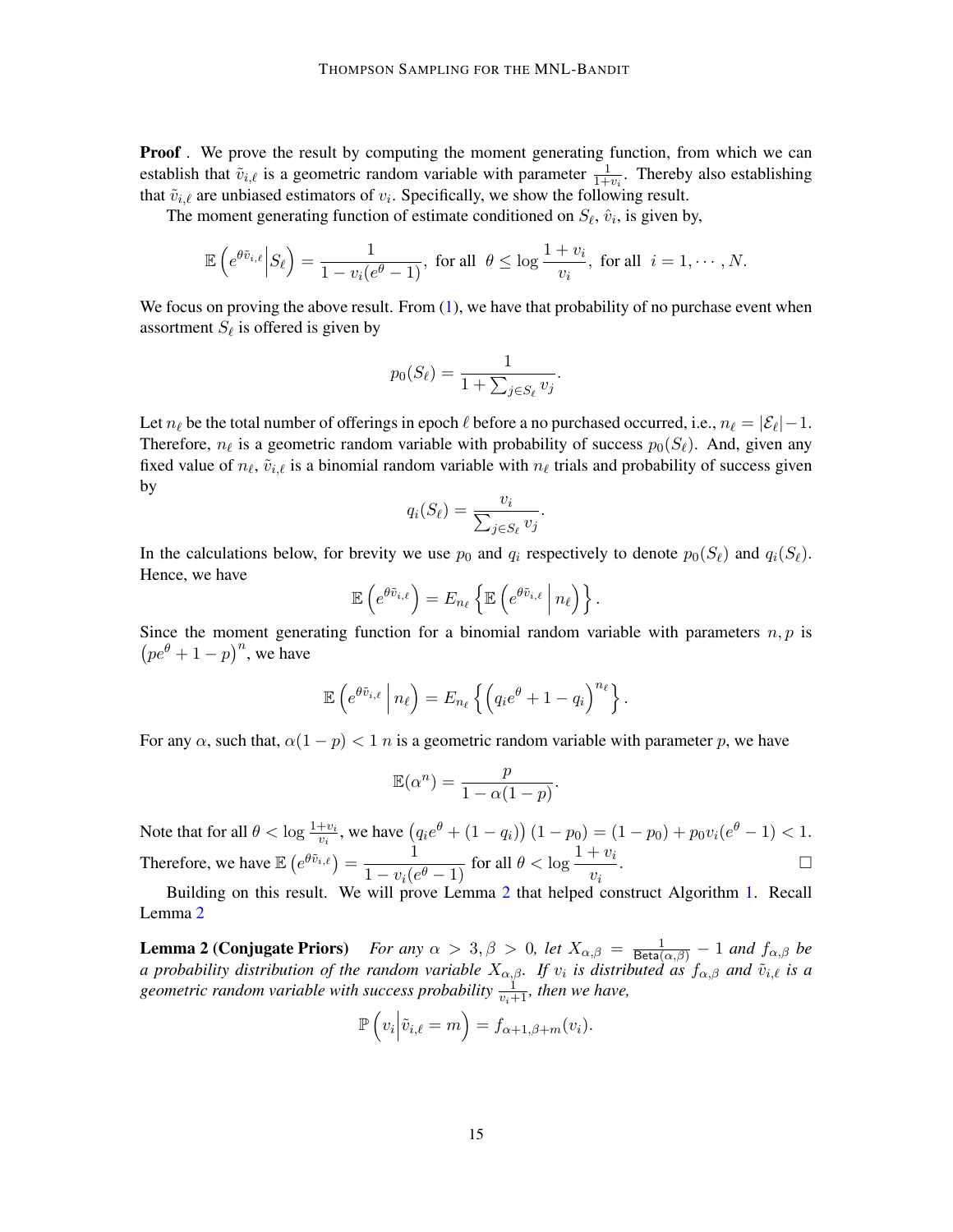**Proof**. The proof of the lemma follows from the following result on the probability density function of the random variable  $X_{\alpha,\beta}$ . Specifically, we have for any  $x > 0$ 

<span id="page-15-0"></span>
$$
f_{\alpha,\beta}(x) = \frac{1}{B(\alpha,\beta)} \left(\frac{1}{1+x}\right)^{\alpha+1} \left(\frac{x}{x+1}\right)^{\beta-1},\tag{6}
$$

where  $B(a, b) = \frac{\Gamma(a)\Gamma(b)}{\Gamma(a+b)}$  and  $\Gamma(a)$  is the gamma function. Since we assume that the parameter  $v_i$ 's prior distribution is same as that of  $X_{\alpha,\beta}$ , we have from [\(6\)](#page-15-0) and Lemma [1,](#page-6-1)

$$
\mathbb{P}\left(v_i\big|\tilde{v}_{i,\ell}=m\right) \propto \left(\frac{1}{1+v_i}\right)^{\alpha+2} \left(\frac{v_i}{v_i+1}\right)^{\beta+m-1}.\square
$$

Given the pdf of the posterior in [\(6\)](#page-15-0), it is possible to compute the mean and variance of the posterior distribution. We show that they have simple closed form expressions. Recall Lemma [3.](#page-7-2)

**Lemma 3 (Moments of the Posterior Distribution)** *If* X *is a random variable distributed as* Beta $(\alpha, \beta)$ *, then*

$$
\mathbb{E}\left(\frac{1}{X}-1\right)=\frac{\beta}{\alpha-1}, \quad \text{and} \quad \text{Var}\left(\frac{1}{X}-1\right) = \frac{\frac{\beta}{\alpha-1}\left(\frac{\beta}{\alpha-1}+1\right)}{\alpha-2}.
$$

Proof . We prove the result by relating the mean of the posterior to the mean of the Beta distribution. Let  $\hat{X} = \frac{1}{X} - 1$ . From [\(6\)](#page-15-0), we have

$$
\mathbb{E}(\hat{X}) = \frac{1}{B(\alpha,\beta)} \int_0^\infty x \left(\frac{1}{1+x}\right)^{\alpha+1} \left(\frac{x}{x+1}\right)^{\beta-1} dx,
$$

Substituting  $y = \frac{1}{1+y}$  $\frac{1}{1+x}$ , we have

$$
\mathbb{E}(\hat{X}) = \frac{1}{B(\alpha,\beta)} \int_0^1 y^{\alpha-2} (1-y)^{\beta} dx = \frac{B(\alpha-1,\beta+1)}{B(\alpha,\beta)} = \frac{\beta}{\alpha-1}.
$$

Similarly, we can derive the expression for the  $\text{Var}(\hat{X})$ .

### Appendix B. Bounds on the deviation of MNL Expected Revenue

Here, we prove a Lipschitz kind of bound on the deviation of function  $R(S, v)$  with change in the parameter v.

<span id="page-15-1"></span>**Lemma 4** For any  $\mathbf{v}, \mathbf{w} \in \mathbb{R}^n$  and  $S^*$  such that  $S^* = \arg \max R(S, \mathbf{v})$ , we have,  $S$ : $|S|$   $\leq K$ 

$$
R(S^*, \mathbf{v}) - R(S^*, \mathbf{w}) \le \min \left\{ \frac{\sum_{i \in S^*} |v_i - w_i|}{1 + \sum_{j \in S^*} w_j}, \frac{\sum_{i \in S^*} |v_i - w_i|}{1 + \sum_{j \in S^*} v_j} \right\}
$$

**Proof**. Define sets  $\mathcal{I}(S^*)$  and  $\mathcal{D}(S^*)$  as

$$
\mathcal{I}(S^*) = \{i | i \in S^* \text{ and } v_i \ge w_i\}
$$
  

$$
\mathcal{D}(S^*) = \{i | i \in S^* \text{ and } v_i < w_i\},
$$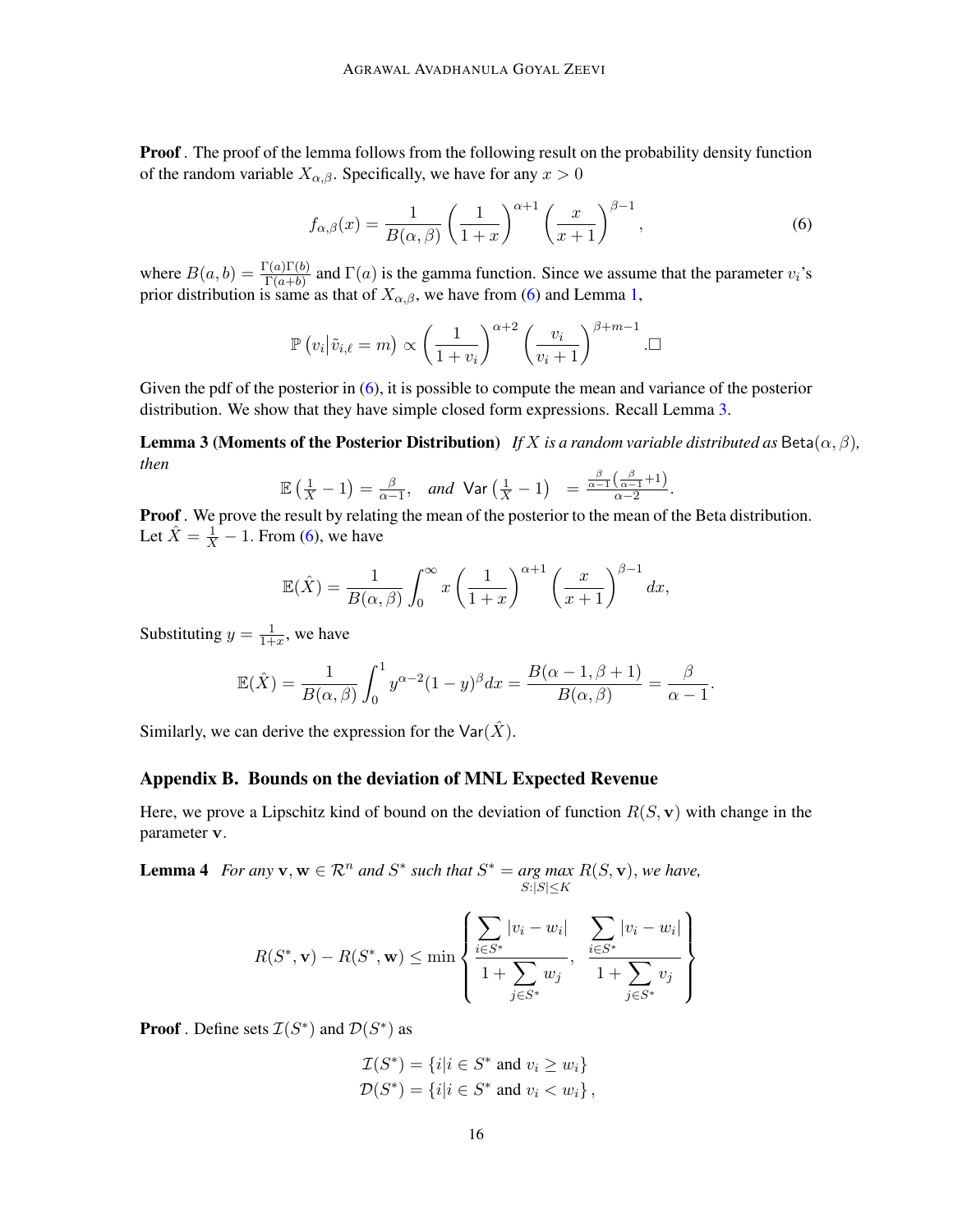and vector u as,

$$
u_i = \begin{cases} w_i & \text{if } i \in \mathcal{D}(S^*), \\ v_i & \text{otherwise.} \end{cases}
$$

By construction of **u**, we have  $u_i \geq v_i$  and  $u_i \geq w_i$  for all i. Therefore from lemmal [5,](#page-16-0) we have

$$
R(S^*, \mathbf{v}) - R(S^*, \mathbf{w}) \le R(S^*, \mathbf{u}) - R(S^*, \mathbf{w})
$$
  
\n
$$
\le \frac{\sum_{i \in S^*} r_i u_i}{1 + \sum_{j \in S^*} u_j} - \frac{\sum_{i \in S^*} r_i w_i}{1 + \sum_{j \in S^*} u_j},
$$
  
\n
$$
\le \frac{\sum_{i \in S^*} (u_i - w_i)}{1 + \sum_{j \in S^*} u_j}
$$

The result follows from the fact that  $u_i \ge v_i$  and  $u_i \ge w_i$  for all  $i \in S^*$ 

Following a similar proof, we can also establish the following result.

<span id="page-16-0"></span>**Lemma 5** Assume  $0 \le v_i \le w_i$  for all  $i = 1, \dots, n$ . Suppose  $S^*$  is an optimal assortment when *the MNL are parameters are given by* v*, i.e.*

$$
S^* = \underset{S:|S| \le K}{\arg\max} R(S, \mathbf{v}).
$$

*Then,*  $R(S^*, \mathbf{w}) \geq R(S^*, \mathbf{v})$ *.* 

<span id="page-16-1"></span>**Lemma 6** *For any*  $\ell \leq T$  *and*  $i \in \{1, \dots, N\}$ *, we have for any*  $r > 0$ *,* 

$$
\mathbb{P}\left(|\mu_i(\ell) - \hat{v}_i(\ell)| > 4\hat{\sigma}_i(\ell)\sqrt{\log rK}\right) \le \frac{1}{r^4K^3},
$$

*where*  $\hat{\sigma}_i(\ell) = \sqrt{\frac{50\hat{v}_i(\ell)(\hat{v}_i(\ell)+1)}{n_i(\ell)}} +$  $75\sqrt{\log TK}$  $\frac{\log T K}{n_i(\ell)}$ .

**Proof** . Note that we have  $\mu_i(\ell) = \hat{v}_i(\ell) + \hat{\sigma}_i(\ell) \cdot \max_{j=1,\dots,K} \{\theta^{(j)}(\ell)\}\.$  Therefore, from union bound, we have,

$$
\mathbb{P}\left\{|\theta_i(\ell) - \hat{v}_i(\ell)| \, \left|\hat{v}_i(\ell)\right.\right\} = \mathbb{P}\left(\bigcup_{j=1}^K \left\{\theta^j(\ell) > 2\sqrt{\log mk}\right\}\right)
$$

$$
\leq \sum_{j=1}^K \mathbb{P}\left(\theta^j(\ell) > 4\sqrt{\log rK}\right)
$$

The result follows from the above inequality and the following anti-concentration bound for the normal random variable  $\theta^{(j)}(\ell)$  (see formula 7.1.13 in [Abramowitz and Stegun](#page-12-6) [\(1964\)](#page-12-6)).

$$
\frac{1}{4\sqrt{\pi}} \cdot e^{-7z^2/2} < \Pr\left(|\theta^{(j)}(\ell)| > z\right) \le \frac{1}{2} e^{-z^2/2}.
$$

 $\Box$ 

<span id="page-16-2"></span>We need the following result to prove Theorem-1, which specified the convergence rate of the estimate  $\hat{v}_i(\ell)$  to the true value  $v_i$ . For the sake of presentation and continuity, proof is deferred to next section.

.  $\square$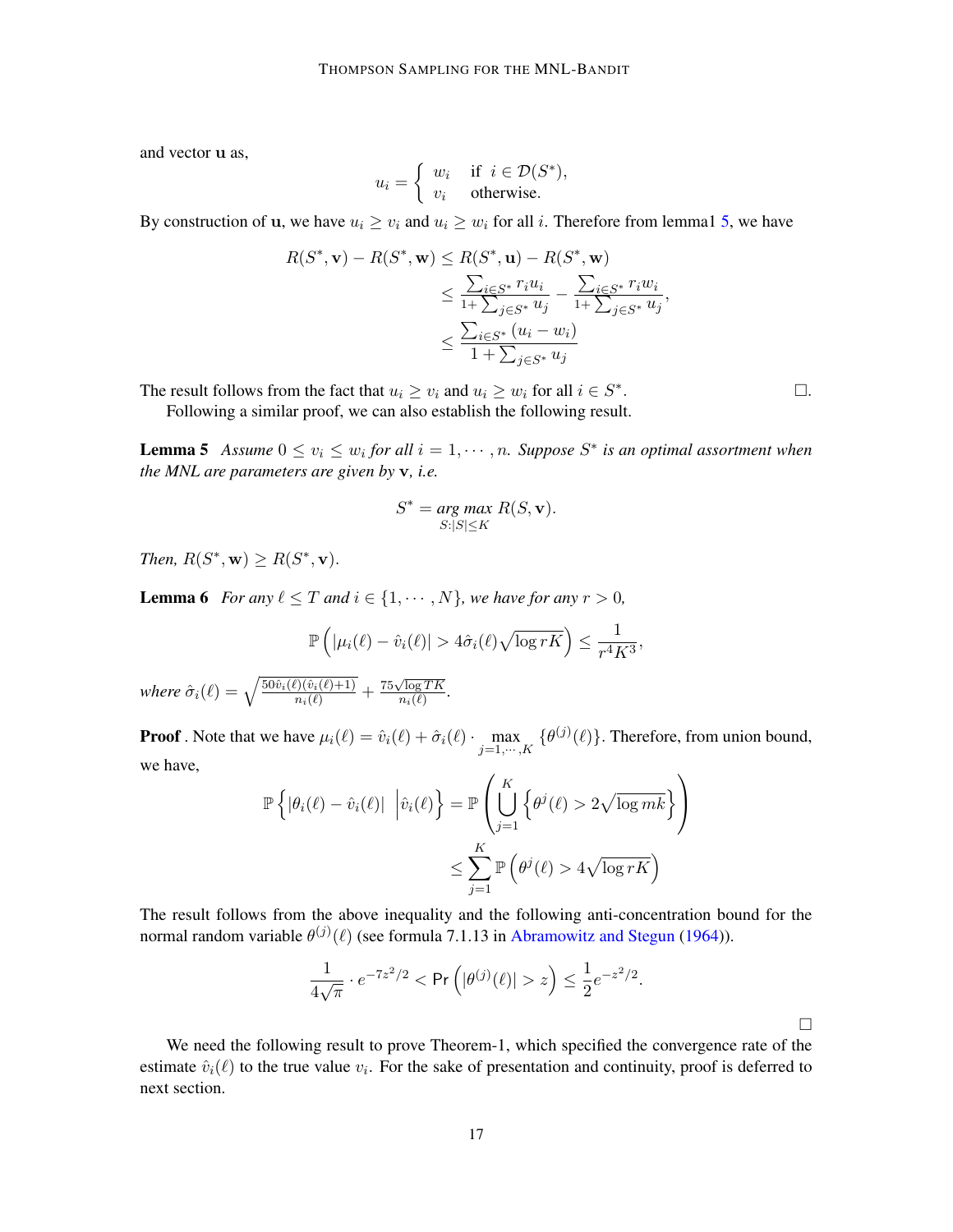**Lemma 7** *If*  $v_i \leq 1$ , *for all*  $i = 1, \dots, N$ , *then for all*  $i = 1, \dots, N$ , *and any*  $\ell, m$ , *we have*,

$$
1. \ \mathcal{P}\left(|\hat{v}_i(\ell)-v_i|>4\sqrt{\frac{\hat{v}_i(\ell)(\hat{v}_i(\ell)+1)m\log(\ell+1)}{n_i(\ell)}}+\frac{24m\log(\ell+1)}{n_i(\ell)}\right)\leq \frac{5}{\ell^m}.
$$
  

$$
2. \ \mathcal{P}\left(|\hat{v}_i(\ell)-v_i|\geq \sqrt{\frac{12v_im\log(\ell+1)}{n_i(\ell)}}+\frac{24m\log(\ell+1)}{n_i(\ell)}\right)\leq \frac{4}{\ell^m}.
$$

From Lemma [4,](#page-15-1) Lemma [6](#page-16-1) and Lemma [7,](#page-16-2) we have the following result.

**Lemma 8** *For any epoch*  $\ell$ *, if*  $S_{\ell} = arg max$  $S:|S|\leq K$  $R(S, \boldsymbol{\mu}(\ell))$ 

<span id="page-17-1"></span>
$$
\mathbb{E}\left\{(1+\sum_{j\in S_{\ell}}v_j)\left[R(S_{\ell},\pmb{\mu}(\ell))-R(S_{\ell},\mathbf{v})\right]\right\}\leq \mathbb{E}\left[C_1\sum_{i\in S_{\ell}}\sqrt{\frac{v_i\log TK}{n_i(\ell)}}+C_2\frac{\log TK}{n_i(\ell)},\right]
$$

*where*  $C_1$  *and*  $C_2$  *are absolute constants (independent of problem parameters).* 

The proof of Lemma [6](#page-16-1) in the next section will specify the exact values for  $C_1$  and  $C_2$ .

## <span id="page-17-0"></span>Appendix C. Proof of Theorem 1

<span id="page-17-2"></span>
$$
Reg(T, \mathbf{v}) := \mathbb{E}\left[\sum_{\ell=1}^{L} |\mathcal{E}_{\ell}^{\mathsf{Al}}| (R(S^*, \mathbf{v}) - R(S_{\ell}, \mathbf{v}))\right]
$$
  
= 
$$
\mathbb{E}\left[\sum_{\ell=1}^{L} |\mathcal{E}_{\ell}^{\mathsf{Al}}| (R(S^*, \mathbf{v}) - R(S_{\ell}, \boldsymbol{\mu}(\ell)))\right] + \mathbb{E}\left[\sum_{\ell=1}^{L} |\mathcal{E}_{\ell}^{\mathsf{Al}}| (R(S_{\ell}, \boldsymbol{\mu}(\ell)) - R(S_{\ell}, \mathbf{v}))\right]
$$
  
Reg<sub>1</sub>(T,v)  
(7)

We will complete the proof by bounding the two terms in  $(7)$ .

Notations. For the sake of brevity, we introduce some notations.

- For any assortment S,  $V(S) \stackrel{\Delta}{=} \sum_{i \in S} v_i$
- For any  $\ell, \tau \leq L$ , define  $\Delta R_{\ell}$  and  $\Delta R_{\ell,\tau}$  in the following manner

$$
\Delta R_{\ell} \stackrel{\Delta}{=} (1 + V(S_{\ell})) [R(S_{\ell}, \mu(\ell)) - R(S_{\ell}, \mathbf{v})]
$$
  

$$
\Delta R_{\ell, \tau} \stackrel{\Delta}{=} (1 + V(S_{\tau})) [R(S_{\ell}, \mu(\ell)) - R(S_{\ell}, \mu(\tau))]
$$

• Let  $Reg_1(T, v)$  and  $Reg_2(T, v)$  denote the first and second terms in [\(7\)](#page-17-2) respectively, i.e.

$$
Reg_1(T, \mathbf{v}) = \mathbb{E}\left[\sum_{\ell=1}^{L} |\mathcal{E}_{\ell}^{Al}| (R(S^*, \mathbf{v}) - R(S_{\ell}, \boldsymbol{\mu}(\ell)))\right]
$$

$$
Reg_2(T, \mathbf{v}) = \mathbb{E}\left[\sum_{\ell=1}^{L} |\mathcal{E}_{\ell}^{Al}| (R(S_{\ell}, \boldsymbol{\mu}(\ell)) - R(S_{\ell}, \mathbf{v}))\right]
$$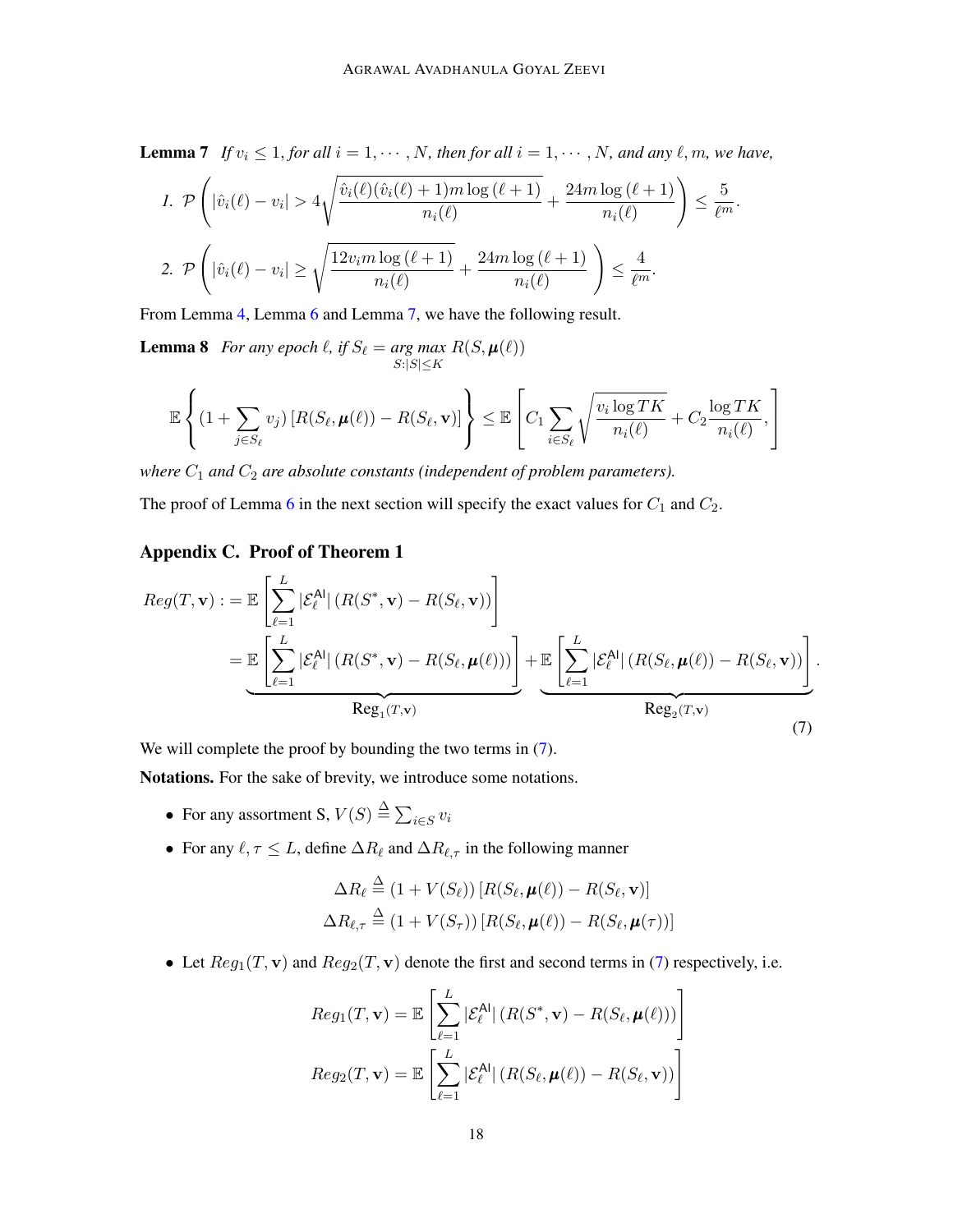• Let  $\mathcal{A}_0$  denote the complete set  $\Omega$  and for all  $\ell = 1, \ldots, L$ , define events  $\mathcal{A}_\ell$  as

$$
\mathcal{A}_{\ell} = \left\{ |\hat{v}_i(\ell) - v_i| \ge \sqrt{\frac{24v_i \log (\ell + 1)}{n_i(\ell)}} + \frac{48 \log (\ell + 1)}{n_i(\ell)} \text{ for some } i = 1, \dots, N \right\}
$$
  
where  $\hat{\sigma}_i(\ell) = \sqrt{\frac{50\hat{v}_i(\hat{v}_i + 1)}{n_i}} + \frac{75\sqrt{\log TK}}{n_i}$ .  

$$
\mathcal{T} = \{ \ell : \mu_i(\ell) \ge v_i \text{ for all } i \in S^* \},
$$

<span id="page-18-2"></span>
$$
I = \{t : \mu_t(t) \geq v_t \text{ for all } t \in D \} \,,
$$
  
\nsucc(\ell) = min{\bar{\ell} \in T : \bar{\ell} > \ell}  
\n
$$
\mathcal{E}^{\text{An}}(\ell) = \{\tau : \tau \in (\ell, \text{succ}(\ell))\} \text{ for all } \ell \in T. \tag{8}
$$

Here  $\mathcal T$  is the set of "optimistic" epoch indices, i.e. when value of  $\mu_i(\ell)$  is higher than the value of  $v_i$  for all products i in the optimal offer set  $S^*$  and succ $(\ell)$  denote the successive epoch index after  $\ell$  that is optimistic.  $\mathcal{E}^{An}(\ell)$  be the set of epoch indices's between an optimistic epoch,  $\ell \in \mathcal{T}$  and the successive epoch. We will refer to  $\mathcal{E}^{An}(\ell)$  as the "analysis epoch" starting at  $\ell$ . To avoid confusion, we will refer to the epoch in which a selected offer set is offered until an outside option is preferred as "algorithmic epoch". Note that the analysis epoch can contain one or more algorithmic epochs.

We first focus on bounding  $Reg_2(T, \mathbf{v})$ .

**Bounding**  $Reg_2(T, v)$ : We have,

•

$$
\mathbb{E}\left[\left|\mathcal{E}_{\ell}^{\mathsf{Al}}\right| (R(S_{\ell}, \boldsymbol{\mu}(\ell)) - R(S_{\ell}, \mathbf{v}))\right] = \mathbb{E}\left[\mathbb{E}\left(|\mathcal{E}_{\ell}^{\mathsf{Al}}\right| \big| S_{\ell}\right) (R(S_{\ell}, \boldsymbol{\mu}(\ell)) - R(S_{\ell}, \mathbf{v}))\right],
$$

and conditioned on the event  $S_\ell = S$ , the length of the  $\ell^{th}$  epoch,  $|{\mathcal{E}}^{\mathsf{Al}}|$  is a geometric random variable with probability of success  $p_0(S_\ell)$ , where

$$
p_0(S_{\ell}) = \frac{1}{1 + \sum_{j \in S_{\ell}} v_j}.
$$

Therefore, it follows that

<span id="page-18-0"></span>
$$
\mathbb{E}\left(|\mathcal{E}^{\mathsf{Al}}|\Big|S_{\ell}=S\right)=1+V(S).
$$
\n(9)

Hence the second term in  $(7)$  can be reformulated as

<span id="page-18-1"></span>
$$
Reg_2(T, \mathbf{v}) = \mathbb{E}\left\{\sum_{\ell=1}^{L} \Delta R_{\ell}\right\}
$$
\n(10)

Noting that  $A_\ell$  is a "low probability" event, we analyze the regret in two scenarios, one when  $A_\ell$  is true and another when  $\mathcal{A}_{\ell}^c$  is true. More specifically,

$$
\mathbb{E}\left(\Delta R_\ell\right) = \mathbb{E}\left[\Delta R_\ell \cdot \mathbb{1}(\mathcal{A}_{\ell-1}) + \Delta R_\ell \cdot \mathbb{1}(\mathcal{A}_{\ell-1}^c)\right]
$$

Using the fact that  $R(S_\ell, \mu(\ell))$  and  $R(S_\ell, \mathbf{v})$  are both bounded by one and  $V(S_\ell) \leq K$ , we have

$$
\mathbb{E}(\Delta R_{\ell}) \leq (K+1)\mathbb{P}(\mathcal{A}_{\ell-1}) + \mathbb{E}\left[\Delta R_{\ell} \cdot \mathbb{1}(\mathcal{A}_{\ell-1}^c)\right].
$$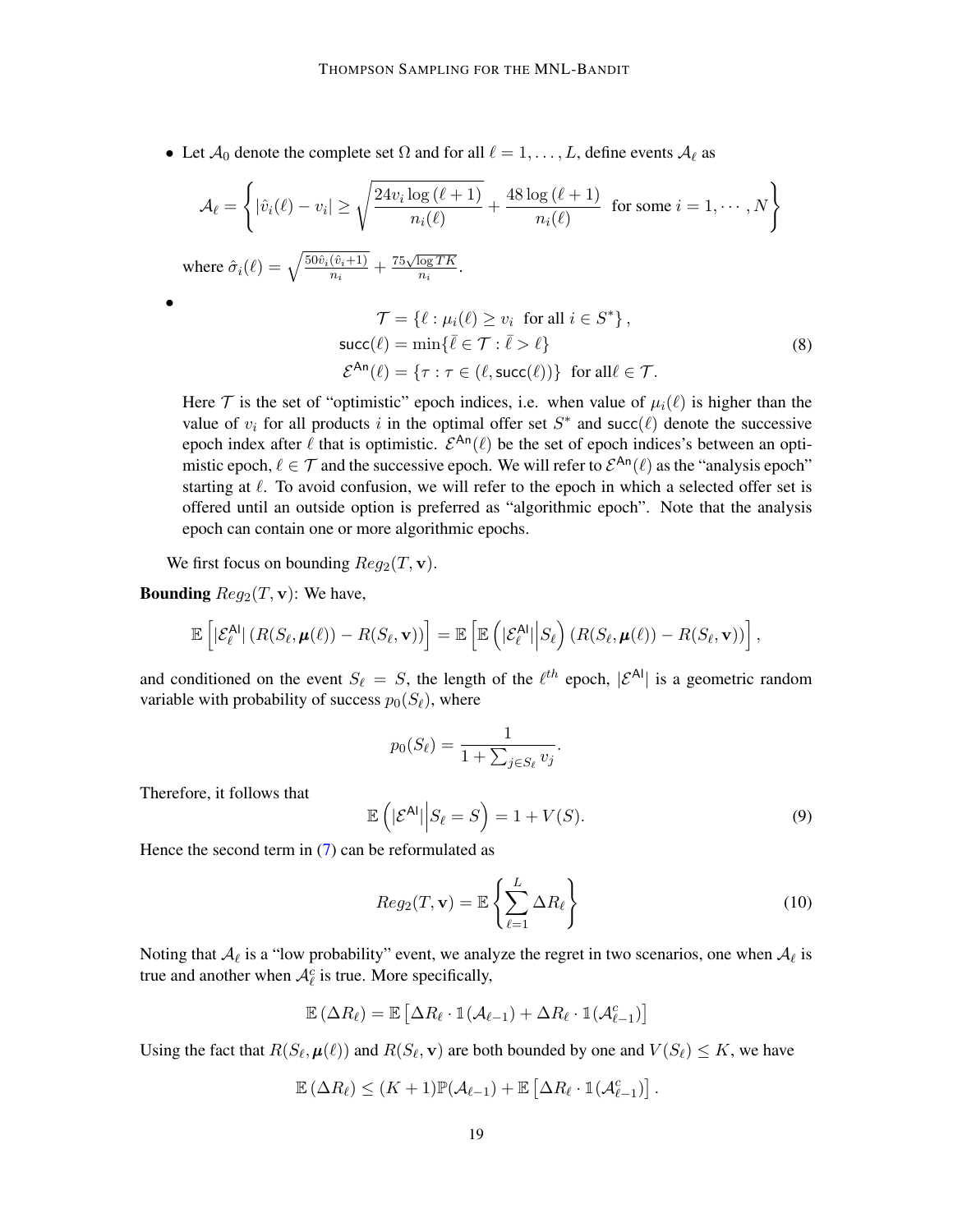Substituting  $m = 2$  in Lemma [7,](#page-16-2) we obtain that  $\mathbb{P}(\mathcal{A}_{\ell-1}) \leq \frac{1}{\ell^2}$  $\frac{1}{\ell^2}$ . Therefore, it follows that,

<span id="page-19-2"></span>
$$
\mathbb{E}\left\{\Delta R_{\ell}\right\} \le \frac{K+1}{\ell^2} + \mathbb{E}\left[\Delta R_{\ell} \cdot \mathbb{1}(\mathcal{A}_{\ell-1}^c)\right].\tag{11}
$$

In Lemma [4,](#page-15-1) we show that

$$
R(S_{\ell}, \boldsymbol{\mu}(\ell)) - R(S_{\ell}, \mathbf{v}) \leq \frac{\sum_{i \in S_{\ell}} |\mu_i(\ell) - v_i|}{1 + \sum_{j \in S_{\ell}} v_j}.
$$

Therefore, from [\(9\)](#page-18-0) it follows that,

$$
\mathbb{E}\left[\Delta R_{\ell}\cdot \mathbb{1}(\mathcal{A}_{\ell-1}^c)\right] \leq \mathbb{E}\left[\sum_{i\in S_{\ell}}|\mu_i(\ell)-v_i|\cdot \mathbb{1}(\mathcal{A}_{\ell-1}^c)\right].
$$

From triangle inequality, we have

$$
\mathbb{E}\left[\Delta R_{\ell} \cdot \mathbb{1}(\mathcal{A}_{\ell-1}^c)\right] \leq \mathbb{E}\left[\sum_{i \in S_{\ell}} |\mu_i(\ell) - \hat{v}_i(\ell)| \cdot \mathbb{1}(\mathcal{A}_{\ell-1}^c)\right] + \mathbb{E}\left[\sum_{i \in S_{\ell}} |\hat{v}_i(\ell) - v_i| \cdot \mathbb{1}(\mathcal{A}_{\ell-1}^c)\right],
$$

and from the definition of the event  $\mathcal{A}_{\ell-1}^c$ , we have,

<span id="page-19-0"></span>
$$
\mathbb{E}\left[\Delta R_{\ell} \cdot \mathbb{1}(\mathcal{A}_{\ell-1}^c)\right] \leq \mathbb{E}\left[\sum_{i \in S_{\ell}} |\mu_i(\ell) - \hat{v}_i(\ell)|\right] + \mathbb{E}\left[\sqrt{\frac{24v_i \log(\ell+1)}{n_i(\ell)}} + \frac{48 \log(\ell+1)}{n_i(\ell)}\right].
$$
 (12)

We will now focus on bounding the first term in [\(12\)](#page-19-0). In Lemma [6,](#page-16-1) we show that for any  $r > 0$  and  $i = 1, \cdots, N$ , we have,

$$
\mathbb{P}\left(|\mu_i(\ell) - \hat{v}_i(\ell)| > 4\hat{\sigma}_i(\ell)\sqrt{\log rK}\right) \le \frac{1}{r^4K^3},
$$

where  $\hat{\sigma}_i(\ell) = \sqrt{\frac{50\hat{v}_i(\hat{v}_i+1)}{n_i}} + \frac{75\sqrt{\log TK}}{n_i}$  $\frac{\log T K}{n_i}$ . Since  $S_\ell \subset \{1, \cdots, N\}$ , we have for any  $i \in S_\ell$  and  $r > 0$ , we have  $\mathbb I$ 

<span id="page-19-1"></span>
$$
\mathbb{P}\left(|\mu_i(\ell) - \hat{v}_i(\ell)| > 4\hat{\sigma}_i(\ell)\sqrt{\log rK}\right) \le \frac{n}{r^4K^3}.\tag{13}
$$

Since  $|\mu_i(\ell) - \hat{v}_i(\ell)|$  is a non-negative random variable, we have

<span id="page-19-3"></span>
$$
\mathbb{E}(|\mu_i(\ell) - \hat{v}_i(\ell)|) = \int_0^\infty \mathbb{P}\left\{ |\mu_i(\ell) - \hat{v}_i(\ell)| \ge x \right\} dx
$$
\n
$$
= \int_0^{4\hat{\sigma}_i(\ell)\sqrt{\log TK}} \mathbb{P}\left\{ |\mu_i(\ell) - \hat{v}_i(\ell) \ge x \right\} dx + \int_{4\hat{\sigma}_i(\ell)\sqrt{\log TK}}^{\infty} \mathbb{P}\left\{ |\mu_i(\ell) - \hat{v}_i(\ell) \ge x \right\} dx
$$
\n
$$
\le 4\hat{\sigma}_i(\ell)\sqrt{\log TK} + \sum_{r=T}^{\infty} \int_{4\hat{\sigma}_i(\ell)\sqrt{\log rk}}^{4\hat{\sigma}_i(\ell)\sqrt{\log(r+1)K}} \mathbb{P}\left\{ Y \ge x \right\} dx
$$
\n
$$
\le 4\hat{\sigma}_i(\ell)\sqrt{\log TK} + \sum_{r=T}^{\infty} \frac{n\sqrt{\log(rK+1)} - n\sqrt{\log rK}}{r^4K^3}
$$
\n
$$
\le 4\hat{\sigma}_i(\ell)\sqrt{\log TK} \text{ any } T \ge n,
$$
\n(14)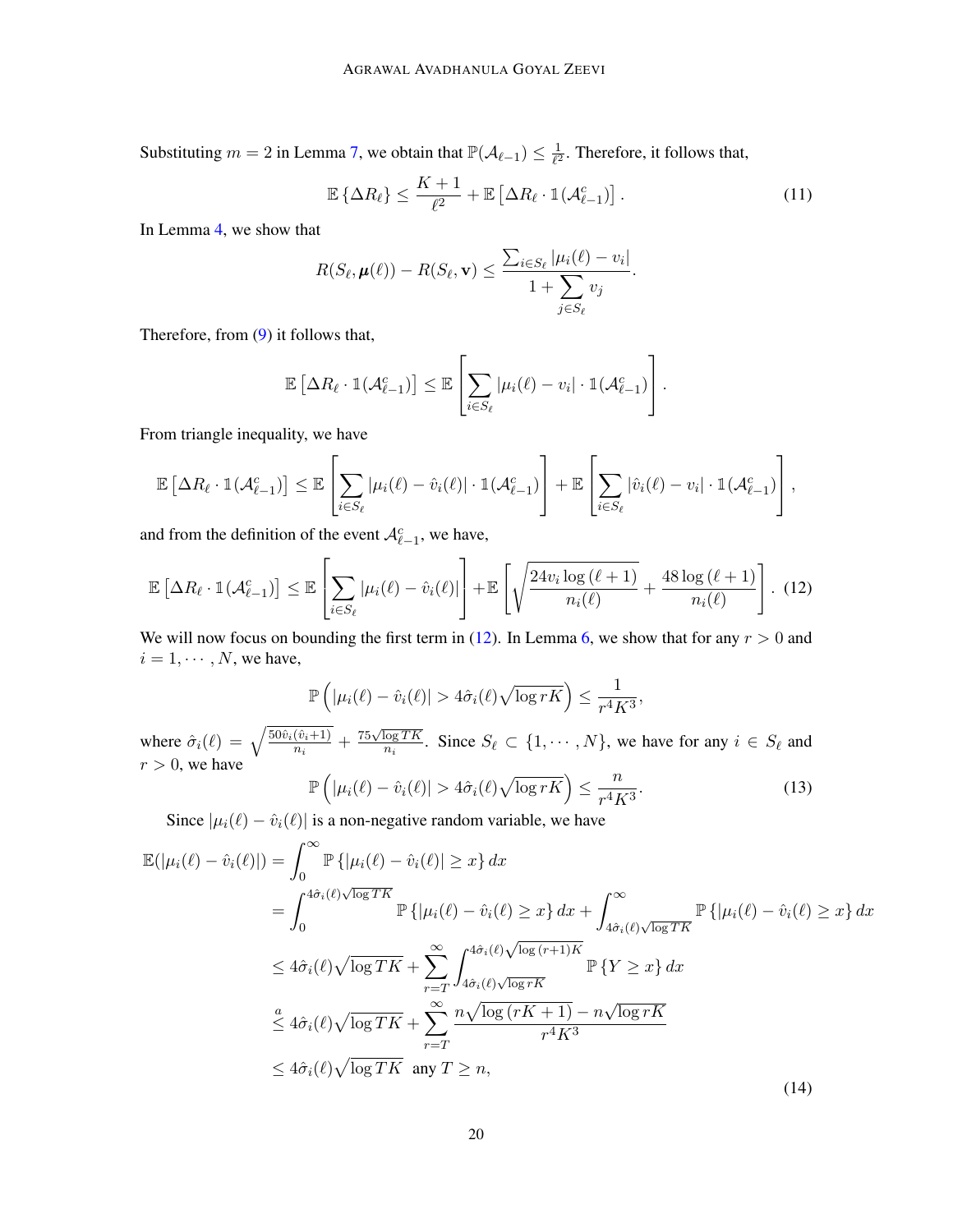where the inequality (a) follows from  $(13)$ . From  $(10)$ ,  $(11)$ ,  $(12)$  and Lemma [7,](#page-16-2) we have,

$$
Reg_2(T, \mathbf{v}) \leq C_1 \mathbb{E} \left( \sum_{\ell=1}^L \sum_{i \in S_{\ell}} \sqrt{\frac{v_i \log TK}{n_i(\ell)}} \right) + C_2 \mathbb{E} \left( \sum_{\ell=1}^L \sum_{i \in S_{\ell}} \frac{\log TK}{n_i(\ell)} \right),
$$

where  $C_1$  and  $C_2$  are absolute constants. If  $T_i$  denote the total number of epochs product i is offered, then we have,

<span id="page-20-0"></span>
$$
Reg_2(T, \mathbf{v}) \stackrel{(a)}{\leq} C_2 N \log^2 TK + C_1 \mathbb{E}\left(\sum_{i=1}^n \sqrt{v_i T_i \log TK}\right)
$$
  

$$
\stackrel{(b)}{\leq} C_2 N \log^2 TK + C_1 \sum_{i=1}^N \sqrt{v_i \log (TK) \mathbb{E}(T_i)}
$$
(15)

Inequality (a) follows from the observation that  $L \leq T$ ,  $T_i \leq T$ ,  $\sum$  $\frac{T_i}{\sqrt{1-\frac{1}{\sqrt{1-\frac{1}{\sqrt{1-\frac{1}{\sqrt{1-\frac{1}{\sqrt{1-\frac{1}{\sqrt{1-\frac{1}{\sqrt{1-\frac{1}{\sqrt{1-\frac{1}{\sqrt{1-\frac{1}{\sqrt{1-\frac{1}{\sqrt{1-\frac{1}{\sqrt{1-\frac{1}{\sqrt{1-\frac{1}{\sqrt{1-\frac{1}{\sqrt{1-\frac{1}{\sqrt{1-\frac{1}{\sqrt{1-\frac{1}{\sqrt{1-\frac{1}{\sqrt{1-\frac{1}{\sqrt{1-\frac{1}{\sqrt{1-\frac{1}{\sqrt{1-\frac{1}{\sqrt{1-\frac{1}{\sqrt{1-\frac{1$  $n_i(\ell)=1$  $\sqrt{n_i(\ell)}$  $\leq \sqrt{T_i}$  and

 $\sum$  $T_i$  $n_i(\ell)=1$ 1  $\frac{1}{n_i(\ell)} \leq \log T_i$ , while Inequality (b) follows from Jensen's inequality.

For any realization of  $L$ ,  $\mathcal{E}_{\ell}^{\mathsf{Al}}$ ,  $T_i$ , and  $S_{\ell}$  in Algorithm [1,](#page-6-0) we have the following relation  $\sum_{\ell=1}^L |\mathcal{E}_{\ell}^{\mathsf{Al}}| \leq$ T. Hence, we have  $\mathbb{E}\left(\sum_{\ell=1}^L |\mathcal{E}^{\text{Al}}_{\ell}|\right) \leq T$ . Let S denote the filtration corresponding to the offered assortments  $S_1, \dots, S_L$ , then by law of total expectation, we have,

$$
\mathbb{E}\left(\sum_{\ell=1}^{L}|\mathcal{E}_{\ell}^{\mathsf{Al}}|\right) = \mathbb{E}\left\{\sum_{\ell=1}^{L}E_{\mathcal{S}}\left(|\mathcal{E}_{\ell}^{\mathsf{Al}}|\right)\right\} = \mathbb{E}\left\{\sum_{\ell=1}^{L}1 + \sum_{i\in S_{\ell}}v_{i}\right\}
$$

$$
= \mathbb{E}\left\{L + \sum_{i=1}^{n}v_{i}T_{i}\right\} = \mathbb{E}\{L\} + \sum_{i=1}^{n}v_{i}\mathbb{E}(T_{i}).
$$

Therefore, it follows that

$$
\sum v_i \mathbb{E}(T_i) \leq T.
$$

To obtain the worst case upper bound, we maximize the bound in equation [\(15\)](#page-20-0) subject to the above condition and hence, we have

<span id="page-20-1"></span>
$$
Reg_2(T, \mathbf{v}) \le C_1 \sqrt{NT \log TK} + C_2 N \log^2 TK). \tag{16}
$$

We will now focus on the first term in  $(7)$ .

**Bounding**  $Reg_1(T, \mathbf{v})$ : Note that for any  $\ell$ , by design we have  $R(S_{\ell}, \boldsymbol{\mu}(\ell)) \ge R(S^*, \boldsymbol{\mu}(\ell))$  and in lemma1 [5,](#page-16-0) we show that for any  $\ell \in \mathcal{T}$ , we have  $R(S^*, \mu(\ell)) \geq R(S^*, \mathbf{v})$ . Therefore, we have

$$
\mathbb{E}\left[\sum_{\ell=1}^{L}|\mathcal{E}_{\ell}^{\mathsf{Al}}|\left(R(S^*,\mathbf{v})-R(S_{\ell},\pmb{\mu}(\ell))\right)\right]\leq \mathbb{E}\left[\sum_{\ell=1}^{L}\mathbb{1}(\ell\in\mathcal{T})\cdot\sum_{\tau\in\mathcal{E}^{\mathsf{An}}(\ell)}|\mathcal{E}_{\tau}^{\mathsf{Al}}|\left(R(S_{\ell},\pmb{\mu}(\ell))-R(S_{\tau},\pmb{\mu}(\tau))\right)\right]
$$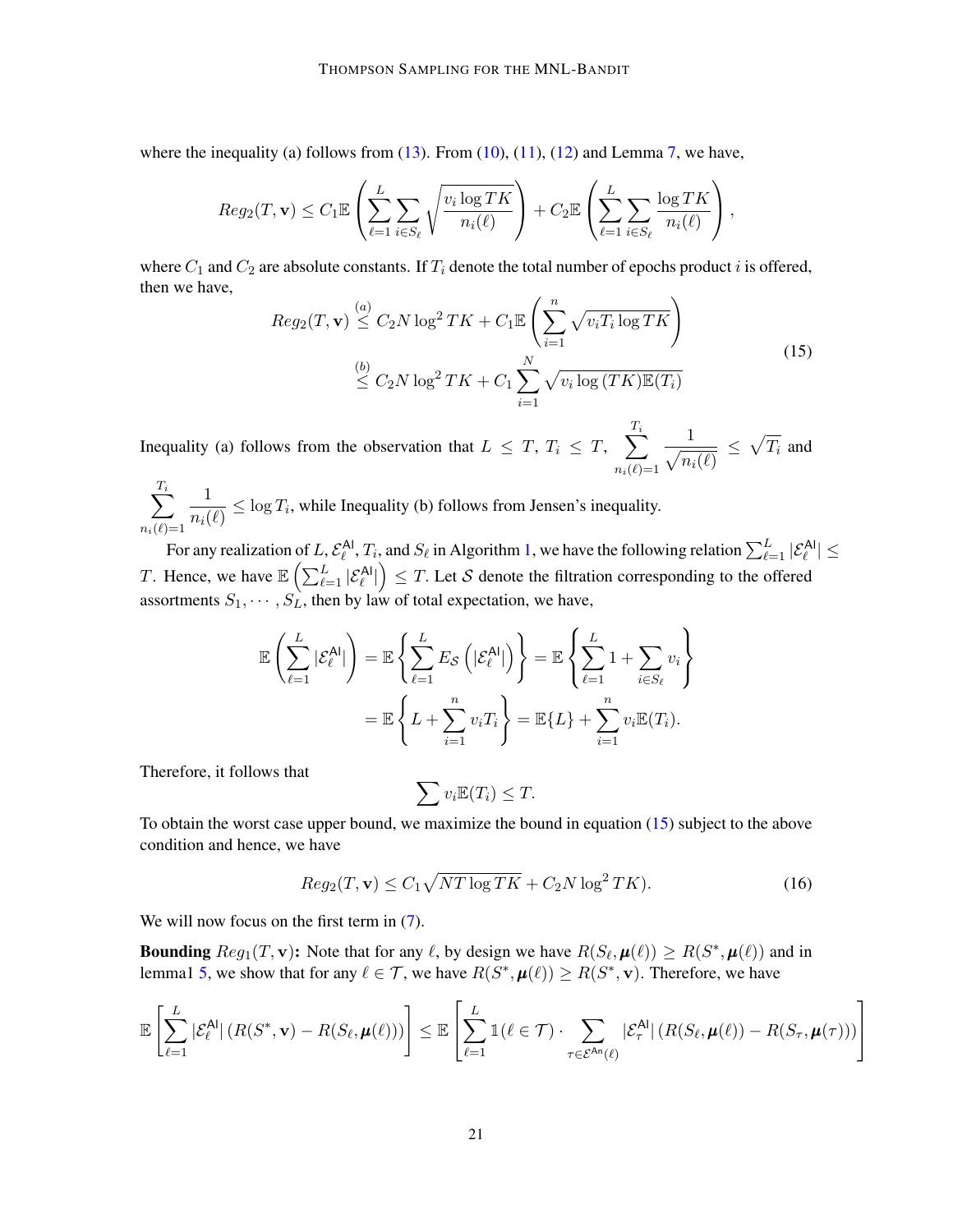Observe that by design for any t,  $R(S_{\tau}, \mu(\tau)) \geq R(S, \mu(\tau))$  for any assortment S. Therefore, we have for any  $\tau$ , we have  $R(S_{\tau}, \mu(\tau)) \ge R(S_{\ell}, \mu(\tau))$ . From [\(9\)](#page-18-0) we have,

<span id="page-21-0"></span>
$$
Reg_1(T, \mathbf{v}) \leq \mathbb{E}\left[\sum_{\ell=1}^{L} \mathbb{1}(\ell \in \mathcal{T}) \cdot \sum_{\tau \in \mathcal{E}^{\mathsf{An}}(\ell)} \Delta R_{\ell, \tau}\right]
$$
(17)

Following the approach of bounding  $Reg_2(T, v)$ , we analyze the first term,  $Reg_1(T, v)$  in two scenarios, one when  $A_\ell$  is true and another when  $A_\ell^c$  is true. More specifically,

$$
\mathbb{E}\left(\sum_{\tau \in \mathcal{E}^{\mathrm{An}}(\ell)} \Delta R_{\ell,\tau}\right) = \mathbb{E}\left[\sum_{\tau \in \mathcal{E}^{\mathrm{An}}(\ell)} \Delta R_{\ell,\tau} \cdot \mathbb{1}(\mathcal{A}_{\ell-1}) + \Delta R_{\ell,\tau} \cdot \mathbb{1}(\mathcal{A}_{\ell-1}^c)\right]
$$

Adding and subtracting  $R(S_\ell, \mathbf{v})$ , from triangle inequality and Lemma [4,](#page-15-1) we obtain

$$
R(S_{\ell}, \boldsymbol{\mu}(\ell)) - R(S_{\ell}, \boldsymbol{\mu}(\tau)) \leq \frac{\sum_{i \in S_{\ell}} |\mu_i(\ell) - v_i| + |\mu_i(\tau) - v_i|}{1 + V(S_{\ell})}.
$$

Using the fact that  $R(S_\ell, \mu(\ell))$  and  $R(S_\ell, \mu(\tau))$  are both bounded by one and  $V(S_\tau) \le K$ , we have

<span id="page-21-1"></span>
$$
\mathbb{E}\left(\sum_{\tau\in\mathcal{E}^{\mathsf{An}}(\ell)}\Delta R_{\ell,\tau}\right) \leq (K+1)\mathbb{E}\left[|\mathcal{E}^{\mathsf{An}}(\ell)|\cdot \mathbb{1}(\mathcal{A}_{\ell-1}) + \sum_{\tau\in\mathcal{E}^{\mathsf{An}}(\ell)}\frac{\sum_{i\in S_{\ell}}|\mu_i(\ell)-v_i| + |\mu_i(\tau)-v_i|}{1+V(S_{\ell})}\cdot \mathbb{1}(\mathcal{A}_{\ell-1}^c)\right].
$$
\n(18)

Noting that  $|\mathcal{E}^{An}(\ell)| \leq T$  and following the approach of Bounding  $Req_1(T, v)$ , specifically along the lines of  $(10)$ ,  $(11)$ ,  $(12)$  and  $(14)$ , we can show that

$$
\mathbb{E}\left[\sum_{\tau\in\mathcal{E}^{\mathsf{An}}(\ell)}\frac{\sum_{i\in S_{\ell}}|\mu_i(\ell)-v_i|+|\mu_i(\tau)-v_i|}{1+V(S_{\ell})}\cdot \mathbb{1}(\mathcal{A}_{\ell-1}^c)\right]\leq \mathbb{E}\left[\frac{|\mathcal{E}^{\mathsf{An}}(\ell)|}{1+V(S_{\ell})}\sum_{i\in S_{\ell}}\left(C_1\sqrt{\frac{v_i\log TK}{n_i(\ell)}}+C_2\frac{\log TK}{n_i(\ell)}\right)\right],
$$

where  $C_1$  and  $C_2$  are constants. Hence, from [\(17\)](#page-21-0) and [\(18\)](#page-21-1), we have

<span id="page-21-2"></span>
$$
\frac{Reg_1(T, \mathbf{v})}{K+1} \leq \mathbb{E}\left[\sum_{\ell=1}^L |\mathcal{E}^{\mathsf{An}}(\ell)| \cdot \mathbb{1}(\mathcal{A}_{\ell-1}) + \frac{|\mathcal{E}^{\mathsf{An}}(\ell)|}{1 + V(S_{\ell})} \sum_{i \in S_{\ell}} \left(C_1 \sqrt{\frac{v_i \log TK}{n_i(\ell)}} + C_2 \frac{\log TK}{n_i(\ell)}\right)\right],
$$
(19)

We bound each of term in the above expression to complete the proof. We have by Cauchy-Schwartz inequality,

$$
\mathbb{E}\left[|\mathcal{E}^{\mathsf{An}}(\ell)|\cdot \mathbb{1}(\mathcal{A}_{\ell-1})\right] \leq \mathbb{E}^{1/2}\left(|\mathcal{E}^{\mathsf{An}}(\ell)|^2\right)\cdot \mathbb{P}^{1/2}\left(\mathcal{A}_{\ell-1}\right).
$$

Therefore, from Lemma [9](#page-23-1) and Lemma [7,](#page-16-2) we have

<span id="page-21-3"></span>
$$
\mathbb{E}\left[\sum_{\ell=1}^{L}|\mathcal{E}^{\mathsf{An}}(\ell)|\cdot I(\mathcal{A}_{\ell-1})\right] \leq \frac{e^{13}}{K}.\tag{20}
$$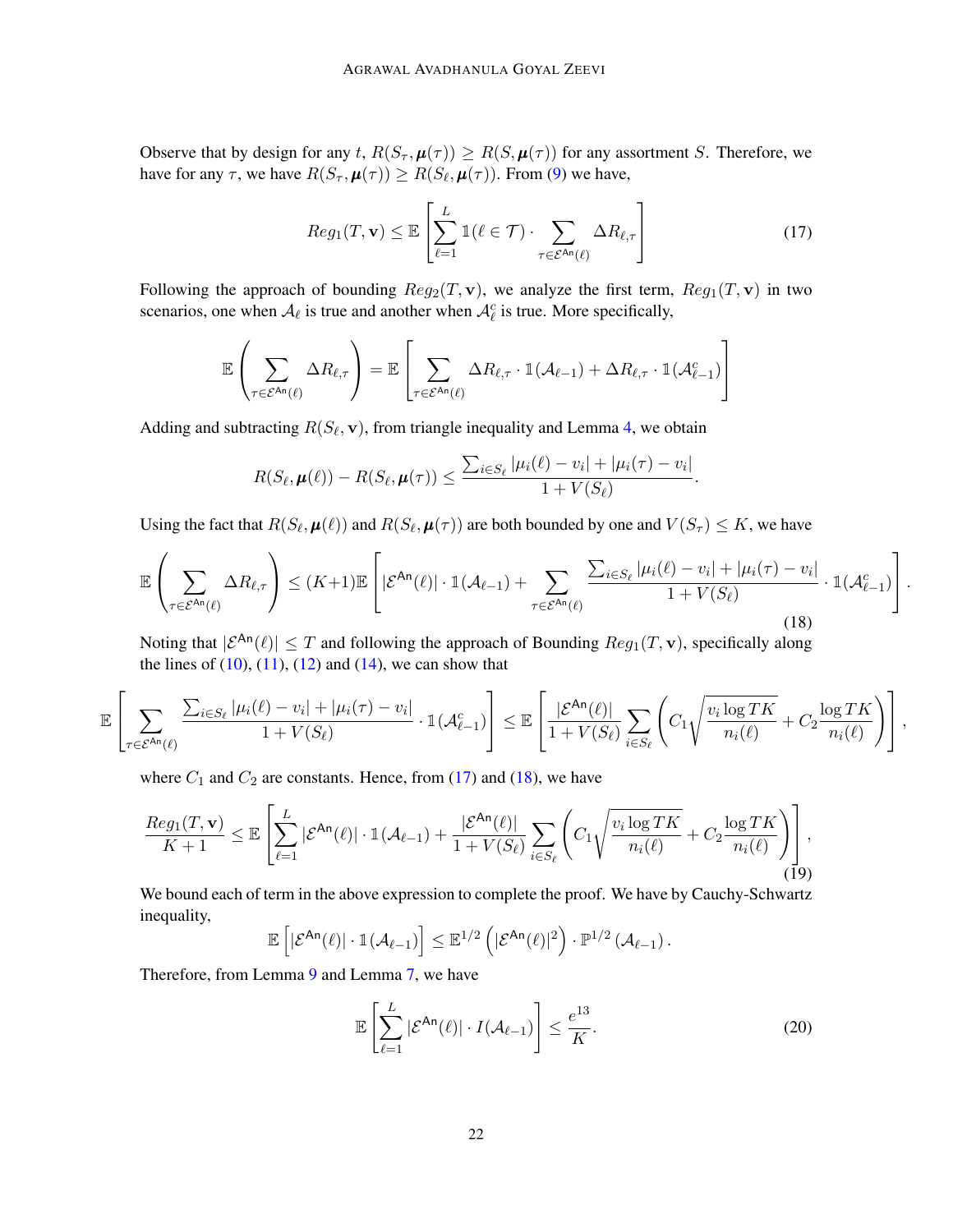Now we bound the second term in [\(19\)](#page-21-2). For notational brevity, let

$$
\delta_i(\ell) = \frac{C_1}{1 + V(S_{\ell})} \sum_{i \in S_{\ell}} \sqrt{\frac{v_i \log TK}{n_i(\ell)}}
$$

$$
\Delta_i(\ell) = \frac{C_2}{1 + V(S_{\ell})} \sum_{i \in S_{\ell}} \frac{\log TK}{n_i(\ell)}
$$

From Cauchy-Schwartz inequality, we have

<span id="page-22-0"></span>
$$
\sum_{\ell=1}^L\frac{|\mathcal{E}^{\mathsf{An}}(\ell)|}{1+V(S_{\ell})}\sum_{i\in S_{\ell}}\left(C_1\sqrt{\frac{v_i\log TK}{n_i(\ell)}}+C_2\frac{\log TK}{n_i(\ell)}\right)\leq \left(\sum_{\ell=1}^L|\mathcal{E}^{\mathsf{An}}(\ell)|^2\right)^{1/2}\cdot\left[\left(\sum_{\ell=1}^L\delta_i^2(\ell)\right)^{1/2}+\left(\sum_{\ell=1}^L\Delta_i^2(\ell)\right)^{1/2}\right],
$$
\n(21)

Again applying Cauchy-Schwartz, we have

$$
\delta_i^2(\ell) \le \frac{C_1^2 V(S_\ell)}{(1 + V(S_\ell))^2} \cdot \sum_{i \in S_\ell} \frac{\log TK}{n_i(\ell)}
$$

$$
\le C_1^2 \sum_{i \in S_\ell} \frac{\log TK}{n_i(\ell)}.
$$

Let  $T_i$  denote the total number of epochs product  $i$  is offered, then we have,

$$
\sum_{\ell=1}^{L} \sum_{i \in S_{\ell}} \frac{\log TK}{n_i(\ell)} = \sum_{i=1}^{N} \sum_{n_i(\ell)=1}^{T_i} \frac{\log TK}{n_i(\ell)} \le N \log TK \cdot \log T.
$$

From lemma1 [9](#page-23-1) and preceding two equations, it follows that

$$
\mathbb{E}\left[\left(\sum_{\ell=1}^L |\mathcal{E}^{\mathsf{An}}(\ell)|^2\right)^{1/2} \cdot \left(\sum_{\ell=1}^L \delta_i^2(\ell)\right)^{1/2}\right] \le \frac{C_1 e^{13}\sqrt{NT}\log TK}{K}
$$

Noting that  $\sum_{\ell=1}^L \Delta_i^2(\ell) \leq C_2 \log^2 TK$ , we have from Lemma [9](#page-23-1)

$$
\mathbb{E}\left[\left(\sum_{\ell=1}^L |\mathcal{E}^{\mathsf{An}}(\ell)|^2\right)^{1/2} \cdot \left(\sum_{\ell=1}^L \delta_i^2(\ell)\right)^{1/2}\right] \leq \frac{C_2 e^{13} \sqrt{T} \log TK}{K}
$$

Hence, from the preceding two results and from  $(19)$ , from  $(20)$  and  $(21)$ , we have

<span id="page-22-1"></span>
$$
Reg_1(T, \mathbf{v}) \le C\sqrt{NT} \log TK,\tag{22}
$$

where C is a constant. The result follows from  $(22)$  and  $(16)$ .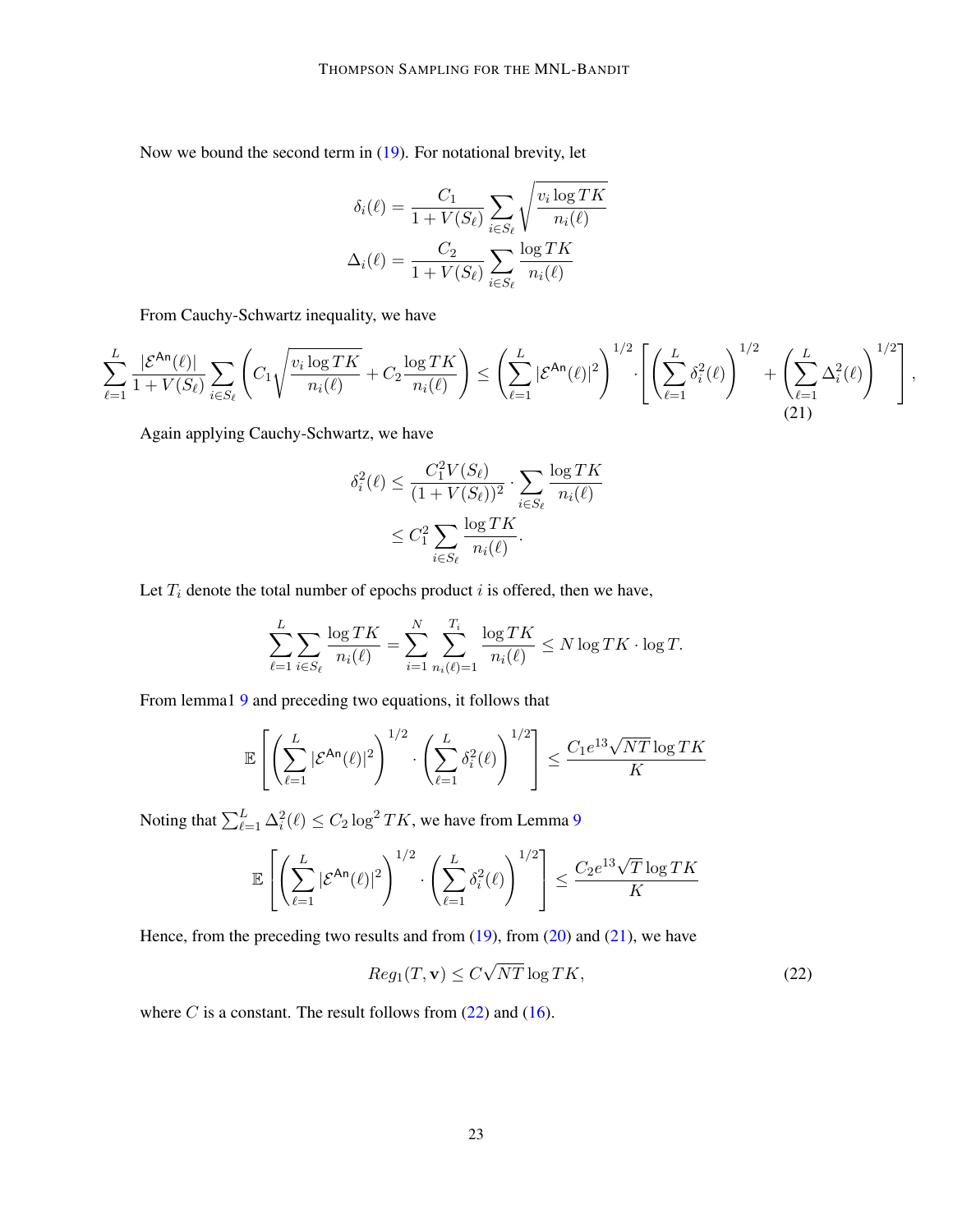# <span id="page-23-0"></span>C.1. Bounding the analysis epoch length

Here, we prove that the expected length (and the second moment) of the analysis epoch (see  $8$ ) is bounded by a constant . Specifically, we have the following result.

**Lemma 9** *For any*  $p \in [1, 2]$ *, we have,* 

<span id="page-23-1"></span>
$$
\mathbb{E}^{1/p}\left[\left|\mathcal{E}^{\mathrm{An}}(\tau)\right|^{p}\right] \leq \frac{e^{12}}{K} + 30^{1/p}, \text{ for all } \tau \in \mathcal{T},
$$

*where*  $\mathcal{E}^{\mathsf{An}}(\tau)$  *is defined as in* [\(8\)](#page-18-2).

Proof . For notational brevity, we introduce some notation.

# Notation.

•

- $n_i(\ell)$  denote the number of epochs product i has been offered until epoch  $\ell$  (including epoch  $\ell$ ) in Algorithm [2.](#page-8-1)
- Let  $\hat{v}_i(\ell)$  denote the value of  $\hat{v}_i$  after epoch  $\ell$ .

$$
r = \lfloor (q+1)^{1/p} \rfloor,
$$
  

$$
z = \sqrt{\log(rK+1)},
$$

and for each  $i = 1, \dots, N$ ,

$$
\hat{\sigma}_i(\ell) = 4\sqrt{\frac{m\hat{v}_i(\ell)(\hat{v}_i(\ell) + 1)}{n_i(\ell)}} + \frac{24m\sqrt{\log T}}{n_i(\ell)}
$$

• Define events,

<span id="page-23-2"></span>
$$
A_{\ell} = \{ \theta_i(\ell) \ge \hat{v}_i(\ell) + z\hat{\sigma}_i(\ell) \text{ for all } i \in S^* \}
$$
  
\n
$$
B_{\ell} = \{ \hat{v}_i(\ell) + z\hat{\sigma}_i(\ell) \ge v_i \text{ for all } i \in S^* \}
$$
  
\n
$$
\mathcal{B}_{\tau} = \bigcap_{\ell = \tau + 1}^{\tau + r} B_{\ell}
$$
\n(23)

.

We have,

$$
\mathbb{P}\left\{|\mathcal{E}(\tau)|^p < q+1\right\} = \mathbb{P}\left\{|\mathcal{E}(\tau)| \leq r\right\}
$$

By definition, length of the analysis epoch,  $\mathcal{E}^{An}(\tau)$  less than r, implies that one of the algorithm epochs from  $\tau + 1, \dots, \tau + r$  is optimistic. Hence, we have,

$$
\mathbb{P}\left\{|\mathcal{E}(\tau)| < r\right\} = \mathbb{P}\left(\left\{\left\{\mu_i(\ell) \ge v_i \text{ for all } i \in S^*\right\} \text{ for some } \ell \in (\tau, \tau + r)\right\}\right),
$$
\n
$$
\ge \mathbb{P}\left(\left\{\left\{\mu_i(\ell) \ge \hat{v}_i(\ell) + z\hat{\sigma}_i(\ell) \ge v_i \text{ for all } i \in S^*\right\} \text{ for some } \ell \in (\tau, \tau + r]\right\}\right).
$$

From  $(23)$ , we have,

<span id="page-23-3"></span>
$$
\mathbb{P}\left\{|\mathcal{E}(\tau)| < r\right\} \ge \mathbb{P}\left(\bigcup_{\ell=\tau+1}^{\tau+r} A_{\ell} \cap B_{\ell}\right) \\
= 1 - \mathbb{P}\left(\bigcap_{\ell=\tau+1}^{\tau+r} A_{\ell}^c \cup B_{\ell}^c\right).
$$
\n
$$
(24)
$$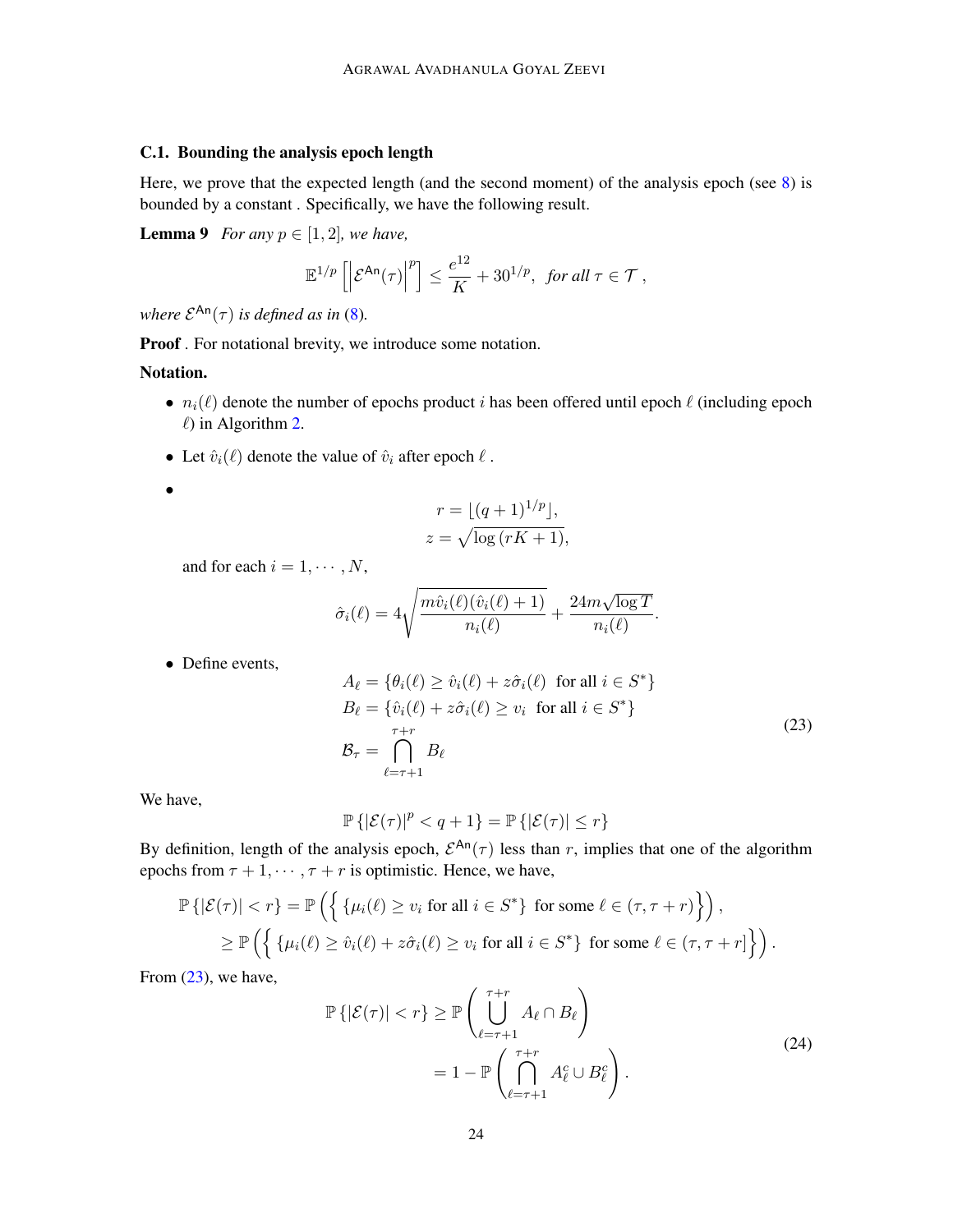We will now focus on the term,  $\mathbb P$  $\begin{pmatrix} \tau+r \\ 0 \end{pmatrix}$  $_{\ell=\tau+1}$  $A_\ell^c \cup B_\ell^c$  $\setminus$ 

<span id="page-24-2"></span>
$$
\mathbb{P}\left(\bigcap_{\ell=\tau+1}^{\tau+r} A_{\ell}^{c} \cup B_{\ell}^{c}\right) = \mathbb{P}\left(\left\{\bigcap_{\ell=\tau+1}^{\tau+r} A_{\ell}^{c} \cup B_{\ell}^{c}\right\} \cap \mathcal{B}_{\tau}\right) + \mathbb{P}\left(\left\{\bigcap_{\ell=\tau+1}^{\tau+r} A_{\ell}^{c} \cup B_{\ell}^{c}\right\} \cap \mathcal{B}_{\tau}^{c}\right) \n\leq \mathbb{P}\left(\bigcap_{\ell=\tau+1}^{\tau+r} A_{\ell}^{c}\right) + \mathbb{P}(\mathcal{B}_{\tau}^{c}),
$$
\n
$$
\leq \mathbb{P}\left(\bigcap_{\ell=\tau+1}^{\tau+r} A_{\ell}^{c}\right) + \sum_{\ell=\tau+1}^{\tau+r} \mathbb{P}(B_{\ell}^{c}),
$$
\n(25)

,

where the inequality follows from union bound. Note that,

<span id="page-24-0"></span>
$$
\mathbb{P}(B_{\ell}^{c}) = \mathbb{P}\left(\bigcup_{i \in S^{*}} \{\hat{v}_{i}(\ell) + z\hat{\sigma}_{i}(\ell) < v_{i}\}\right) \leq \sum_{i \in S^{*}} \mathbb{P}\left(\hat{v}_{i}(\ell) + z\hat{\sigma}_{i}(\ell) < v_{i}\right).
$$
\n
$$
(26)
$$

Since r is trivially less than T, we have  $rK + 1 \leq TK$ , we have  $\sqrt{\log(r+1) \cdot \log TK} \geq$  $\log(rK + 1)$ . Substituting  $m = 3.1$  in Lemma [7,](#page-16-2) we obtain,

<span id="page-24-1"></span>
$$
\mathbb{P}\left(\hat{v}_i(\ell) + z\hat{\sigma}_i(\ell) < v_i\right) \le \frac{1}{(rK)^{3.1}}.\tag{27}
$$

From  $(26)$  and  $(27)$ , we obtain,

<span id="page-24-3"></span>
$$
\mathbb{P}(B_{\ell}^{c}) \leq \frac{1}{r^{3.1}K^{2.1}}, \text{ and}
$$
\n
$$
\sum_{\ell=\tau+1}^{\tau+r} \mathbb{P}(B_{\ell}^{c}) \leq \frac{1}{(rK)^{2.1}}.
$$
\n(28)

We will now use the tail bounds for Gaussian random variables to bound the probability  $\mathbb{P}(A_{\ell}^c)$ . For any Gaussian random variable, Z with mean  $\mu$  and standard deviation  $\sigma$ , we have,

$$
Pr(Z > \mu + x\sigma) \ge \frac{1}{\sqrt{2\pi}} \frac{x}{x^2 + 1} e^{-x^2/2}.
$$

Note that by construction of  $\mu_i(\ell)$  in Algorithm [2.](#page-8-1) We have,

$$
\mathbb{P}\left(\bigcap_{\ell=\tau+1}^{\tau+r} A_{\ell}^{c}\right) = \mathbb{P}\left(\theta^{(j)}(\ell) \leq z \text{ for all } \ell \in (\tau, \tau+r) \text{ and for all } j=1,\cdots,K\right)
$$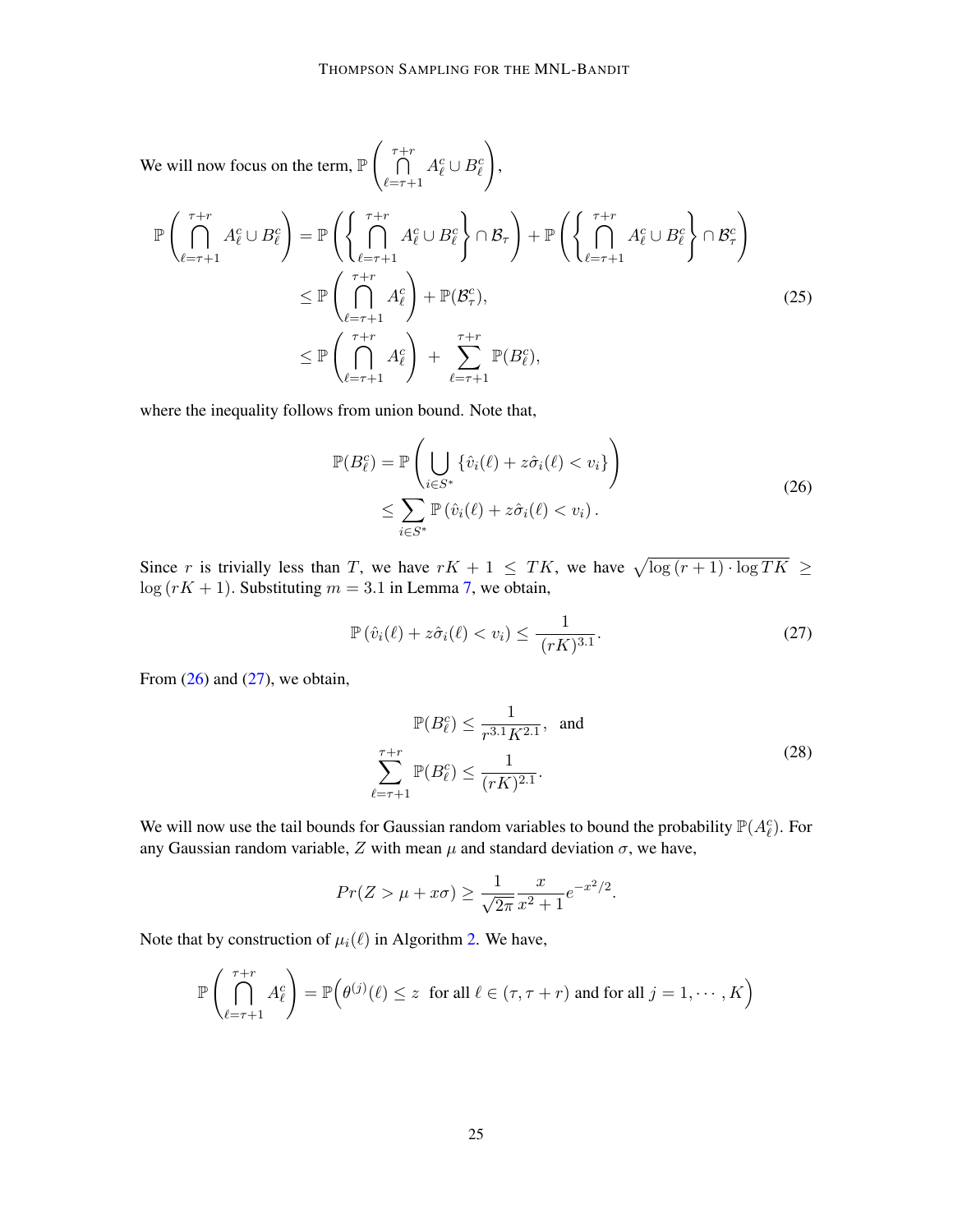Since  $\theta^{(j)}(\ell), j = 1, \cdots, K, \ell = \tau + 1, \cdots, \tau + r$  are independently sampled from the distribution,  $\mathcal{N}(0, 1)$ , we have

<span id="page-25-0"></span>
$$
\mathbb{P}\left\{\bigcap_{\ell=\tau+1}^{\tau+r} A_{\ell}^{c}\right\} \leq \left[1 - \left(\frac{1}{\sqrt{2\pi}} \frac{\sqrt{\log(rK+1)}}{\log(rK+1)+1} \cdot \frac{1}{\sqrt{rK+1}}\right)\right]^{rK}
$$
  

$$
\leq \exp\left(-\frac{r^{1/2}}{\sqrt{2\pi}} \frac{2\sqrt{\log(rK+1)}}{4\log(rK+1)+1}\right)
$$
 (29)  

$$
\leq \frac{1}{(rK)^{2.2}} \text{ for any } r \geq \frac{e^{12}}{K}.
$$

From  $(24)$ ,  $(25)$ ,  $(28)$  and  $(29)$ , we have that,

$$
\mathbb{P}\left\{|\mathcal{E}(\tau)| < r\right\} \ge 1 - \frac{1}{(rK)^{2.1}} - \frac{1}{(rK)^{2.2}} \quad \text{for any } r \ge \frac{e^{12}}{K}.
$$

From definition  $r \ge (q+1)^{1/p} - 1$ , we obtain

$$
\mathbb{P}\left\{|\mathcal{E}(\tau)|^p < q+1\right\} \ge 1 - \frac{1}{(q+1)^{2.1/p} - 1} - \frac{1}{(q+1)^{2.2/p} - 1} \text{ for any } q \ge \left(\frac{e^{12}}{K} + 1\right)^p.
$$

Therefore, we have,

$$
\mathbb{E}\left[|\mathcal{E}(\tau)|^p\right] = \sum_{q=0}^{\infty} \mathbb{P}\left\{|\mathcal{E}(\tau)|^p \ge \ell\right\}
$$
  
\n
$$
\le \left(\frac{e^{12}}{K} + 1\right)^p + \sum_{q=\frac{e^{12p}}{K^p}}^{\infty} \mathbb{P}\left\{|\mathcal{E}(\tau)|^p \ge \ell\right\}
$$
  
\n
$$
\le e^{12p} + \sum_{q=\frac{e^{12p}}{K^p}}^{\infty} \frac{1}{\ell^{2.1/p}} + \frac{1}{\ell^{2.2/p}} \le \left(\frac{e^{12}}{K} + 1\right)^p + 30.
$$

The result follows from the above inequality.

### C.2. Some concentration bounds

In this section, we prove bounds on how fast our estimate  $\hat{v}_i$  converges to the true mean. For the rest of this section, we assume that  $\hat{v}_i(\ell)$  and  $n_i(\ell)$  are the values of  $\hat{v}_i$  and  $n_i$  in Algorithm [2](#page-8-1) before the beginning of epoch  $\ell$ . The concentration bounds we prove in the section are similar to Chernoff bounds, but for the fact that  $n_i(\ell)$  is a random variable and  $\hat{v}_i(\ell)$  is the mean of random number of i.i.d samples. Hence, we use a self-normalized martingale technique to derive concentration bounds. Specifically, we have

<span id="page-25-1"></span>**Lemma 10** Let  $\delta_i$ ,  $i = 1, \dots, N$  be arbitrary random variables. If  $v_i \leq 1$ , for all  $i = 1, \dots, N$ , *then we have, for all*  $i = 1, \dots, N$ ,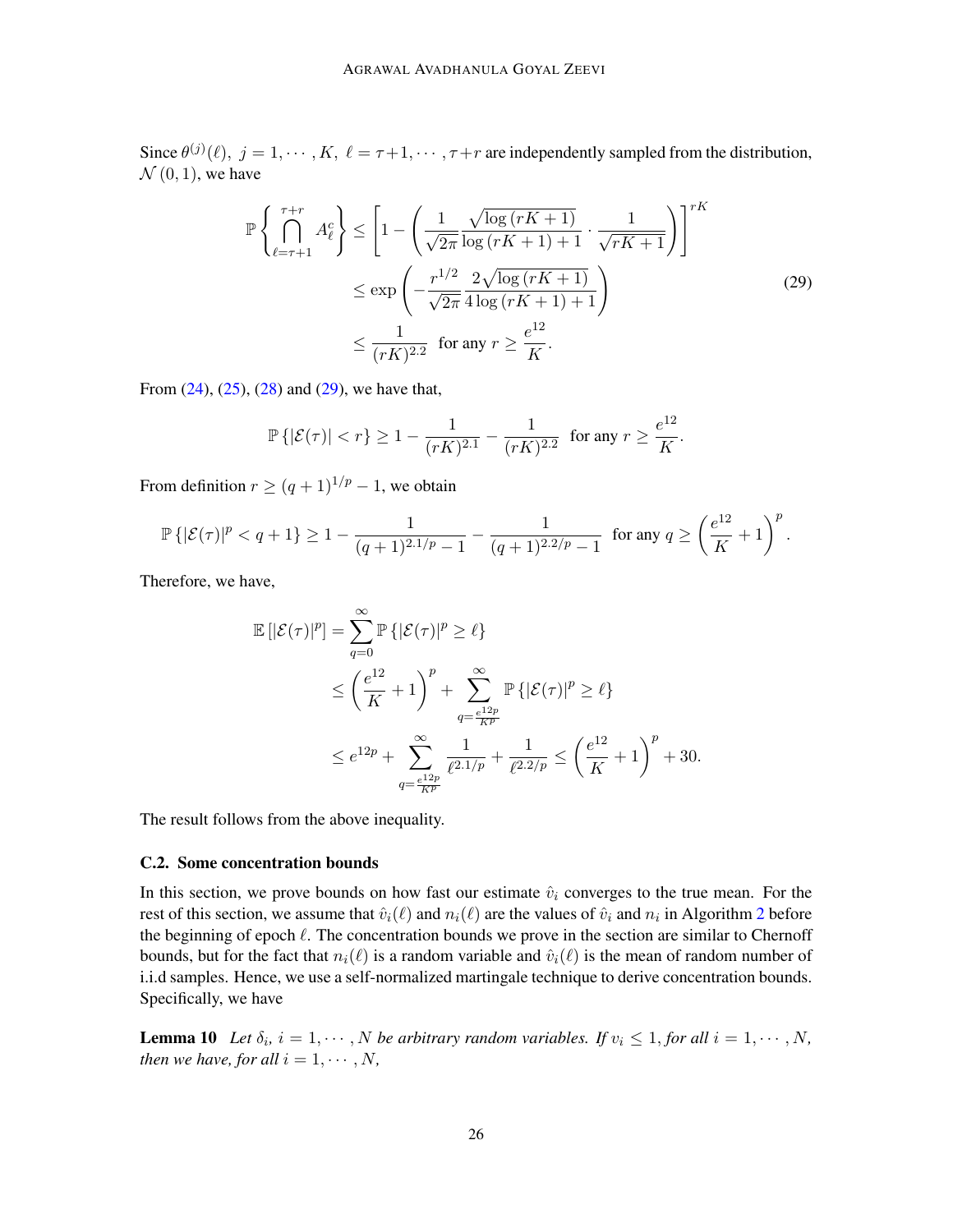*1.*

$$
Pr\left(\hat{v}_i(\ell) > (1+\delta_i)v_i\right) \leq \mathbb{E}^{\frac{1}{2}}\left[\exp\left(-\frac{v_i\delta_i^2 n_i(\ell)}{2(1+\delta_i)(1+v_i)^2}\right)\right],
$$

*and*

*2.*

$$
Pr\left(\hat{v}_i(\ell) < (1 - \delta_i)v_i\right) \leq \mathbb{E}^{\frac{1}{2}} \left[ \exp\left(-\frac{v_i \delta_i^2 n_i(\ell)}{6(1 + v_i)^2} \left(3 - \frac{2\delta_i v_i}{1 + v_i}\right)\right) \right]
$$

Proof . Fix *i*. We have

$$
\hat{v}_i(\ell) = \sum_{\tau=1}^{\ell} \tilde{v}_{i,\tau} \mathbb{1}(i \in S_{\tau}).
$$

Therefore, bounding  $Pr(\hat{v}_i(\ell) > (1 + \delta_i)v_i)$  and  $Pr(\hat{v}_i(\ell) < (1 - \delta_i)v_i)$  is equivalent to bound- $\text{ing }Pr\Big(\sum_{\tau=1}^\ell \tilde v_{i,\tau}1\mathbb{1}(i\in S_\tau)>(1+\delta)v_in_i(\ell)\Big) \text{ and }Pr\Big(\sum_{\tau=1}^\ell \tilde v_{i,\tau}1\mathbb{1}(i\in S_\tau) < (1-\delta)v_in_i(\ell)\Big).$ We will bound the first term and then follow a similar approach for bounding the second term to complete the proof.

**Bounding**  $Pr(\hat{v}_i(\ell) > (1 + \delta_i)v_i)$ :

From Markov Inequality, we have for any  $\lambda > 0$ ,

<span id="page-26-0"></span>
$$
Pr\left(\sum_{\tau=1}^{\ell} \tilde{v}_{i,\tau} \mathbb{1}(i \in S_{\tau}) > (1+\delta_{i})v_{i}n_{i}(\ell)\right) = Pr\left\{\exp\left(\lambda \sum_{\tau=1}^{\ell} \tilde{v}_{i,\tau} \mathbb{1}(i \in S_{\tau})\right) > \exp\left(\lambda(1+\delta_{i})v_{i}n_{i}(\ell)\right)\right\},
$$
  

$$
= Pr\left\{\exp\left(\lambda \sum_{\tau=1}^{\ell} \tilde{v}_{i,\tau} \mathbb{1}(i \in S_{\tau}) - \lambda(1+\delta_{i})v_{i}n_{i}(\ell)\right) > 1\right\},
$$
  

$$
\leq \mathbb{E}\left[\exp\left(\lambda \sum_{\tau=1}^{\ell} \tilde{v}_{i,\tau} \mathbb{1}(i \in S_{\tau}) - \lambda(1+\delta_{i})v_{i}n_{i}(\ell)\right)\right].
$$
 (30)

For notational brevity, denote  $f(\lambda, v_i)$  by the function,

$$
f(\lambda, v_i) = -\frac{\log (1 - v_i(e^{2\lambda} - 1))}{2}.
$$

We have,

<span id="page-26-1"></span>
$$
\mathbb{E}\left[\exp\left(\lambda \sum_{\tau=1}^{\ell} \tilde{v}_{i,\tau} \mathbb{1}(i \in S_{\tau}) - \lambda(1+\delta_{i})v_{i}n_{i}(\ell)\right)\right]
$$
\n
$$
= \mathbb{E}\left[\exp\left(\sum_{\tau=1}^{\ell} (\lambda \tilde{v}_{i,\tau} - f(\lambda, v_{i})) \cdot \mathbb{1}(i \in S_{\tau})\right) \cdot \exp\left(-\lambda(1+\delta_{i})v_{i}(1-f(\lambda, v_{i}))n_{i}(\ell)\right)\right],
$$
\n
$$
\leq \mathbb{E}^{\frac{1}{2}}\left[\exp\left(\sum_{\tau=1}^{\ell} (2\lambda \tilde{v}_{i,\tau} - 2f(\lambda, v_{i})) \cdot \mathbb{1}(i \in S_{\tau})\right)\right] \cdot \mathbb{E}^{\frac{1}{2}}\left[\exp\left(-2\lambda(1+\delta_{i})v_{i}(1-f(\lambda, v_{i}))n_{i}(\ell)\right)\right],
$$
\n(31)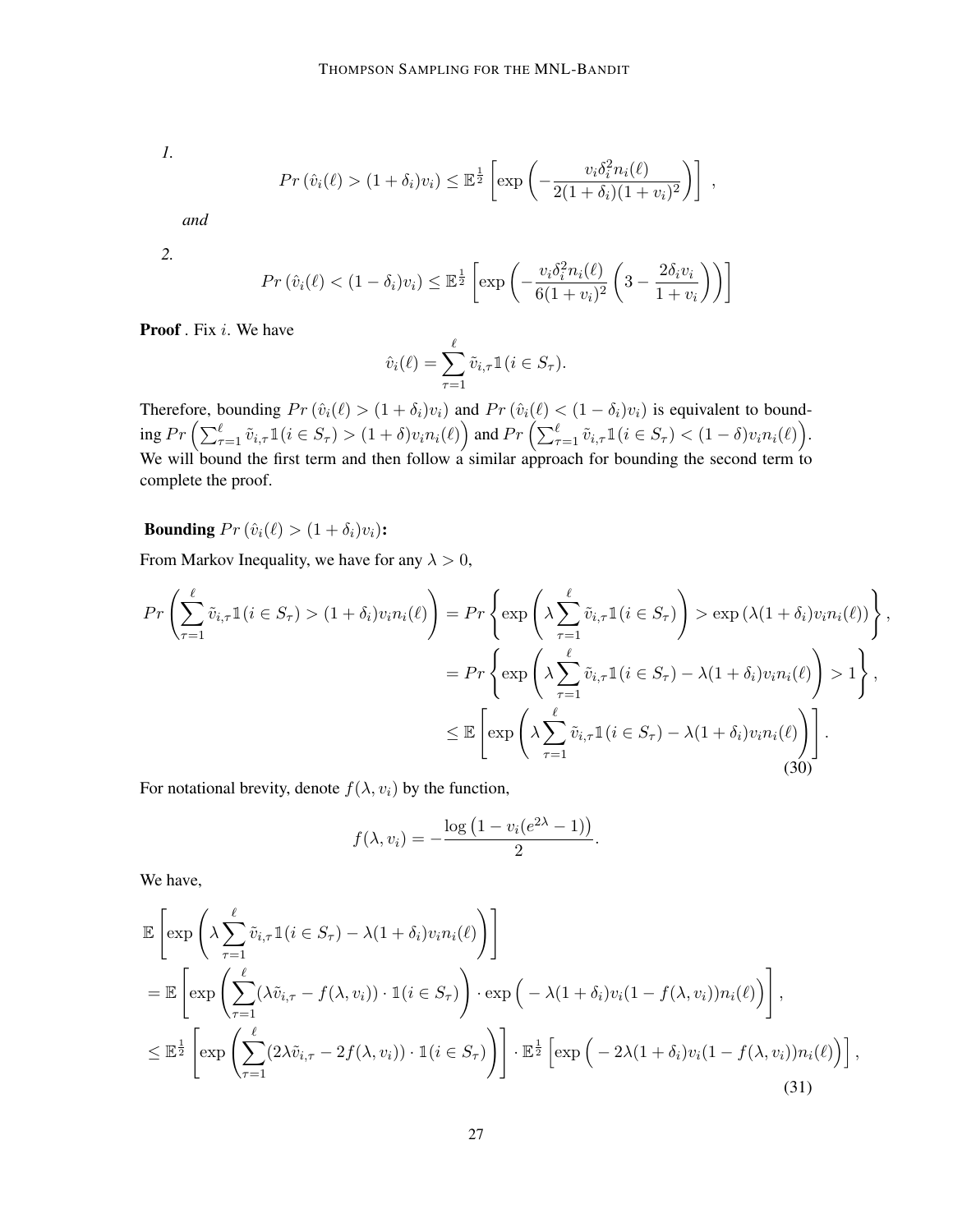where the above inequality follows from Cauchy-Schwartz inequality. Let  $\mathcal{F}_{\tau}$  be the filtration corresponding to the history until epoch  $\tau$ . Note that for any  $\tau$ ,  $\mathbb{1}(i \in S_{\tau})$  conditioned on  $F_{\tau}$  is a constant and  $\{\tilde{v}_{i,\tau} | \mathcal{F}_{\tau}\}\$  is a geometric random variable. From the proof of Lemma [1,](#page-6-1) for all  $\tau \ge 1$ and for any  $0 < \lambda < \frac{1}{2} \log \frac{1+v_i}{v_i}$ , we have,

$$
\mathbb{E}\left(e^{2\lambda\tilde{v}_{i,\tau}\mathbb{1}(i\in S_{\tau})}\Big|\mathcal{F}_{\tau}\right)=\left(\frac{1}{1-v_i(e^{2\lambda}-1)}\right)^{\mathbb{1}(i\in S_{\tau})}.
$$

Therefore, it follows that

<span id="page-27-0"></span>
$$
\mathbb{E}\left(e^{(2\lambda\tilde{v}_{i,\tau}-2f(\lambda,v_i))\cdot 1(i\in S_{\tau})}\bigg|\mathcal{F}_{\tau}\right)\leq 1,\tag{32}
$$

and

$$
\mathbb{E}\left[\exp\left(\sum_{\tau=1}^{\ell} (2\lambda \tilde{v}_{i,\tau} - 2f(\lambda, v_i)) \cdot \mathbb{1}(i \in S_{\tau})\right)\right] = \mathbb{E}\left[\mathbb{E}\left\{\exp\left(\sum_{\tau=1}^{\ell} (2\lambda \tilde{v}_{i,\tau} - 2f(\lambda, v_i)) \cdot \mathbb{1}(i \in S_{\tau})\right) \Big| \mathcal{F}_{\ell}\right\}\right]
$$

$$
= \mathbb{E}\left[\prod_{\tau=1}^{\ell-1} \exp\left(\sum_{\tau=1}^{\ell} (2\lambda \tilde{v}_{i,\tau} - 2f(\lambda, v_i)) \cdot \mathbb{1}(i \in S_{\tau})\right) \cdot \mathbb{E}\left(e^{(2\lambda \tilde{v}_{i,\ell} - 2f(\lambda, v_i)) \cdot \mathbb{1}(i \in S_{\ell})}\Big| \mathcal{F}_{\ell}\right)\right]
$$

$$
\leq \mathbb{E}\left[\prod_{\tau=1}^{\ell-1} \exp\left(\sum_{\tau=1}^{\ell} (2\lambda \tilde{v}_{i,\tau} - 2f(\lambda, v_i)) \cdot \mathbb{1}(i \in S_{\tau})\right)\right],
$$

where the inequality follows from [\(32\)](#page-27-0). Similarly by conditioning with  $\mathcal{F}_{\ell-1}, \cdots, \mathcal{F}_1$ , we obtain,

$$
\mathbb{E}\left[\exp\left(\sum_{\tau=1}^{\ell} (2\lambda \tilde{v}_{i,\tau} - 2f(\lambda, v_i)) \cdot \mathbb{1}(i \in S_{\tau})\right)\right] \leq 1.
$$

From  $(30)$  and  $(31)$ , we have

$$
Pr\left(\sum_{\tau=1}^{\ell} \tilde{v}_{i,\tau} \mathbb{1}(i \in S_{\tau}) > (1+\delta_i) v_i n_i(\ell)\right) \leq \mathbb{E}^{\frac{1}{2}}\left[\exp\left(-2\lambda(1+\delta_i) v_i(1-f(\lambda, v_i)) n_i(\ell)\right)\right].
$$

Therefore, we have

<span id="page-27-1"></span>
$$
Pr\left(\sum_{\tau=1}^{\ell} \tilde{v}_{i,\tau} \mathbb{1}(i \in S_{\tau}) > (1+\delta_{i})v_{i}n_{i}(\ell)\right) \leq \mathbb{E}^{\frac{1}{2}}\left[\min_{0<\lambda<\frac{1}{2}\log\frac{1+v_{i}}{v_{i}}} \exp\left(-2\lambda(1+\delta_{i})v_{i}(1-f(\lambda,v_{i}))n_{i}(\ell)\right)\right].
$$
\n(33)

We have,

$$
\underset{0 < \lambda < \frac{1}{2} \log \frac{1+v_i}{v_i}}{\text{argmin}} \exp\left(-2\lambda(1+\delta_i)v_i(1-f(\lambda, v_i)) \cdot n_i(\ell)\right) = \underset{0 < \lambda < \frac{1}{2} \log \frac{1+v_i}{v_i}}{\text{argmin}} -2(1+\delta_i)\lambda n_i(\ell)v_i - n_i(\ell) \log\left(1 - v_i(e^{2\lambda} - 1)\right)
$$
\n
$$
(34)
$$

Noting that the right hand side in the above equation is a convex function in  $\lambda$ , we obtain the optimal  $\lambda$  by solving for the zero of the derivative. Specifically, at optimal t, we have

$$
e^{2\lambda} = \frac{(1+\delta_i)(1+v_i)}{1+v_i(1+\delta_i)}.
$$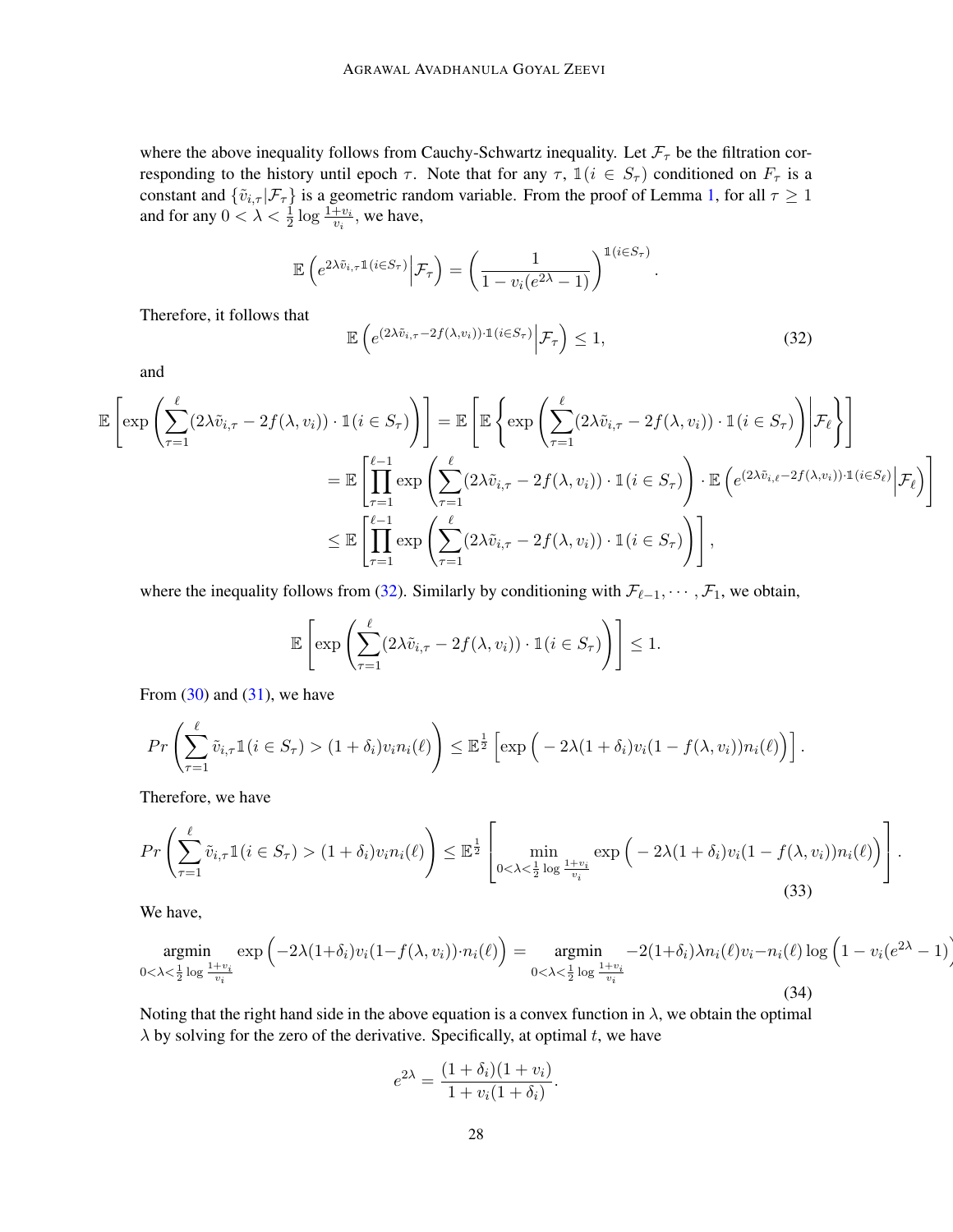Substituting the above expression in [\(33\)](#page-27-1), we obtain the following bound.

<span id="page-28-0"></span>
$$
Pr\left(\hat{v}_i(\ell) > (1+\delta_i)v_i\right) \leq \mathbb{E}^{\frac{1}{2}}\left[\left(1 - \frac{\delta_i}{(1+\delta_i)(1+v_i)}\right)^{n_i(\ell)v_i(1+\delta_i)}\left(1 + \frac{\delta_i v_i}{1+v_i}\right)^{n_i(\ell)}\right].
$$
 (35)

For notational brevity, we will use n to denote the random variable  $n_i(\ell)$  and focus on bounding the right hand term in the above equation.

From Taylor series of  $log(1 - x)$ , we have that

$$
nv_i(1+\delta_i)\log\left(1-\frac{\delta_i}{(1+\delta_i)(1+v_i)}\right)\leq -\frac{n\delta_iv_i}{1+v_i}-\frac{n\delta_i^2v_i}{2(1+\delta_i)(1+v_i)^2},
$$

From Taylor series for  $log(1 + x)$ , we have

$$
n \log \left( 1 + \frac{\delta_i v_i}{1 + v_i} \right) \le \frac{n \delta_i v_i}{(1 + v_i)}.
$$

Note that if  $\delta_i > 1$ , we can use the fact that  $\log(1 + \delta_i x) \leq \delta_i \log(1 + x)$  to arrive at the preceding result. Substituting the preceding two equations in [\(35\)](#page-28-0), we have

<span id="page-28-2"></span>
$$
Pr\left(\hat{v}_i(\ell) > (1+\delta_i)v_i\right) \le \mathbb{E}^{\frac{1}{2}}\left[\exp\left(-\frac{n\delta_i^2 v_i}{2(1+\delta_i)(1+v_i)^2}\right)\right].\tag{36}
$$

**Bounding**  $Pr(\hat{v}_i(\ell) < (1 - \delta_i)v_i)$ :

Now to bound the other one sided inequality, we use the fact that for any  $\lambda > 0$ ,

$$
\mathbb{E}\left(e^{-\lambda \tilde{v}_{i,\tau}\mathbb{1}(i\in S_{\tau})}\Big| \mathcal{F}_{\tau}\right) = \left(\frac{1}{1 - v_i(e^{-\lambda} - 1)}\right)^{\mathbb{1}(i\in S_{\tau})}.
$$

and follow a similar approach. More specifically, from Markov Inequality, for any  $\lambda > 0$  and  $0 < \delta_i < 1$ , we have

<span id="page-28-1"></span>
$$
Pr\left(\sum_{\tau=1}^{\ell} \tilde{v}_{i,\tau} \mathbb{1}(i \in S_{\tau}) < (1 - \delta_{i})v_{i}n_{i}(\ell)\right) = Pr\left\{\exp\left(-\lambda \sum_{\tau=1}^{\ell} \tilde{v}_{i,\tau} \mathbb{1}(i \in S_{\tau})\right) > \exp\left(-\lambda(1 - \delta_{i})v_{i}n_{i}(\ell)\right)\right\}
$$

$$
= Pr\left\{\exp\left(-\lambda \sum_{\tau=1}^{\ell} \tilde{v}_{i,\tau} \mathbb{1}(i \in S_{\tau}) + \lambda(1 - \delta_{i})v_{i}n_{i}(\ell)\right) > 1\right\},
$$

$$
\leq \mathbb{E}\left[\exp\left(-\lambda \sum_{\tau=1}^{\ell} \tilde{v}_{i,\tau} \mathbb{1}(i \in S_{\tau}) + \lambda(1 - \delta_{i})v_{i}n_{i}(\ell)\right)\right].
$$
(37)

,

For notational brevity, denote  $f(\lambda, v_i)$  by the function,

$$
f(\lambda, v_i) = -\frac{\log (1 - v_i(e^{-2\lambda} - 1))}{2}.
$$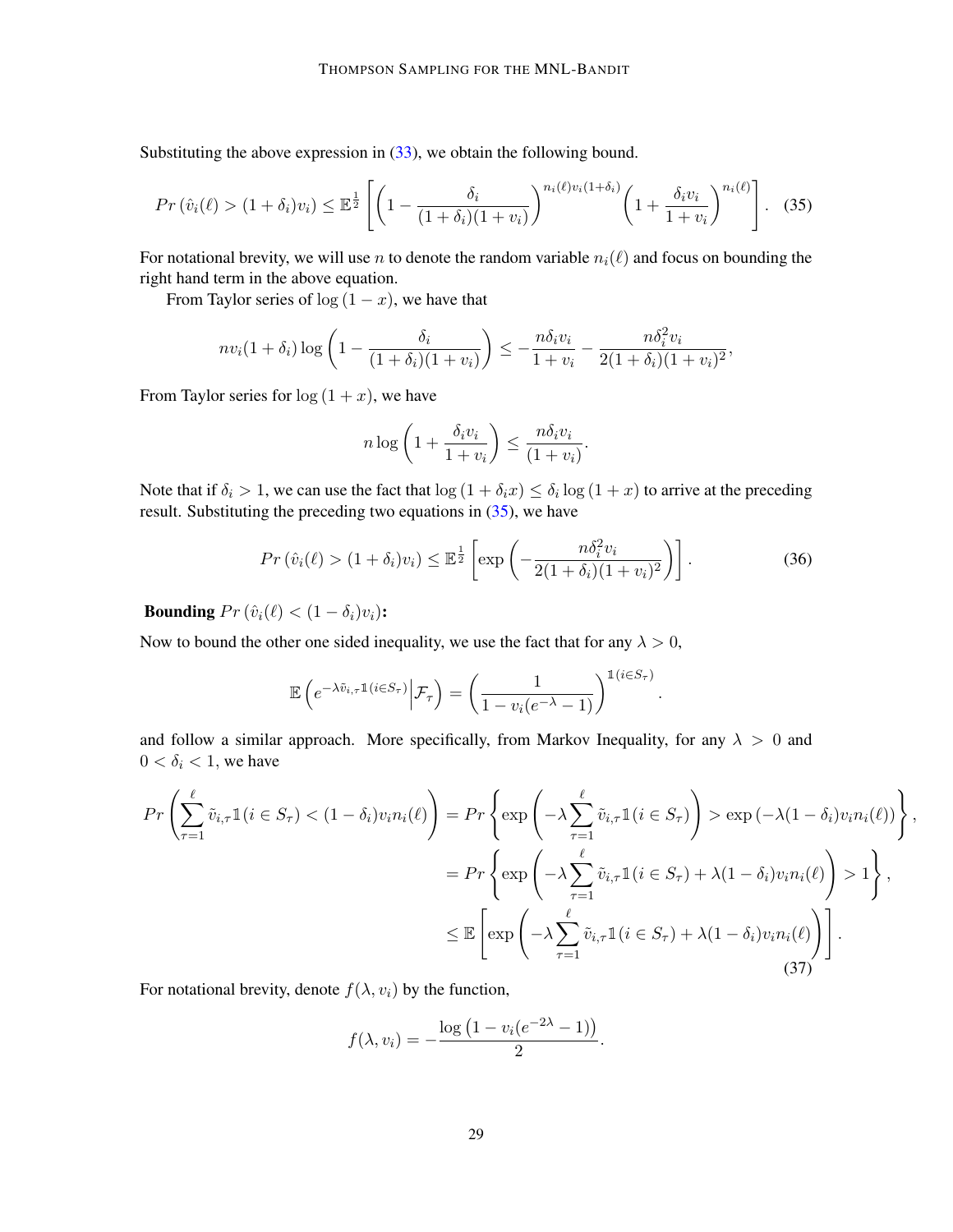We have,

<span id="page-29-1"></span>
$$
\mathbb{E}\left[\exp\left(-\lambda \sum_{\tau=1}^{\ell} \tilde{v}_{i,\tau} \mathbb{1}(i \in S_{\tau}) + \lambda (1-\delta_{i}) v_{i} n_{i}(\ell)\right)\right]
$$
\n
$$
= \mathbb{E}\left[\exp\left(\sum_{\tau=1}^{\ell} (-\lambda \tilde{v}_{i,\tau} - f(\lambda, v_{i})) \cdot \mathbb{1}(i \in S_{\tau})\right) \cdot \exp\left(\lambda (1-\delta_{i}) v_{i} (1+f(\lambda, v_{i})) n_{i}(\ell)\right)\right]
$$
\n
$$
\leq \mathbb{E}^{\frac{1}{2}}\left[\exp\left(\sum_{\tau=1}^{\ell} (-2\lambda \tilde{v}_{i,\tau} - 2f(\lambda, v_{i})) \cdot \mathbb{1}(i \in S_{\tau})\right)\right] \cdot \mathbb{E}^{\frac{1}{2}}\left[\exp\left(2\lambda (1-\delta_{i}) v_{i} (1+f(\lambda, v_{i})) n_{i}(\ell)\right)\right],
$$
\n(38)

where the above inequality follows from Cauchy-Schwartz inequality. Let  $\mathcal{F}_{\tau}$  be the filtration corresponding to the history until epoch  $\tau$ . Note that for any  $\tau$ ,  $\mathbb{1}(i \in S_{\tau})$  conditioned on  $F_{\tau}$  is a constant and  $\{\tilde{v}_{i,\tau} | \mathcal{F}_{\tau}\}\$  is a geometric random variable. Therefore, for all  $\tau \geq 1$  and for any  $\lambda > 0$ , we have,

$$
\mathbb{E}\left(e^{-2\lambda\tilde{v}_{i,\tau}\mathbb{1}(i\in S_{\tau})}\Big| \mathcal{F}_{\tau}\right) = \left(\frac{1}{1 - v_i(e^{-2\lambda} - 1)}\right)^{\mathbb{1}(i\in S_{\tau})}.
$$

Therefore, it follows that

<span id="page-29-0"></span>
$$
\mathbb{E}\left(e^{(-2\lambda\tilde{v}_{i,\tau}-2f(\lambda,v_i))\cdot 1(i\in S_{\tau})}\bigg|\mathcal{F}_{\tau}\right)\leq 1,\tag{39}
$$

and

$$
\mathbb{E}\left[\exp\left(\sum_{\tau=1}^{\ell}(-2\lambda\tilde{v}_{i,\tau}-2f(\lambda,v_i))\cdot\mathbb{1}(i\in S_{\tau})\right)\right]=\mathbb{E}\left[\mathbb{E}\left\{\exp\left(\sum_{\tau=1}^{\ell}(-2\lambda\tilde{v}_{i,\tau}-2f(\lambda,v_i))\cdot\mathbb{1}(i\in S_{\tau})\right)\bigg|\mathcal{F}_{\ell}\right\}\right],
$$
  
\n
$$
=\mathbb{E}\left[\prod_{\tau=1}^{\ell-1}\exp\left(\sum_{\tau=1}^{\ell}(-2\lambda\tilde{v}_{i,\tau}-2f(\lambda,v_i))\cdot\mathbb{1}(i\in S_{\tau})\right)\cdot\mathbb{E}\left(e^{(-2\lambda\tilde{v}_{i,\ell}-2f(\lambda,v_i))\cdot\mathbb{1}(i\in S_{\ell})}\bigg|\mathcal{F}_{\ell}\right)\right],
$$
  
\n
$$
=\mathbb{E}\left[\prod_{\tau=1}^{\ell-1}\exp\left(\sum_{\tau=1}^{\ell}(-2\lambda\tilde{v}_{i,\tau}-2f(\lambda,v_i))\cdot\mathbb{1}(i\in S_{\tau})\right)\right],
$$

where the inequality follows from [\(39\)](#page-29-0). Similarly by conditioning with  $\mathcal{F}_{\ell-1}, \cdots, \mathcal{F}_1$ , we obtain,

$$
\mathbb{E}\left[\exp\left(\sum_{\tau=1}^{\ell}(-2\lambda\tilde{v}_{i,\tau}-2f(\lambda,v_i))\cdot\mathbb{1}(i\in S_{\tau})\right)\right]\leq 1.
$$

From  $(37)$  and  $(38)$ , we have

$$
Pr\left(\sum_{\tau=1}^{\ell} \tilde{v}_{i,\tau} 1(i \in S_{\tau}) < (1-\delta_i) v_i n_i(\ell)\right) \leq \mathbb{E}^{\frac{1}{2}}\left[\exp\left(2\lambda(1-\delta_i) v_i(1+f(\lambda, v_i)) n_i(\ell)\right)\right].
$$

Therefore, we have

$$
Pr(\hat{v}_i(\ell) < (1 - \delta_i)v_i) \leq \mathbb{E}^{\frac{1}{2}} \left[ \min_{\lambda > 0} \exp\left(2\lambda(1 - \delta_i)v_i(1 + f(\lambda, v_i))n_i(\ell)\right) \right].
$$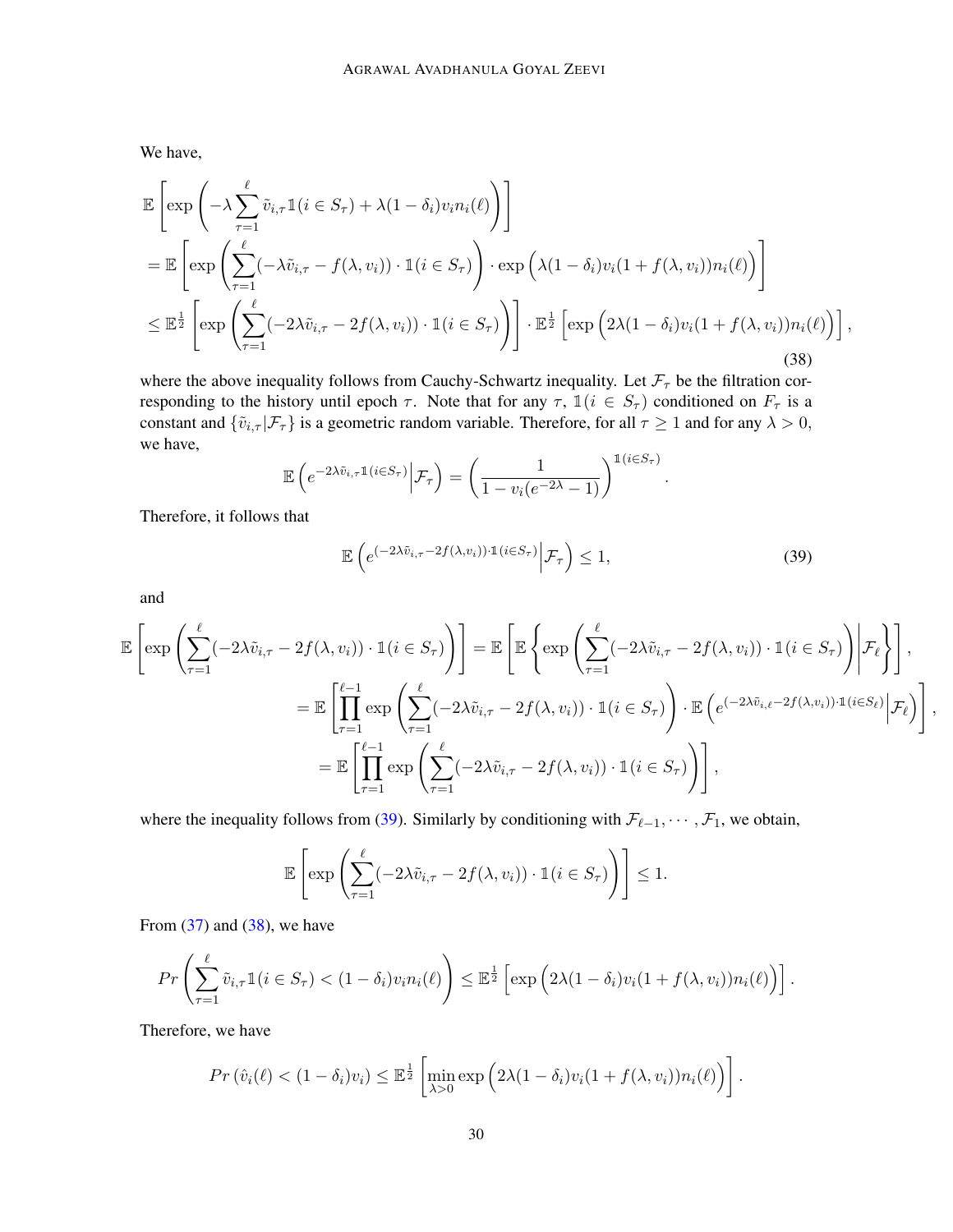Following similar approach as in optimizing the previous bound (see  $(33)$ ) to establish the following result. For notational brevity, we will use *n* to denote the random variable  $n_i(\ell)$ .

$$
Pr\left(\hat{v}_i(\ell) < (1-\delta_i)v_i\right) \leq \mathbb{E}^{\frac{1}{2}}\left[\left(1 + \frac{\delta_i}{(1-\delta_i)(1+v_i)}\right)^{nv_i(1-\delta_i)}\left(1 - \frac{\delta_i v_i}{1+v_i}\right)^n\right].
$$

Now we will use Taylor series for  $\log(1 + x)$  and  $\log(1 - x)$  in a similar manner as described for the other bound to obtain the required result. In particular, since  $1 - \delta_i \leq 1$ , we have for any  $x > 0$ it follows that  $(1 + \frac{x}{1 - \delta_i})^{(1 - \delta_i)} \le (1 + x)$ . Therefore, we have

<span id="page-30-0"></span>
$$
Pr\left(\hat{v}_i(\ell) < (1 - \delta_i)v_i\right) \le \mathbb{E}^{\frac{1}{2}} \left[ \left(1 + \frac{\delta_i}{1 + v_i}\right)^{nv_i} \left(1 - \frac{\delta_i v_i}{1 + v_i}\right)^n \right].\tag{40}
$$

Note that since  $\tilde{v}_{i,\tau} \geq 0$  for all  $i, \tau$ , we have a zero probability event if  $\delta_i > 1$ . Therefore, without loss of generality, we assume  $\delta_i < 1$  and from Taylor series for  $\log (1 - x)$ , we have

$$
n \log \left( 1 - \frac{\delta_i v_i}{1 + v_i} \right) \le -\frac{n \delta_i v_i}{1 + v_i},
$$

and from Taylor series for  $log(1 + x)$ , we have

$$
n \log \left( 1 + \frac{\delta_i v_i}{1 + v_i} \right) \le \frac{n \delta_i}{(1 + v_i)} - \frac{n \delta_i^2 v_i}{6(1 + v_i)^2} \left( 3 - \frac{2 \delta_i v_i}{1 + v_i} \right).
$$

Therefore, substituting the preceding equations in  $(40)$ , we have,

<span id="page-30-1"></span>
$$
Pr\left(\hat{v}_i < (1 - \delta_i)v_i\right) \le \exp\left(-\frac{n\delta_i^2 v_i}{6(1 + v_i)^2} \left(3 - \frac{2\delta_i \mu}{1 + v_i}\right)\right). \tag{41}
$$

The result follows from  $(36)$  and  $(41)$ .

### Proof of Lemma [7.](#page-16-2)

Let  $\delta_i = \sqrt{\frac{4v_i(v_i+2)m \log{(\ell+1)}}{v_i w_i(\ell)}}$  $\frac{(-2)m\log(\ell+1)}{v_in_i(\ell)}$ . We analyze the cases  $\delta_i \leq \frac{1}{2}$  $\frac{1}{2}$  and  $\delta_i \geq \frac{1}{2}$  $\frac{1}{2}$  separately. **Case 1:**  $\delta_i \leq \frac{1}{2}$  $\frac{1}{2}$ : For any  $v_i \leq 1$  and  $\delta_i \leq 1/2$ , we have,

$$
\frac{v_i \delta_i^2 n_i(\ell)}{2(1+\delta_i)(1+v_i)^2} \ge \frac{v_i \delta_i^2 n_i(\ell)}{6(1+v_i)} \ge m \log (\ell+1),
$$

and

$$
\frac{v_i \delta_i^2 n_i(\ell)}{6(1 + v_i)^2} \left(3 - \frac{2\delta_i v_i}{1 + v_i}\right) \ge \frac{v_i \delta_i^2 n_i(\ell)}{6(1 + v_i)} \ge m \log (\ell + 1).
$$

Therefore, substituting  $\delta_i = \sqrt{\frac{4(v_i+2)m \log (\ell+1)}{v_i n_i(\ell)}}$  $\frac{\partial z}{\partial m} \frac{\partial w}{\partial (k+1)}$  in Theorem [10](#page-25-1) with  $\delta_i$ , we have,

$$
\mathcal{P}\left(2\hat{v}_i(\ell) \ge v_i\right) \ge 1 - \frac{1}{\ell^m},
$$
\n
$$
\mathcal{P}\left(|\hat{v}_i(\ell) - v_i| < \sqrt{\frac{4v_i(v_i + 2)m\log(\ell + 1)}{n_i(\ell)}}\right) \ge 1 - \frac{2}{\ell^m}.\tag{42}
$$